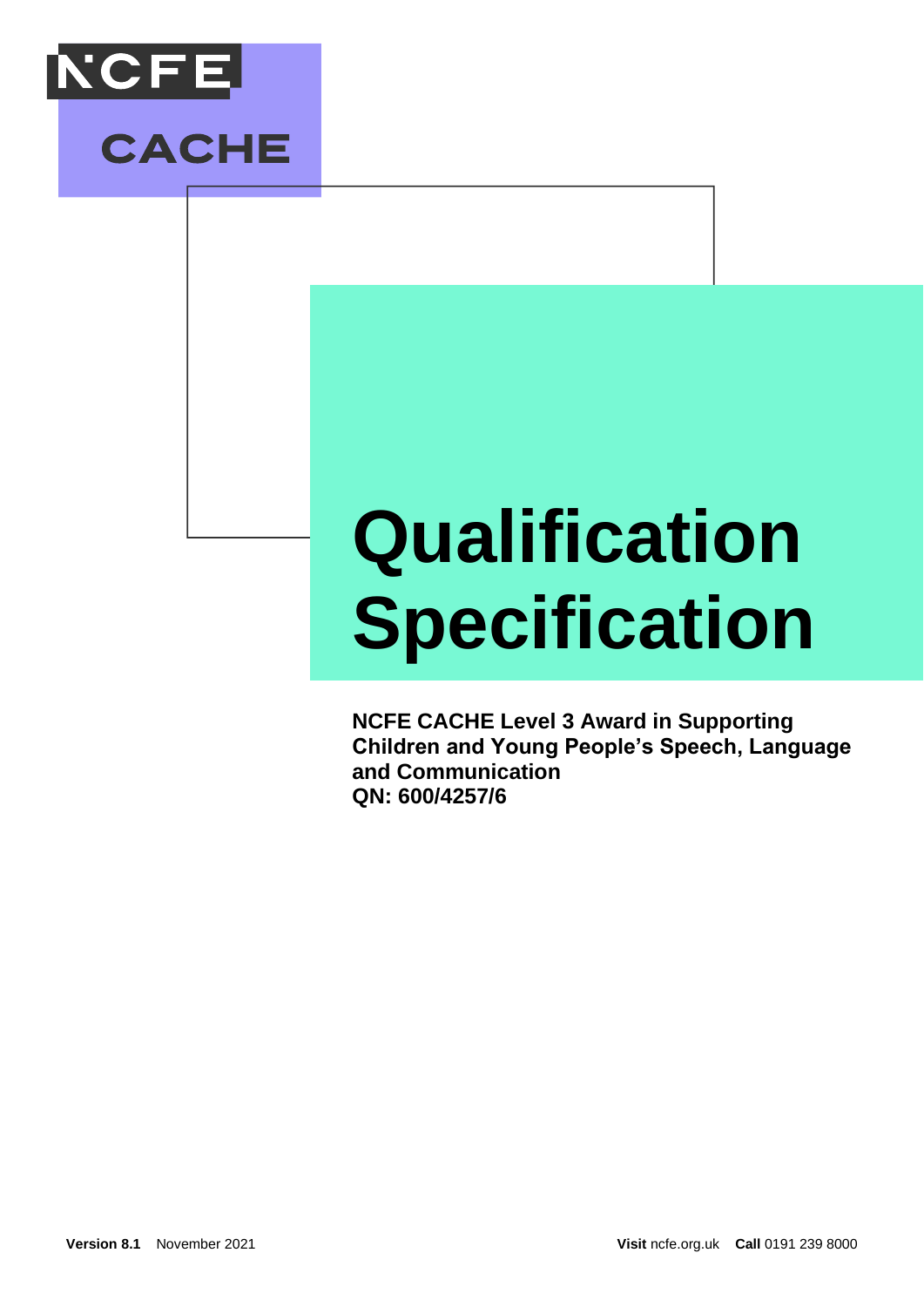# **Contents**

| <b>Summary of changes</b>                                                            | 4              |
|--------------------------------------------------------------------------------------|----------------|
| <b>Section 1: General introduction</b>                                               | 5              |
| About this Qualification Specification                                               | 6              |
| How the qualification works                                                          | 6              |
| <b>Total Qualification Time/Guided Learning: Definitions</b>                         | $\overline{7}$ |
| Recognition of Prior Learning (RPL)                                                  | $\overline{7}$ |
| Understanding learning outcomes                                                      | 8              |
| Making use of our websites                                                           | 9              |
| The Public Website                                                                   | 9              |
| The Centre Secure Website                                                            | 9              |
| Plagiarism                                                                           | 10             |
| Equal opportunities                                                                  | 10             |
| Diversity, access and inclusion                                                      | 10             |
| Section 2: About this qualification                                                  | 11             |
| <b>Qualification summary</b>                                                         | 12             |
| <b>Qualification support</b>                                                         | 13             |
| Introduction to this qualification                                                   | 14             |
| Rules of combination                                                                 | 15             |
| Progression                                                                          | 15             |
| <b>Continuing Professional Development</b>                                           | 15             |
| Assessment of skills                                                                 | 15             |
| <b>Section 3: Units</b>                                                              | 16             |
| Unit achievement log                                                                 | 17             |
| Unit layout                                                                          | 18             |
| Explanation of terms used at Level 3: (not all verbs are used in this qualification) | 19             |
| CYPOP 20: Support speech, language and communication development                     | 21             |
| CYPOP 24: Support children and young people's speech, language and communication     |                |
| skills                                                                               | 26             |
| CYPOP 23: Support the speech, language and communication development of children who |                |
| are learning more than one language                                                  | 32             |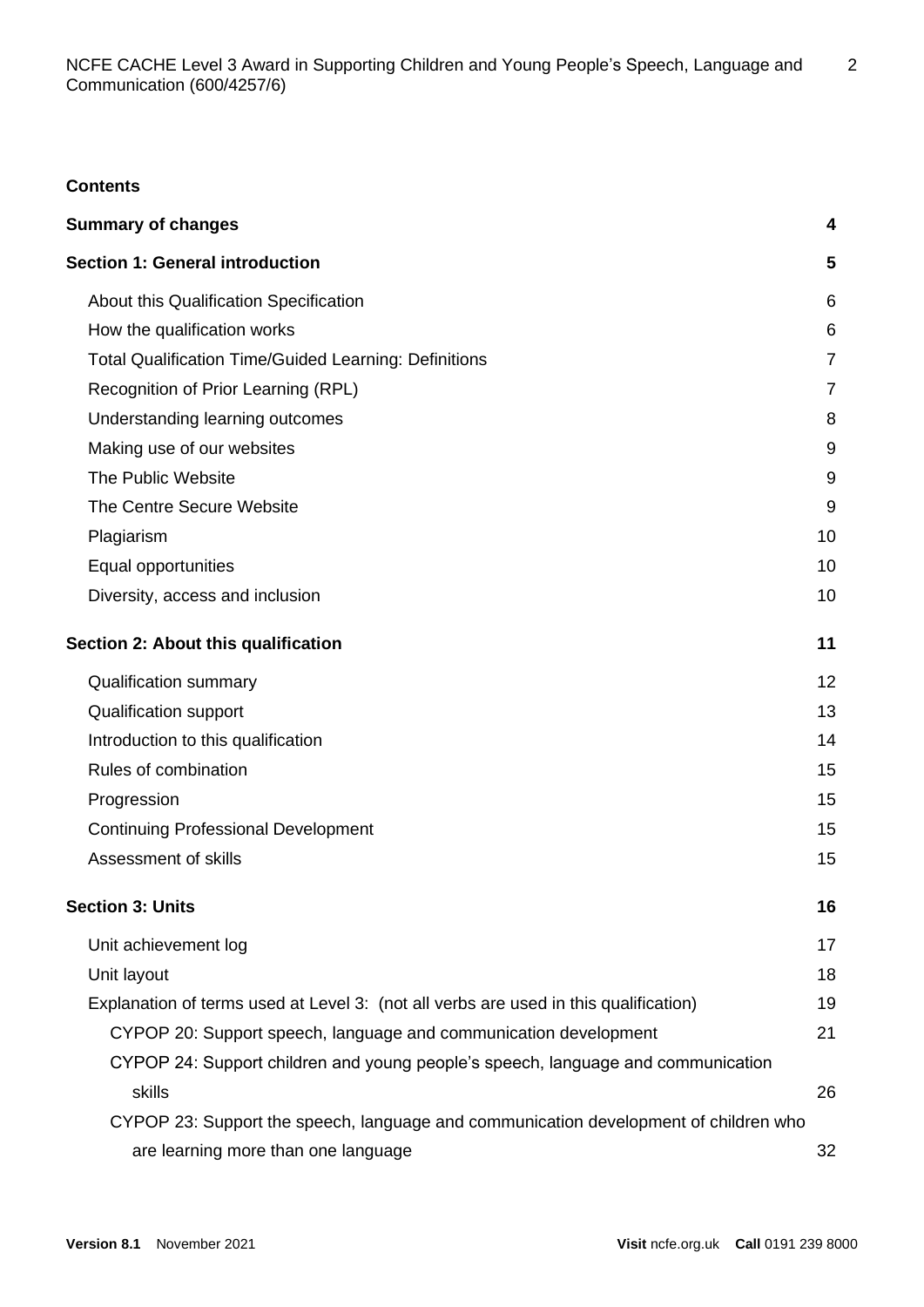| CYPOP 15: Support positive practice with children and young people with speech, language |    |
|------------------------------------------------------------------------------------------|----|
| and communication needs                                                                  | 37 |
| K/617/9969: Understand the speech, language and communication needs of children and      |    |
| young people with social, emotional and mental health needs                              | 42 |
| D/617/9970: Work with parents, families and carers to support their children and young   |    |
| people's speech, language and communication development                                  | 47 |
| Section 4: Assessment and quality assurance information                                  | 52 |
| Recommended assessment methods                                                           | 53 |
| Assessment strategies and principles relevant to this qualification                      | 54 |
| Skills for Care and Development Assessment Principles                                    | 54 |
| <b>Section 5: Documents</b>                                                              | 55 |
| Useful documents                                                                         | 56 |
| Mandatory documents                                                                      | 56 |
| <b>Resources</b>                                                                         | 56 |
| Safeguarding guidance                                                                    | 56 |
|                                                                                          |    |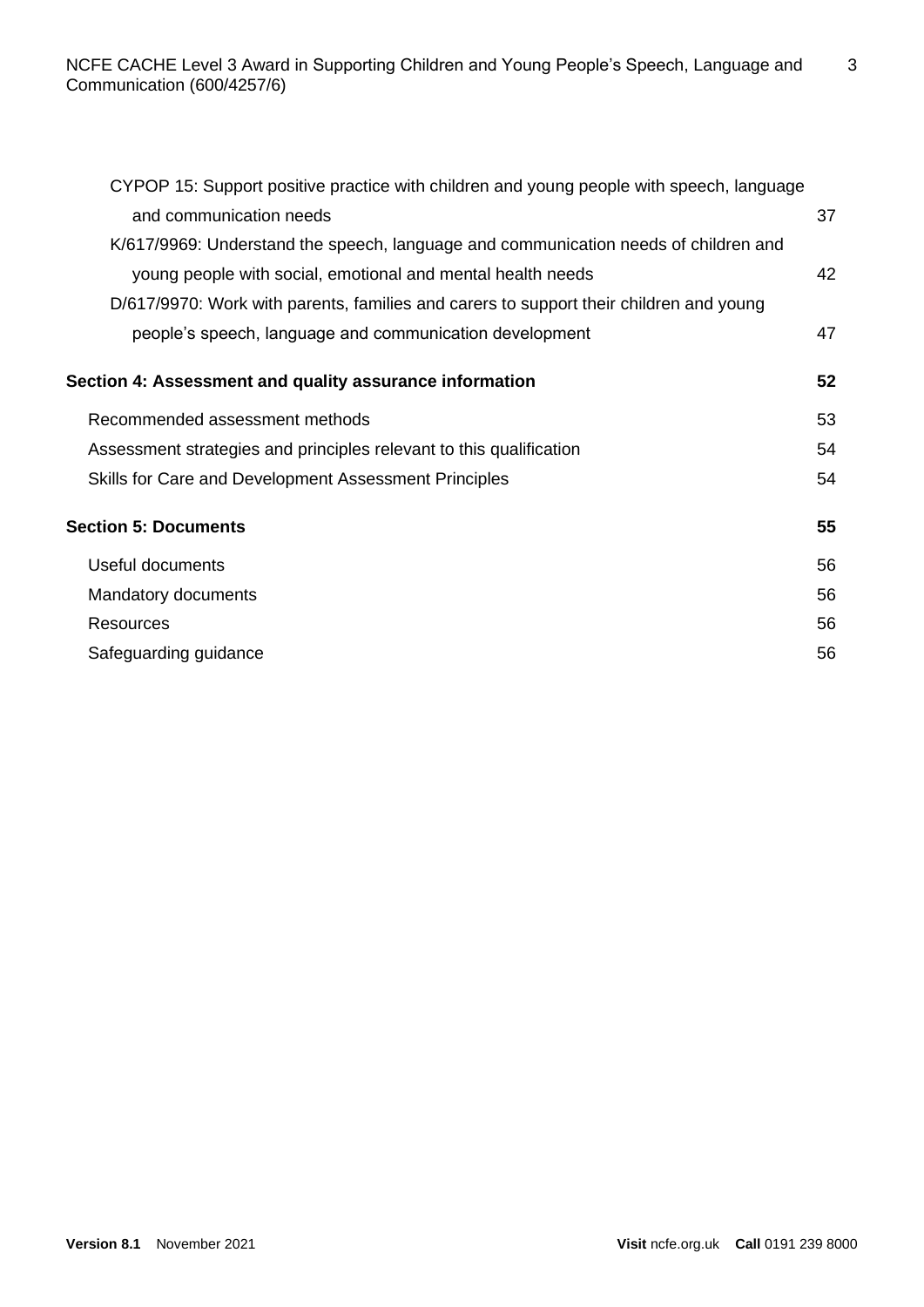#### **Summary of changes**

# **This document summarises the changes to this qualification specification since Issue 5 December 2017.**

| <b>Version</b> | <b>Publication Date</b> | <b>Summary of amendments</b>                                                                                                                                                                                                                                                                                                                                                                   |
|----------------|-------------------------|------------------------------------------------------------------------------------------------------------------------------------------------------------------------------------------------------------------------------------------------------------------------------------------------------------------------------------------------------------------------------------------------|
| v6.0           | December 2017           | Changes have to been made to units L/601/2861 (CYPOP 15),<br>Y/601/2877 (CYPOP 21) and M/601/2884 (CYPOP 22). References<br>to "children" have been replaced with "children and young people".                                                                                                                                                                                                 |
|                |                         | In addition, following a review by CACHE and The Communication<br>Trust, any reference to Behavioural, Social and Emotional Difficulties<br>(BESD) has been updated to align with the updated SEND category:<br>Social, Emotional and Mental Health Needs (SEMH). As BESD and<br>SEMH are not interchangeable terms the wording has been carefully<br>considered and adjusted to reflect this. |
| V7.0           | August 2018             | Updates websites section<br>Added Equal opportunities and Diversity, access and inclusion<br>sections.                                                                                                                                                                                                                                                                                         |
| V7.1           | <b>April 2019</b>       | Safeguarding guidance added.                                                                                                                                                                                                                                                                                                                                                                   |
| V7.2           | February 2020           | Resources section added.                                                                                                                                                                                                                                                                                                                                                                       |
| v8.0           | October 2021            | Two units have been removed and replaced (changes are minor<br>amends to do with terminology only):                                                                                                                                                                                                                                                                                            |
|                |                         | Unit Y/601/2877 (CYPOP 21): Work with parents, families and<br>carers to support their children's speech, language and<br>communication development                                                                                                                                                                                                                                            |
|                |                         | has been replaced with D/617/9970: Work with parents, families and<br>carers to support their children and young people's speech,<br>language and communication development.                                                                                                                                                                                                                   |
|                |                         | M/601/2884 (CYPOP 22): Understand the speech, language and<br>communication needs of children and young people with<br>behavioural, social and emotional difficulties<br>has been replaced with K/617/9969: Understand the speech,<br>language and communication needs of children and young people                                                                                            |
| v8.1           | November 2021           | with social, emotional and mental health needs.                                                                                                                                                                                                                                                                                                                                                |
|                |                         | Unit K/617/9969: Understand the speech, language and<br>communication needs of children and young people with social,<br>emotional and mental health needs has been updated to indicate<br>that it is a knowledge only unit (no content has changed).                                                                                                                                          |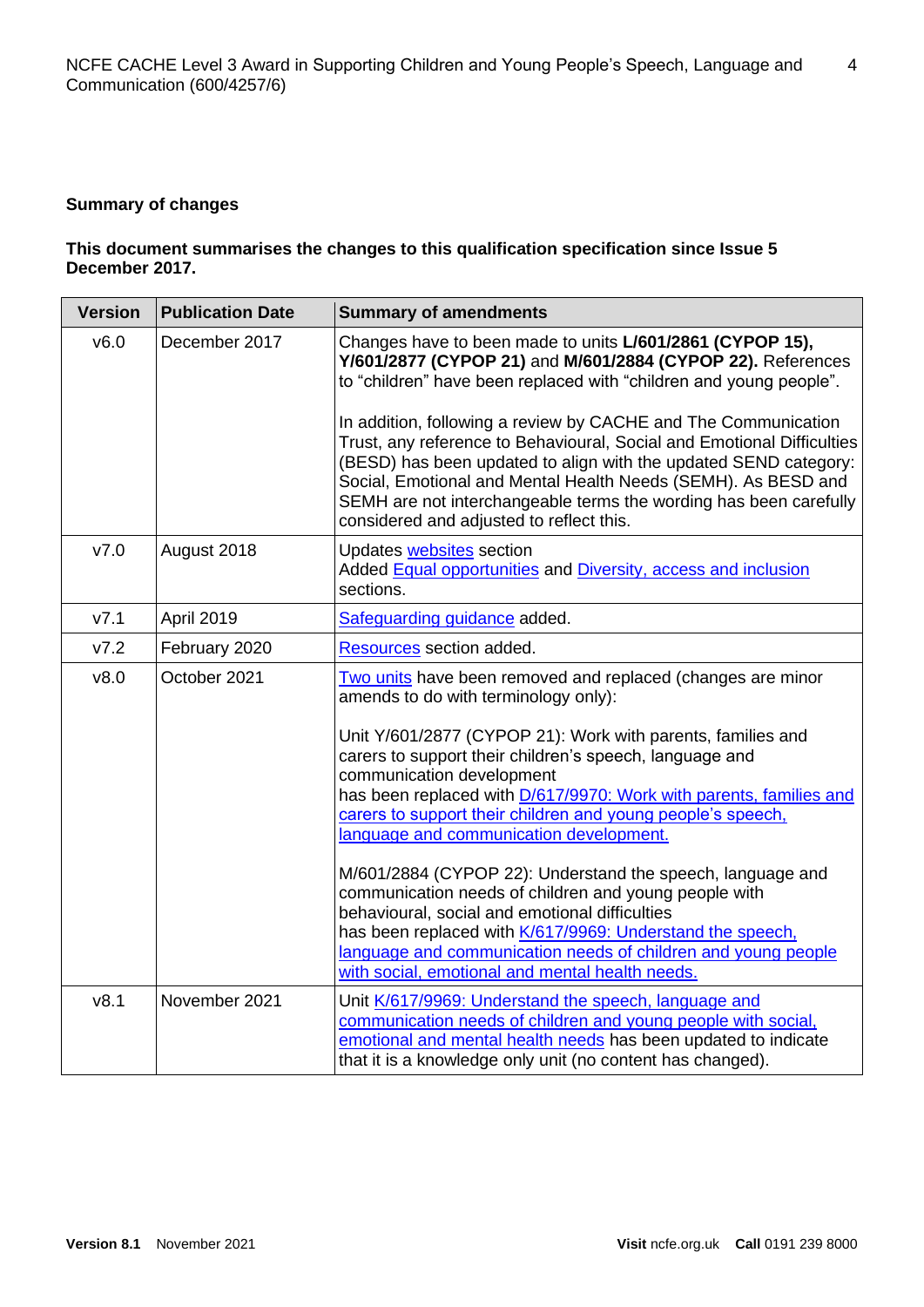# **Section 1: General introduction**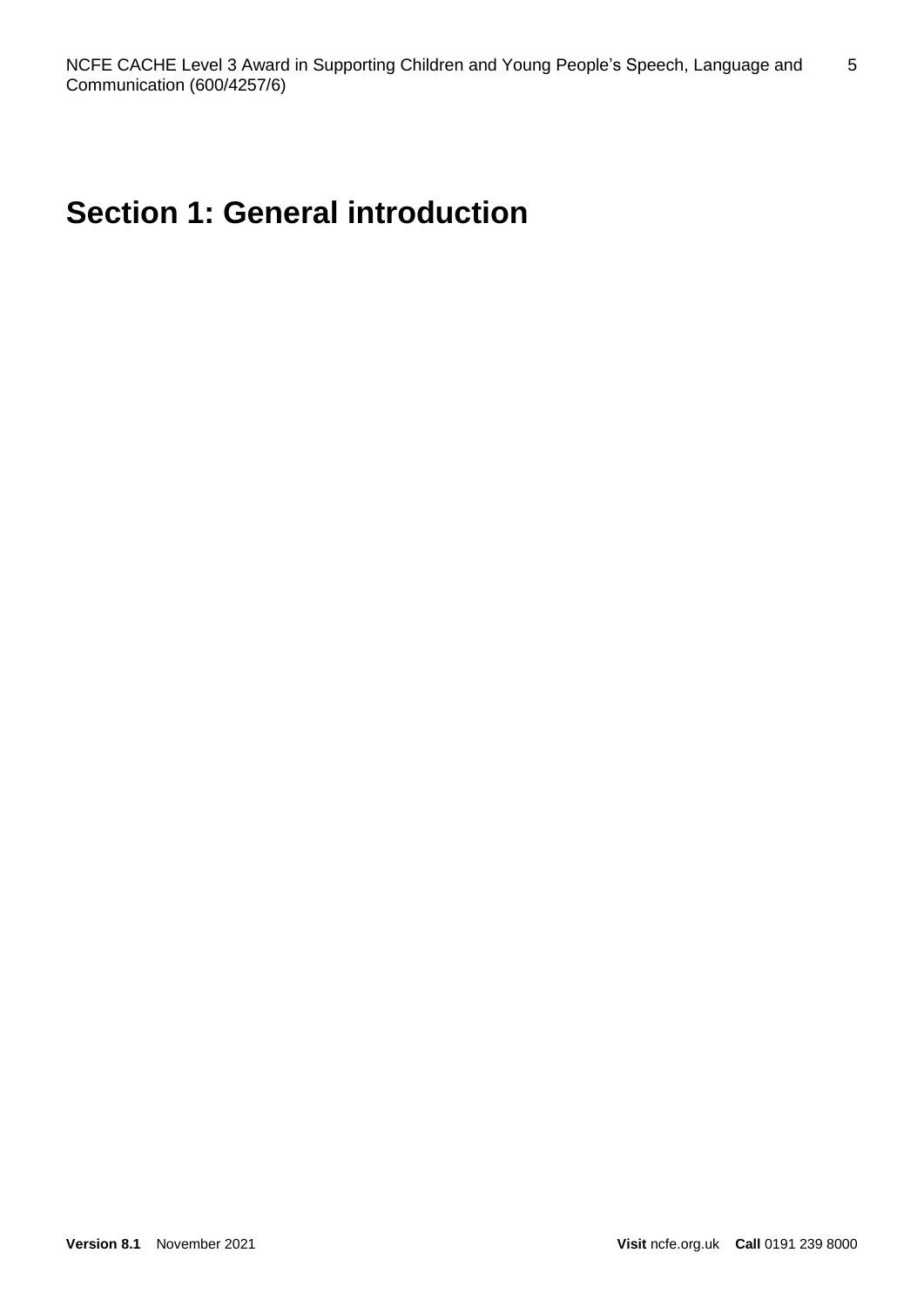# **About this Qualification Specification**

This Qualification Specification contains details of all the units and assessments you will be required to complete to gain this qualification. It also contains extra information for Tutors and/or Assessors.

#### **How the qualification works**

This qualification is made up of units each representing a small step of learning. This allows the qualification to be completed at your own pace.

All of the units achieved can be 'banked'. This means that if you want to take another qualification which includes the same units you do not have to take them again.

Each unit has:

- a **leve**l *shows how difficult it is*
- a **credit value** *one credit represents about 10 hours' work*
- a **unit aim** *explains what is covered in the unit*
- **learning outcomes** *cover what you need to do (skills) or what you need to understand (knowledge)*
- **assessment criteria** *what you need to show (evidence)*

Each learning outcome is linked to a number of assessment criteria. Evidence must be provided for all the assessment criteria to gain the unit.

| Learning outcomes<br>The learner will:                                            | Assessment Ateria<br>The learner can:                                           | Evidence<br>record<br>e.g. page<br>number &<br>method | Assessor<br>judgement<br>achieved<br>Initial and date |
|-----------------------------------------------------------------------------------|---------------------------------------------------------------------------------|-------------------------------------------------------|-------------------------------------------------------|
| 1. Understand why effective<br>communication is important<br>in the work setting. | 1.1. Identify the different reasons<br>people communicate.                      |                                                       |                                                       |
|                                                                                   | 1.2. Explain how communication<br>affects relationships in the<br>work setting. |                                                       |                                                       |

**Example shows how outcomes and criteria are laid out in the Unit Assessment Records (UARs) in Section 3**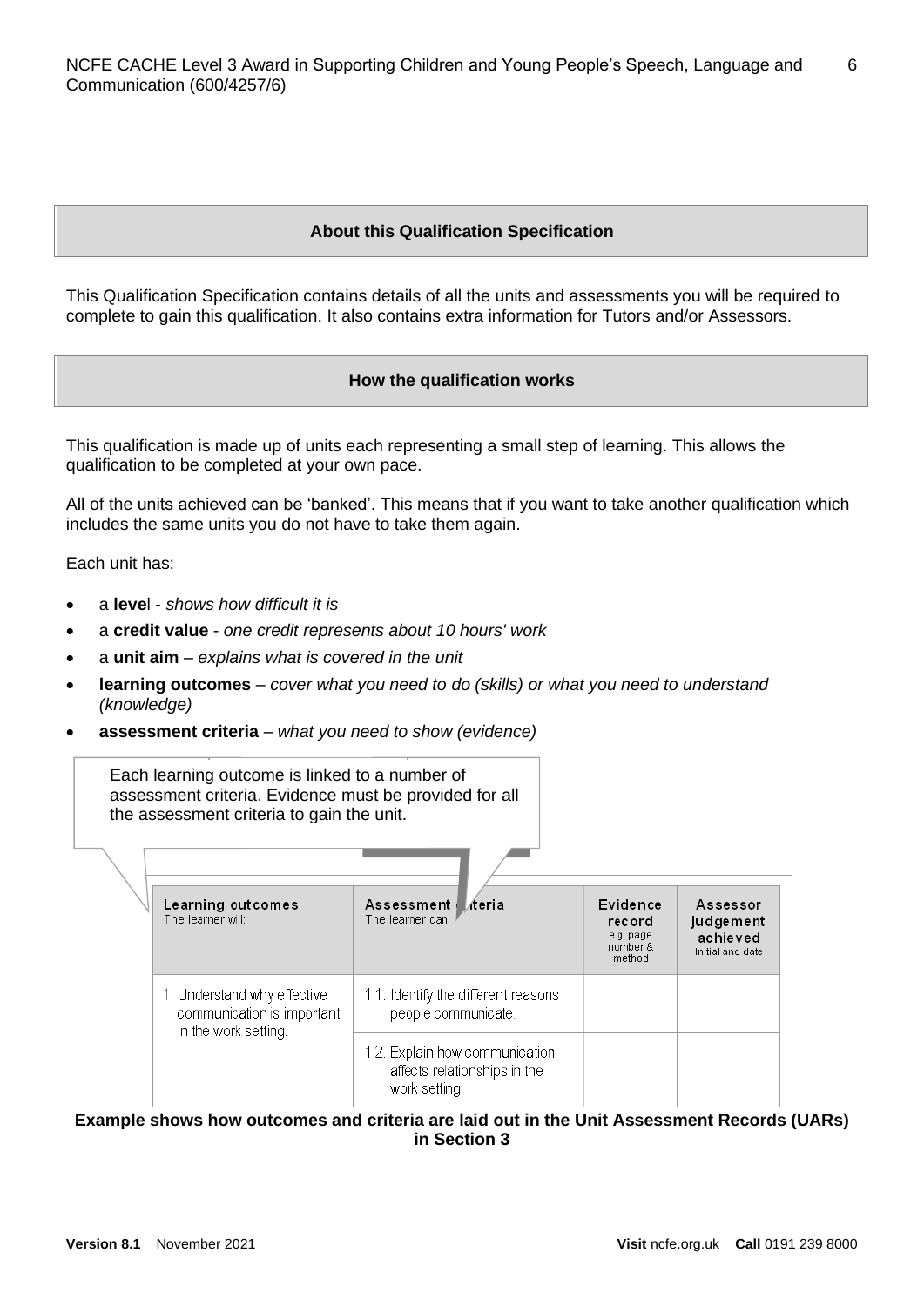# **Total Qualification Time/Guided Learning: Definitions**

Total Qualification Time (TQT) is comprised of the following two elements:

- the number of hours which we have allocated to a qualification for Guided Learning
- an estimated number of hours a Learner will reasonably be likely to spend in preparation, study, or any other form of participation in education or training, but not under the immediate supervision of a Tutor or Assessor.

Guided Learning (GL)

- Guided Learning (GL) and TQT apply to the qualification as a whole.
- We use GL to refer to the estimated guided learning hours at unit level.

# **Recognition of Prior Learning (RPL)**

Centres may recognise prior learning at their discretion if they are satisfied that the evidence provided meets the requirements of a qualification. Where RPL is to be used extensively (for a whole unit or more), advice must be given by your External Quality Advisor.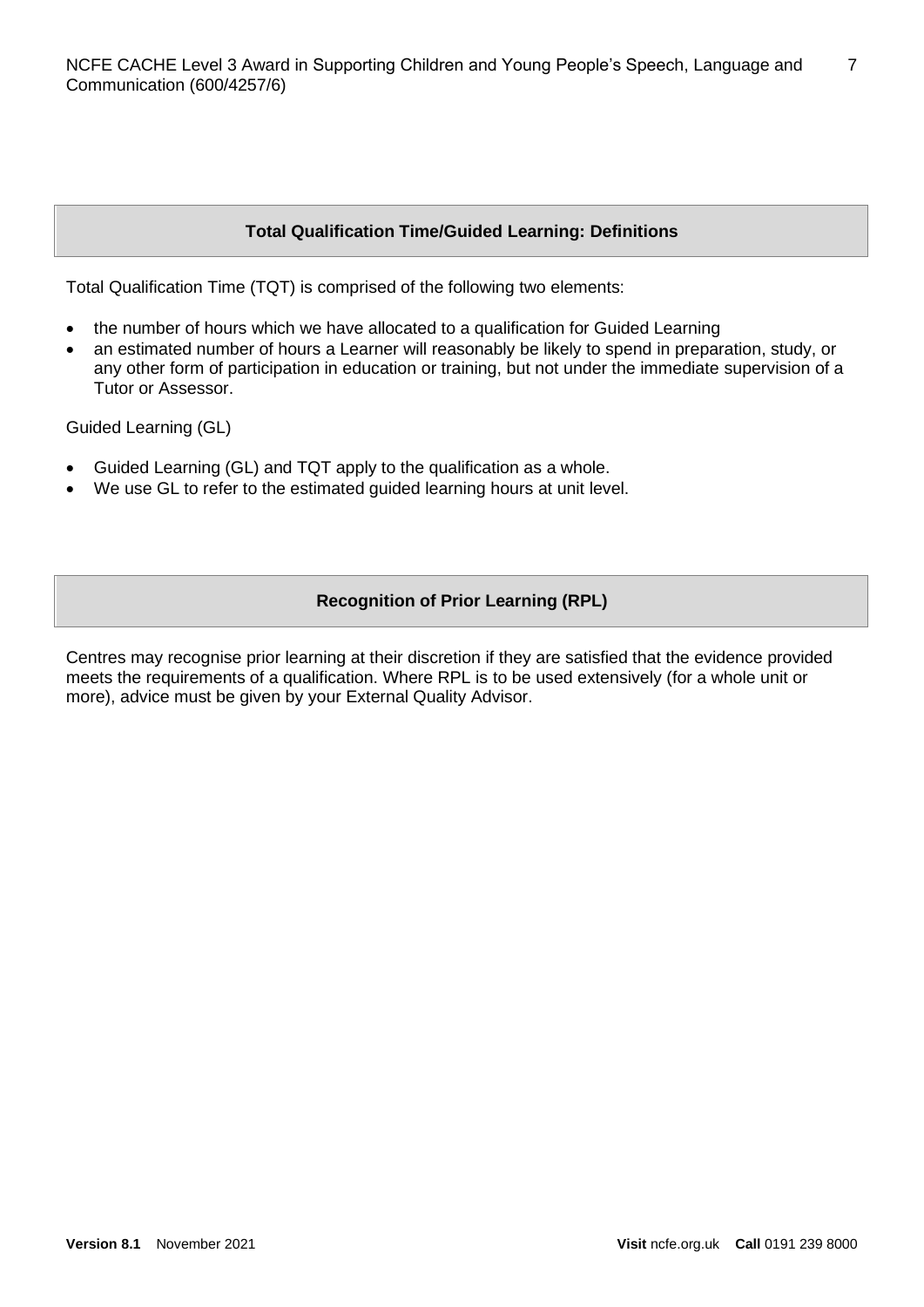#### **Understanding learning outcomes**

There are two main types of learning outcome:

- **Skills** that can be performed
- **Knowledge** that can be learnt.

Sometimes they can cover a combination of the two.

#### **Competence-/Skills-based learning outcomes:**

• Begin with 'Be able to'. The assessment criteria usually show that the evidence could be observable within a real work environment. Other methods may be applied, please see chart in Assessment Guidance section. All evidence must be based on the learner's experience in a real work environment.

#### **Knowledge-based learning outcomes:**

• Begin with 'Know', 'Understand' or 'Know how to'.



For your convenience, Knowledge-only units are indicated by a star in both the Unit Achievement Log and at the top of the units.

If a unit is not marked with a star, it is a skills unit or contains a mix of knowledge and skills.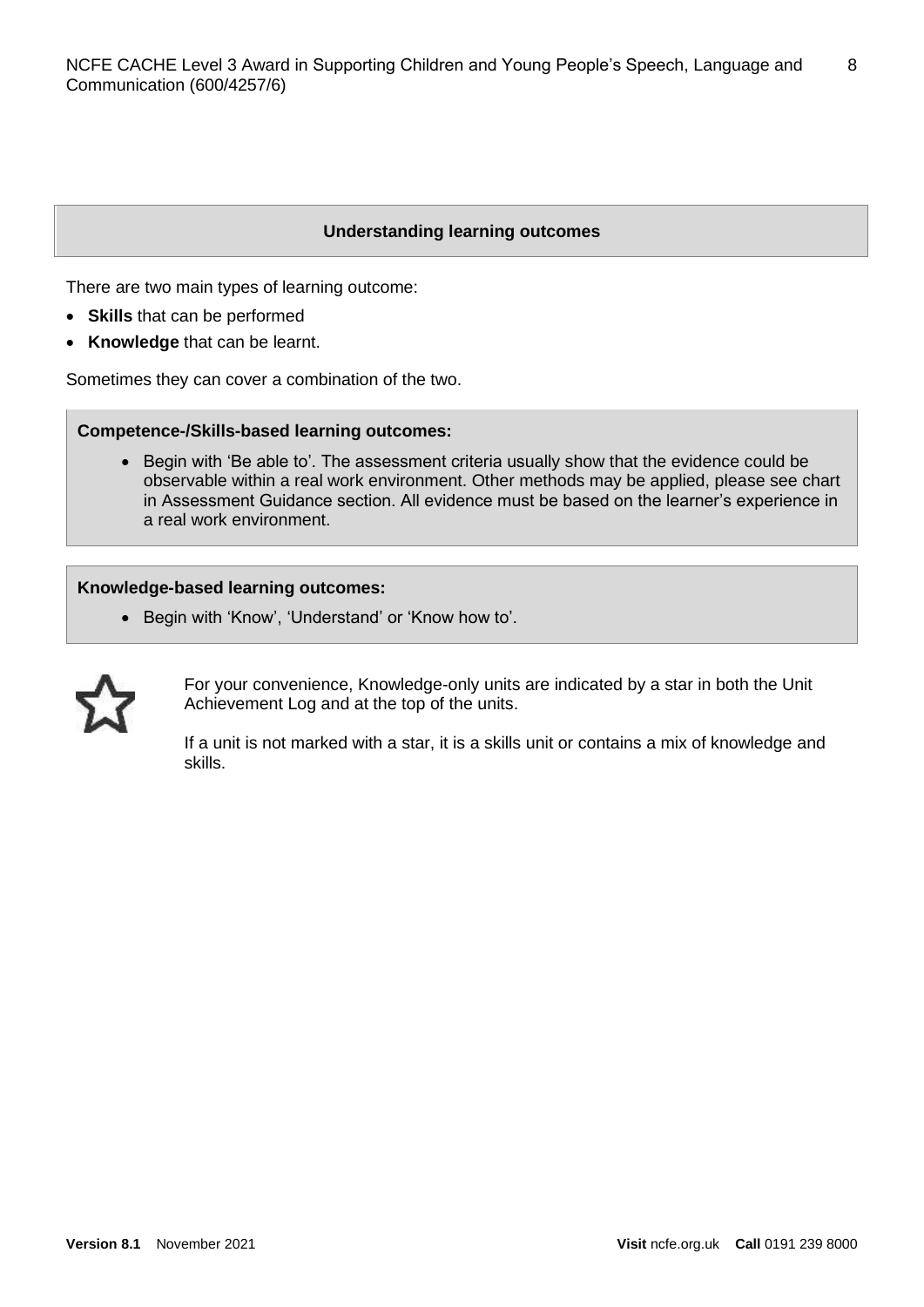# **Making use of our websites**

The most recent version of our qualification specification and supporting documents can be found on the NCFE website. To ensure that you're using the most up-to-date version, please check the version number in the page footers against that of the qualification specification.

The website also contains information about all our qualification, including a qualification factsheet and other support materials.

# **The Public Website**

Our public website address is: [www.ncfe.org.uk.](http://www.ncfe.org.uk/) The website contains information about all our qualifications, which contains:

- Key Facts
- Qualification Specifications
- other support materials.

There are also some other key documents that can be referred to when required. For example:

- Complaints Policy
- Enquiries and Appeals Policy
- Diversity and Equality Policy.

It also contains regular news updates and case studies and links to websites from other organisations that might be of interest.

#### **The Centre Secure Website**

More specific information to support Centre delivery can be found on our secure website.

To access the secure website, click on the link on the NCFE website and log in using the details provided by the Centre administrator.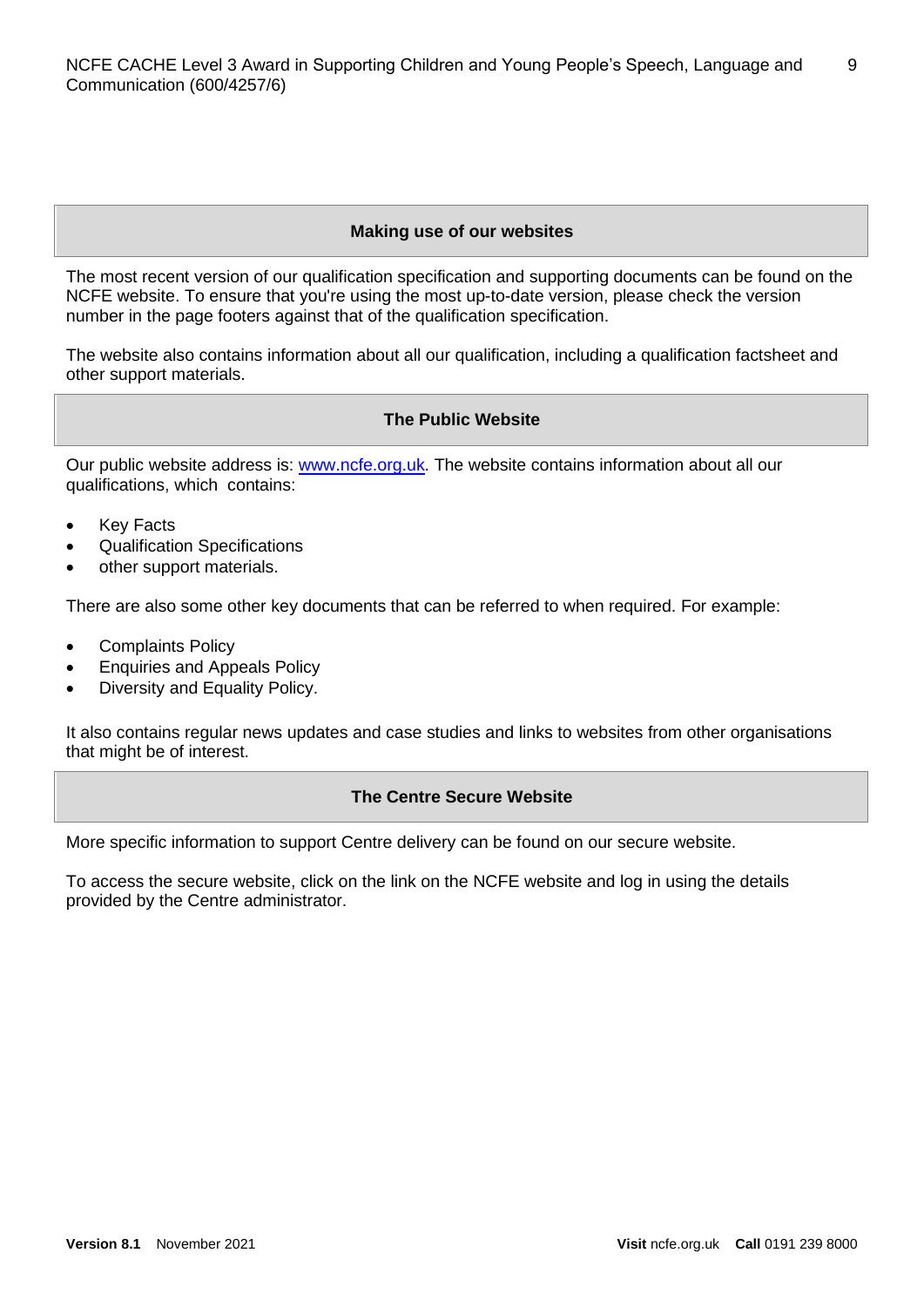#### **Plagiarism**

Plagiarism means claiming work that has been copied from someone or somewhere else to be your own. All the work you submit must be your own and not copied from anyone else unless you clearly reference the source of your information. Your Tutor will explain how to provide a reference list that shows where you found your information. If your Centre discovers evidence that your work is copied from elsewhere, it will not be accepted and you may be subject to your Centre's disciplinary procedure or ours. If this happens you will have to submit an additional piece of work for assessment. We will be notified of any cases of plagiarism.

# **Buying and selling assignments**

Offering to buy or sell assignments is not allowed. This includes using sites such as eBay. If this happens we reserve the right not to accept future entries from you.

# **Equal opportunities**

We fully support the principle of equal opportunities and oppose all unlawful or unfair discrimination on the grounds of ability, age, colour, culture, disability, domestic circumstances, employment status, gender, marital status, nationality, political orientation, racial origin, religious beliefs, sexual orientation and social background. We aim to ensure that equality of opportunity is promoted and that unlawful or unfair discrimination, whether direct or indirect, is eliminated both in its own employment practices and in access to its qualifications. A copy of CACHE's Diversity and Equality policy is available on the website.

#### **Diversity, access and inclusion**

Our qualifications and associated assessments are designed to be accessible, inclusive and nondiscriminatory. We regularly evaluate and monitor the 6 diversity strands (gender, age, race, disability, religion, sexual orientation) throughout the development process as well as delivery, external moderation and external assessment processes of live qualifications. This ensures that positive attitudes and good relations are promoted, discriminatory language is not used and our assessment procedures are fully inclusive.

Learners who require reasonable adjustments or special consideration should discuss their requirements with their Tutor, who should refer to our Reasonable Adjustments and Special Considerations policy for guidance. For more information on the Reasonable Adjustments and Special Considerations policy please see our dedicated qualifications website [www.ncfe.org.uk.](http://www.ncfe.org.uk/)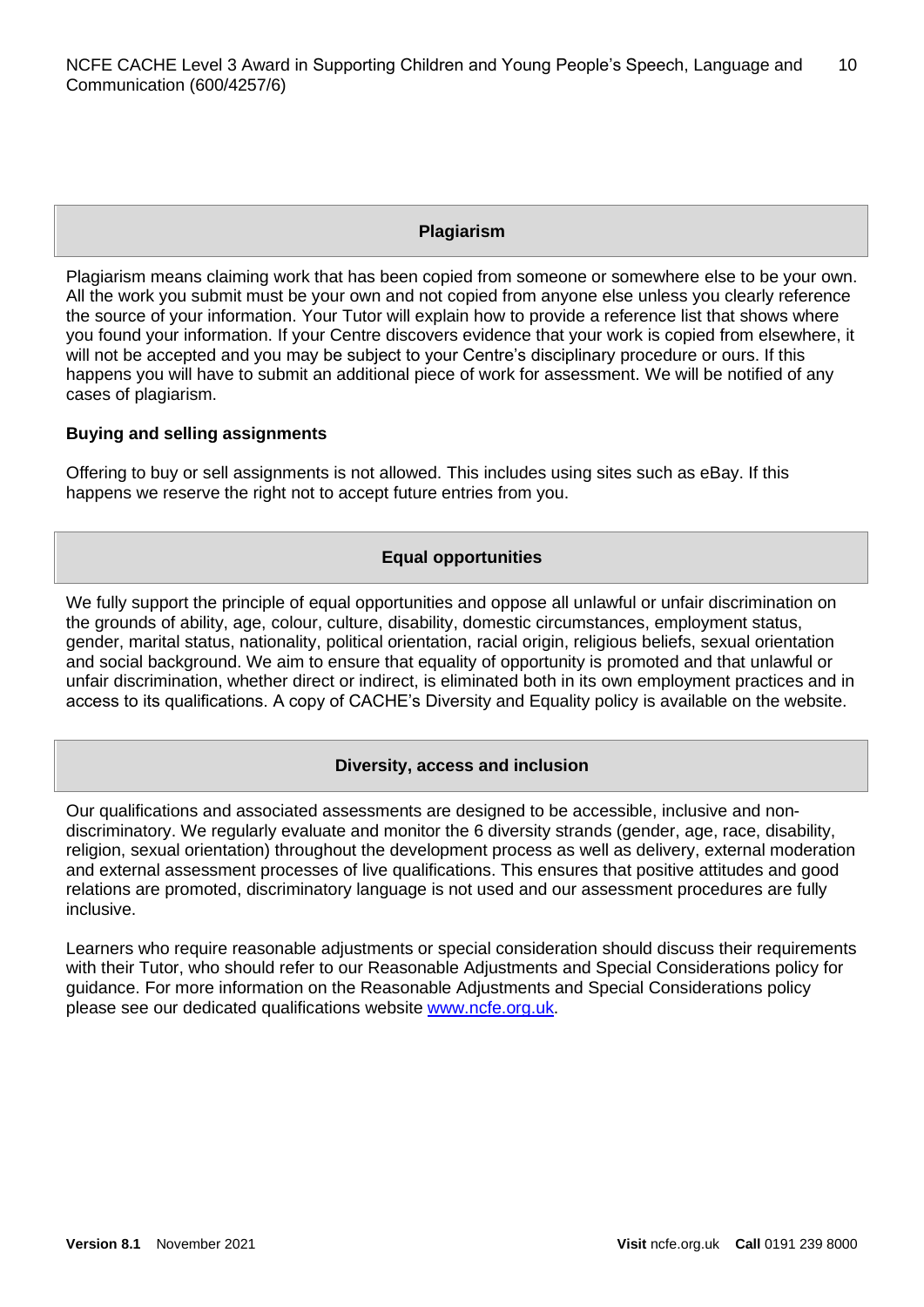# **Section 2: About this qualification**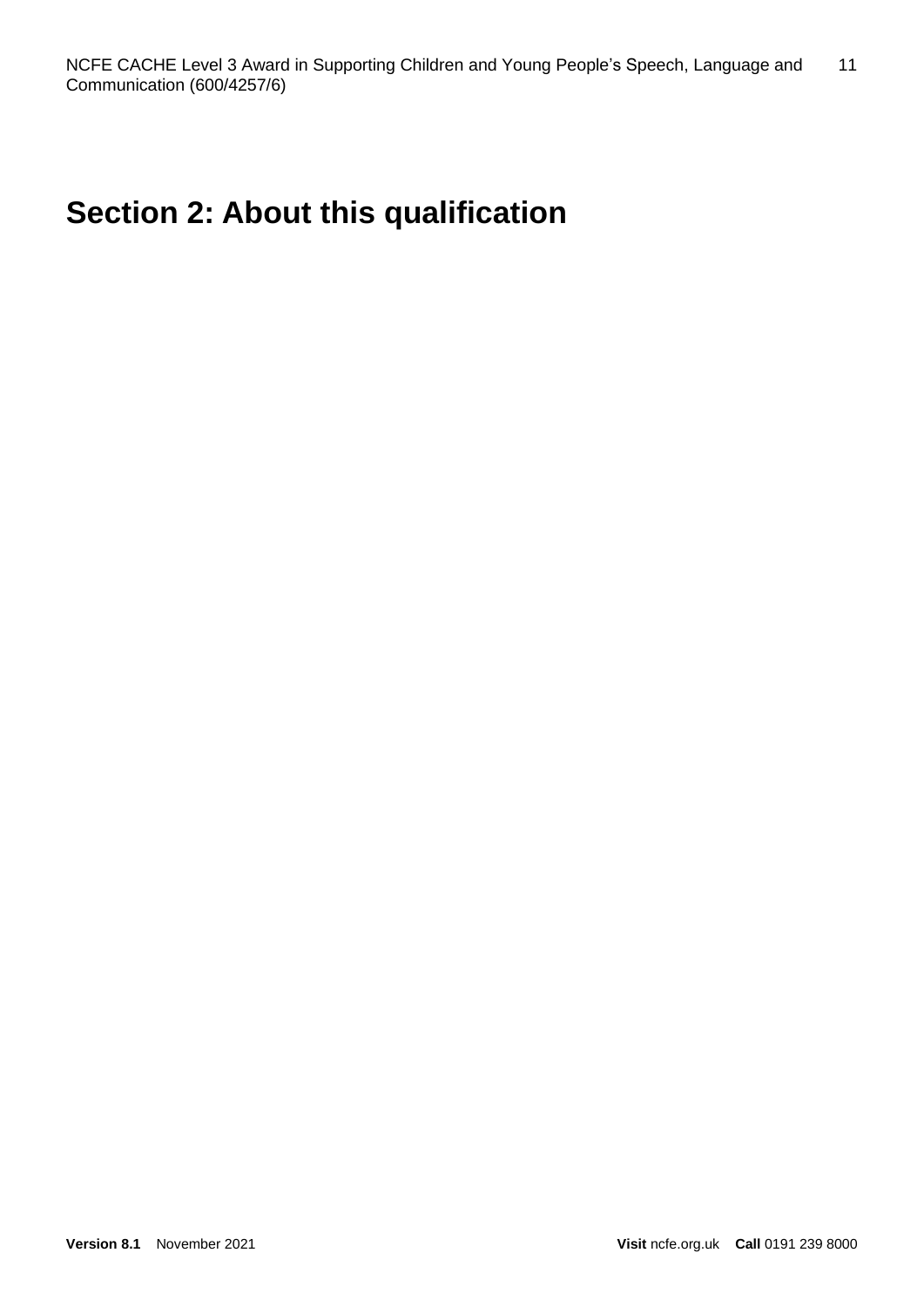# **Qualification summary**

| <b>Title</b>                                                     | NCFE CACHE Level 3 Award in Supporting Children and Young<br>People's Speech, Language and Communication                                                                                                                      |  |  |  |
|------------------------------------------------------------------|-------------------------------------------------------------------------------------------------------------------------------------------------------------------------------------------------------------------------------|--|--|--|
| <b>Qualification number</b>                                      | 600/4257/6                                                                                                                                                                                                                    |  |  |  |
| Aim/Objective                                                    | This qualification is designed for those who work with children and<br>young people. It provides a professional development opportunity<br>and aims to develop the appropriate knowledge and skills to enable<br>learners to: |  |  |  |
|                                                                  | understand the importance of speech, language and<br>$\bullet$<br>communication<br>identify the signs of those children who are experiencing<br>$\bullet$                                                                     |  |  |  |
|                                                                  | difficulties                                                                                                                                                                                                                  |  |  |  |
|                                                                  | promote speech, language and communication development<br>٠<br>explore ways to support children and young people who have<br>speech, language and communication needs (SLCN).                                                 |  |  |  |
|                                                                  | This award provides opportunities for specialist learning for<br>practitioners working in a wide range of occupational settings<br>including:                                                                                 |  |  |  |
|                                                                  | children and young people's<br>$\bullet$                                                                                                                                                                                      |  |  |  |
|                                                                  | early years<br>$\bullet$                                                                                                                                                                                                      |  |  |  |
|                                                                  | health and social care<br>$\bullet$                                                                                                                                                                                           |  |  |  |
|                                                                  | playwork                                                                                                                                                                                                                      |  |  |  |
|                                                                  | youth work                                                                                                                                                                                                                    |  |  |  |
|                                                                  | educational.                                                                                                                                                                                                                  |  |  |  |
|                                                                  | <b>Continuing Professional Development</b>                                                                                                                                                                                    |  |  |  |
|                                                                  | Continuing professional development in speech language and                                                                                                                                                                    |  |  |  |
|                                                                  | communication can lead to an increase in confidence. It can also                                                                                                                                                              |  |  |  |
|                                                                  | improve practice and achieve better outcomes for children and                                                                                                                                                                 |  |  |  |
| <b>Purpose</b>                                                   | young people.<br>E. Updating and continuing professional development (CPD)                                                                                                                                                    |  |  |  |
| Ofqual code and description                                      | E3. Develop knowledge and/or skills relevant to a particular                                                                                                                                                                  |  |  |  |
| (where applicable)                                               | specialisation within an occupation or set of occupations                                                                                                                                                                     |  |  |  |
| <b>Total qualification time (hours)</b>                          | 90                                                                                                                                                                                                                            |  |  |  |
| <b>Guided learning hours</b>                                     | 68                                                                                                                                                                                                                            |  |  |  |
| <b>Credit value</b>                                              | 9<br>Minimum credits at/above<br>9<br>Level                                                                                                                                                                                   |  |  |  |
| Minimum age of learner                                           | 16                                                                                                                                                                                                                            |  |  |  |
| Age ranges covered by the<br>qualification                       | $0 - 19$                                                                                                                                                                                                                      |  |  |  |
| <b>Real work environment (RWE)</b><br>requirement/recommendation | Learners will need to be working, volunteering or on practical<br>placement to be able to show competence in both knowledge and<br>skills.                                                                                    |  |  |  |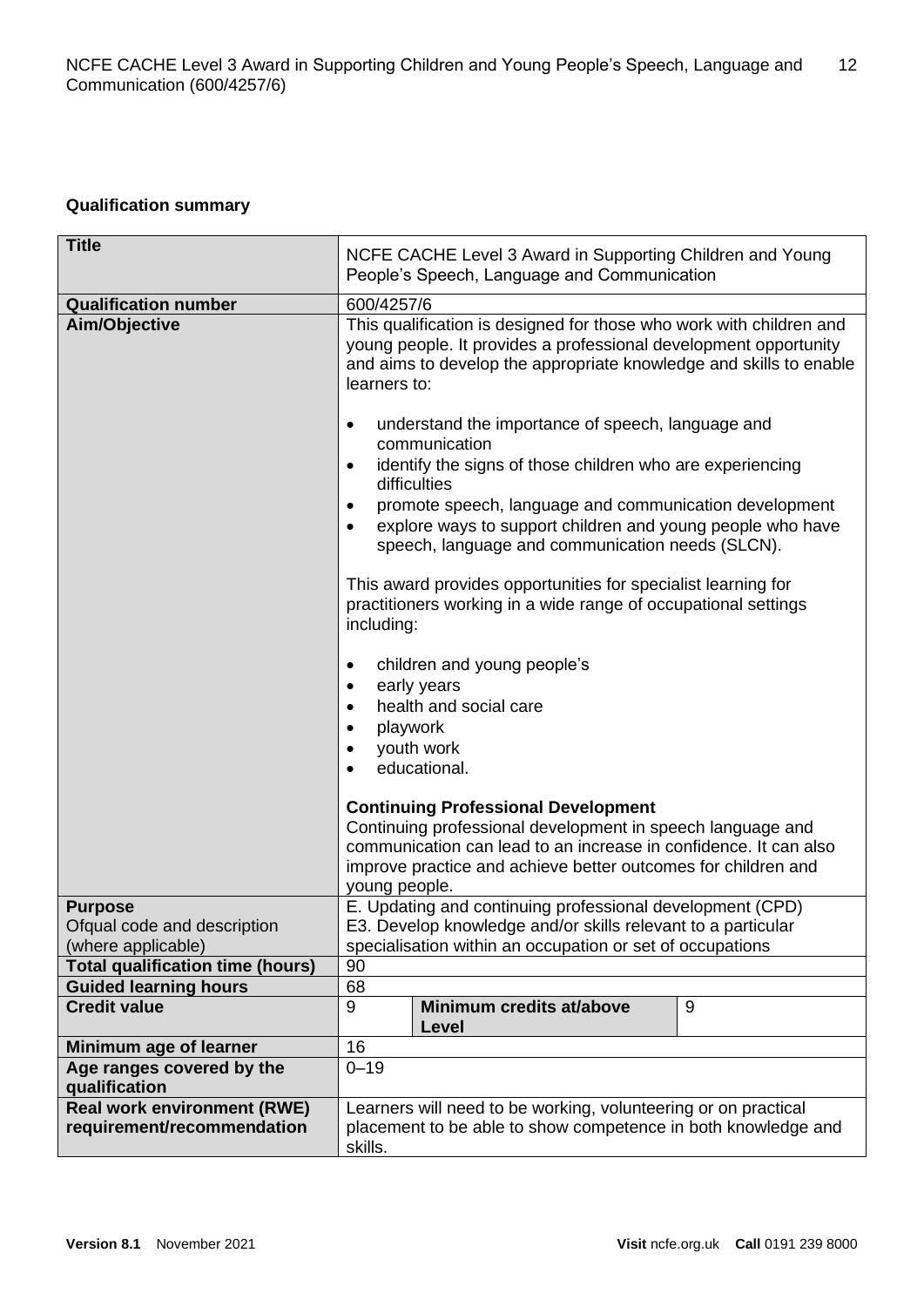| <b>Rules of Combination</b>           | Learners must achieve a minimum of 9 credits. 6 credits must come                                                                                                                                                                                                                                                                                                                                                                                                                                                                                                                                                                                                                                                                                                                                                                                                                                          |  |  |  |
|---------------------------------------|------------------------------------------------------------------------------------------------------------------------------------------------------------------------------------------------------------------------------------------------------------------------------------------------------------------------------------------------------------------------------------------------------------------------------------------------------------------------------------------------------------------------------------------------------------------------------------------------------------------------------------------------------------------------------------------------------------------------------------------------------------------------------------------------------------------------------------------------------------------------------------------------------------|--|--|--|
|                                       | from the mandatory units in Group A and a minimum of 3 credits                                                                                                                                                                                                                                                                                                                                                                                                                                                                                                                                                                                                                                                                                                                                                                                                                                             |  |  |  |
|                                       | must come from the optional units in Group B.                                                                                                                                                                                                                                                                                                                                                                                                                                                                                                                                                                                                                                                                                                                                                                                                                                                              |  |  |  |
| <b>Progression</b>                    | Learners may progress to a number of our qualifications, including:<br>the Level 3 Award, Certificate and Diploma in Child Care and<br>Education (Early Years Educator), Level 3 Diploma for the Children<br>and Young People's Workforce and the Level 3 Diploma in Health<br>and Social Care.                                                                                                                                                                                                                                                                                                                                                                                                                                                                                                                                                                                                            |  |  |  |
| <b>Recommended assessment</b>         | All units are internally assessed.                                                                                                                                                                                                                                                                                                                                                                                                                                                                                                                                                                                                                                                                                                                                                                                                                                                                         |  |  |  |
| methods                               | Assessment enables the learner's workplace practice to provide<br>evidence for individual units as well as the whole qualification.<br>Methods of assessment could include:<br>inference of knowledge from direct observation of practice<br>$\bullet$<br>witness evidence when directed by the sector skills<br>$\bullet$<br>assessment strategy<br>professional discussion<br>$\bullet$<br>reflection on own practice in real work situations<br>$\bullet$<br>written assignments<br>$\bullet$<br>learner's own plans and written records<br>$\bullet$<br>task set by us for knowledge learning outcomes only *<br>$\bullet$<br>The qualification will be graded Achieved or Not Yet Achieved and<br>all the assessment criteria of the chosen units must be achieved in<br>order to obtain Achieved overall.<br>* NB: assessment tasks are provided for Tutors' convenience. They<br>are not mandatory. |  |  |  |
| <b>Additional assessment</b>          | All units must be assessed in line with the Skills for Care and                                                                                                                                                                                                                                                                                                                                                                                                                                                                                                                                                                                                                                                                                                                                                                                                                                            |  |  |  |
| requirements<br><b>Grading system</b> | Development Assessment Strategy.<br>Achieved/Not Yet Achieved                                                                                                                                                                                                                                                                                                                                                                                                                                                                                                                                                                                                                                                                                                                                                                                                                                              |  |  |  |
|                                       |                                                                                                                                                                                                                                                                                                                                                                                                                                                                                                                                                                                                                                                                                                                                                                                                                                                                                                            |  |  |  |
| How long will it take to<br>complete? | Learners can usually complete the Award in 6 months.                                                                                                                                                                                                                                                                                                                                                                                                                                                                                                                                                                                                                                                                                                                                                                                                                                                       |  |  |  |
| <b>Entry requirements/</b>            | Learners should be at least 16 years old. We do not set any other                                                                                                                                                                                                                                                                                                                                                                                                                                                                                                                                                                                                                                                                                                                                                                                                                                          |  |  |  |
| recommendations                       | entry requirements but Centres may have their own guidelines.                                                                                                                                                                                                                                                                                                                                                                                                                                                                                                                                                                                                                                                                                                                                                                                                                                              |  |  |  |
| <b>Regulation information</b>         | This is a regulated qualification. The regulated number for this<br>qualification is 600/4257/6.                                                                                                                                                                                                                                                                                                                                                                                                                                                                                                                                                                                                                                                                                                                                                                                                           |  |  |  |

# **Qualification support**

This qualification is supported by Skills for Care.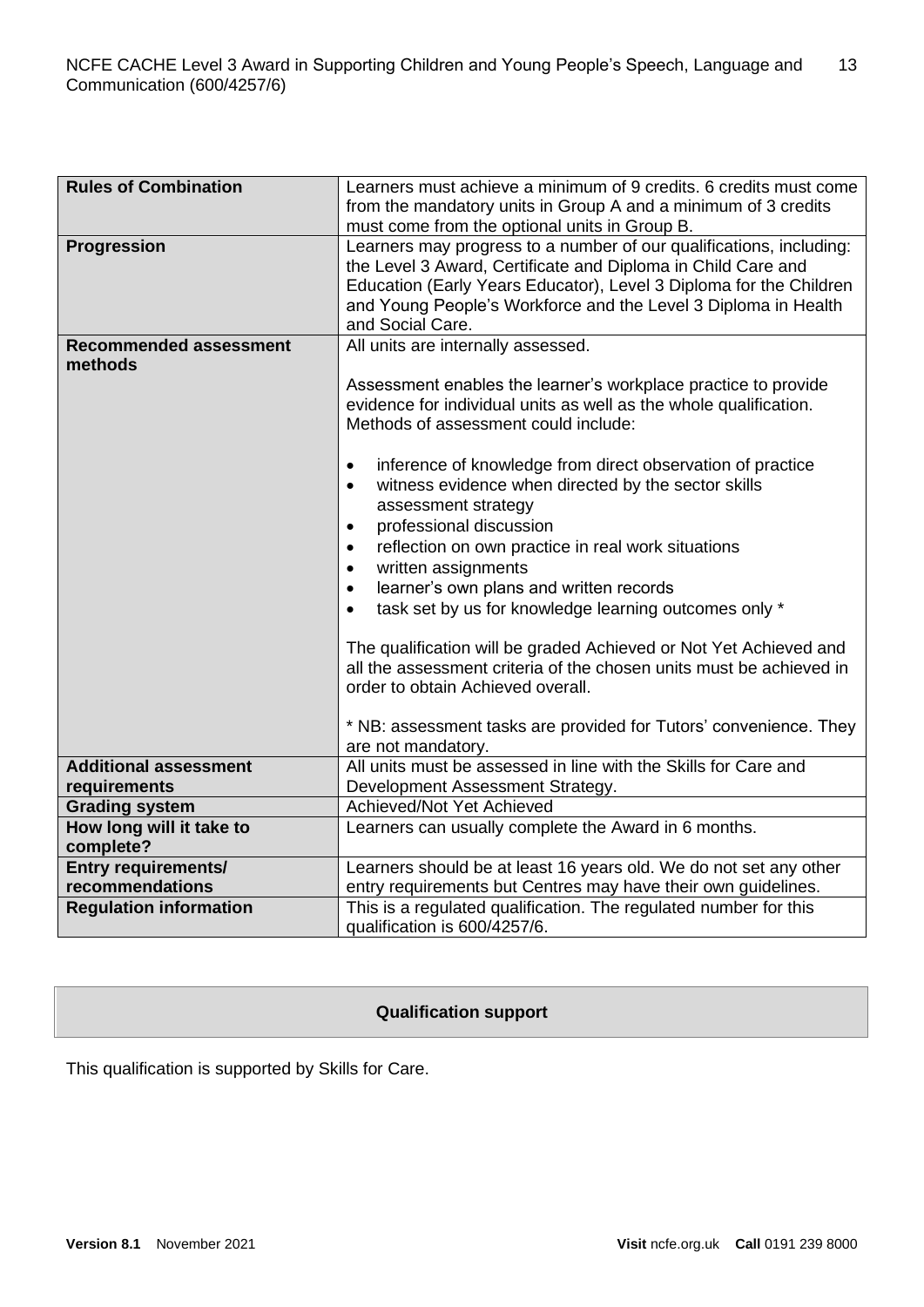# **Introduction to this qualification**

Speech, language and communication skills are essential for the development of a child's learning and their social and emotional wellbeing. They also play a vital role in developing skills for life and work. It is important that the entire children's workforce understand what typical speech, language and communication development looks like for the age group that they are working with.

This qualification is for those who work with children and young people. It provides a professional development opportunity and aims to develop the appropriate knowledge and skills to enable learners to:

- understand the importance of speech, language and communication
- identify the signs of those children who are experiencing difficulties
- promote speech, language and communication development
- explore ways to support children and young people who have speech, language and communication needs (SLCN).

We are pleased to say that this qualification has gained the support of **The Communication Trust** who highlight the importance of speech, language and communication across the children and young people's workforce and to enable practitioners to access the best training and expertise to support the communication needs of all children, and also **ICAN** who are the children's communication charity that supports children with speech, language and communication difficulties.

Resources are available to support this qualification in the following locations:

| <b>Resource</b>             | <b>WWW</b>                         |
|-----------------------------|------------------------------------|
| Learner materials           | www.thecommunicationtrust.org.uk   |
| Tutor materials             | www.thecommunicationtrust.org.uk   |
| <b>Research materials</b>   | www.ican.org.uk                    |
| <b>Competency Framework</b> | Speech, Language and Communication |
|                             | <b>Framework</b>                   |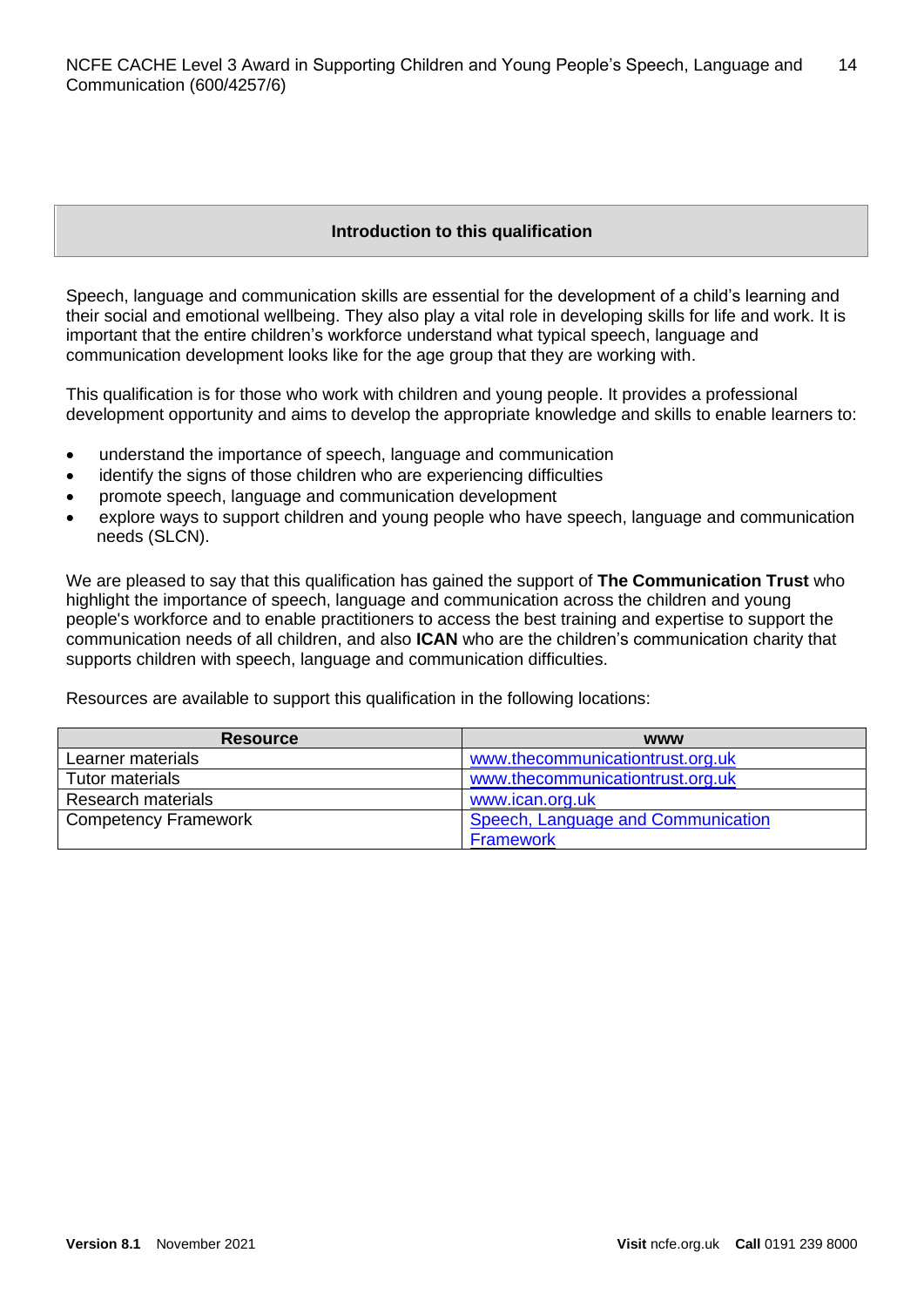# **Rules of combination**

Learners must achieve a minimum of 9 credits. 6 credits must come from the mandatory units in Group A and a minimum of 3 credits must come from the optional units in Group B.

# **Progression**

This award provides opportunities for specialist learning for practitioners working in a wide range of occupational settings including:

- children and young people's
- early years
- health and social care
- playwork
- youth work
- educational.

Learners may progress to a number of our qualifications, including: the Level 3 Award, Certificate and Diploma in Child Care and Education (Early Years Educator), Level 3 Diploma for the Children and Young People's Workforce and the Level 3 Diploma in Health and Social Care.

This qualification also affords opportunity for further development.

#### **Continuing Professional Development**

Continuing professional development in speech language and communication can lead to an increase in confidence. It can also improve practice and achieve better outcomes for children and young people.

# **Assessment of skills**

Skills based assessment criteria are identifiable throughout the units as the learning outcomes begin with 'Be able to …' Evidence for these skills can be collated from the learner's day to day practice. They may include reflective accounts, observations of children, activity plans and work products, or through a more direct approach involving observations of the learner and professional discussions.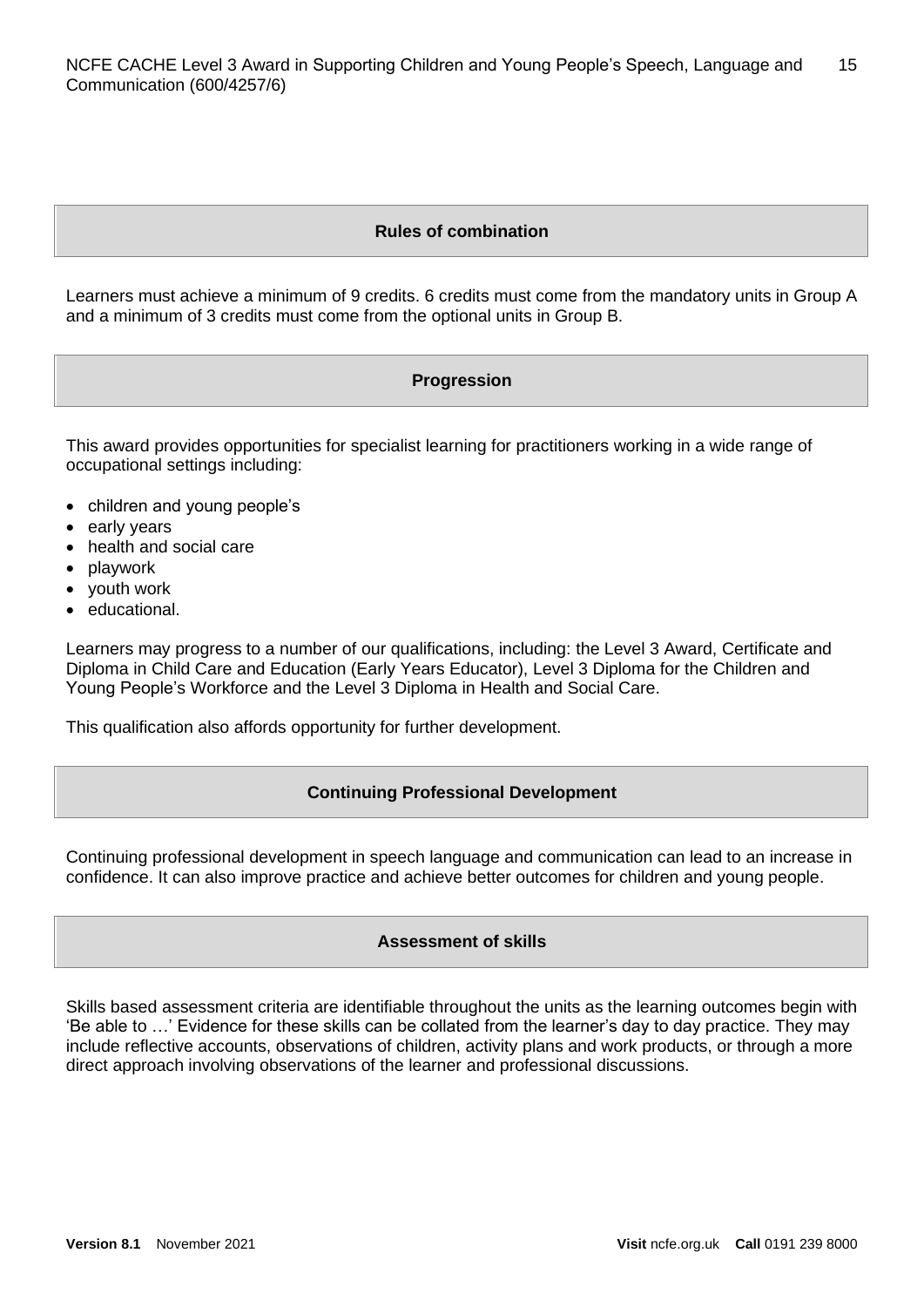# **Section 3: Units**

This section includes assessment tasks for Tutors' convenience. They are not mandatory.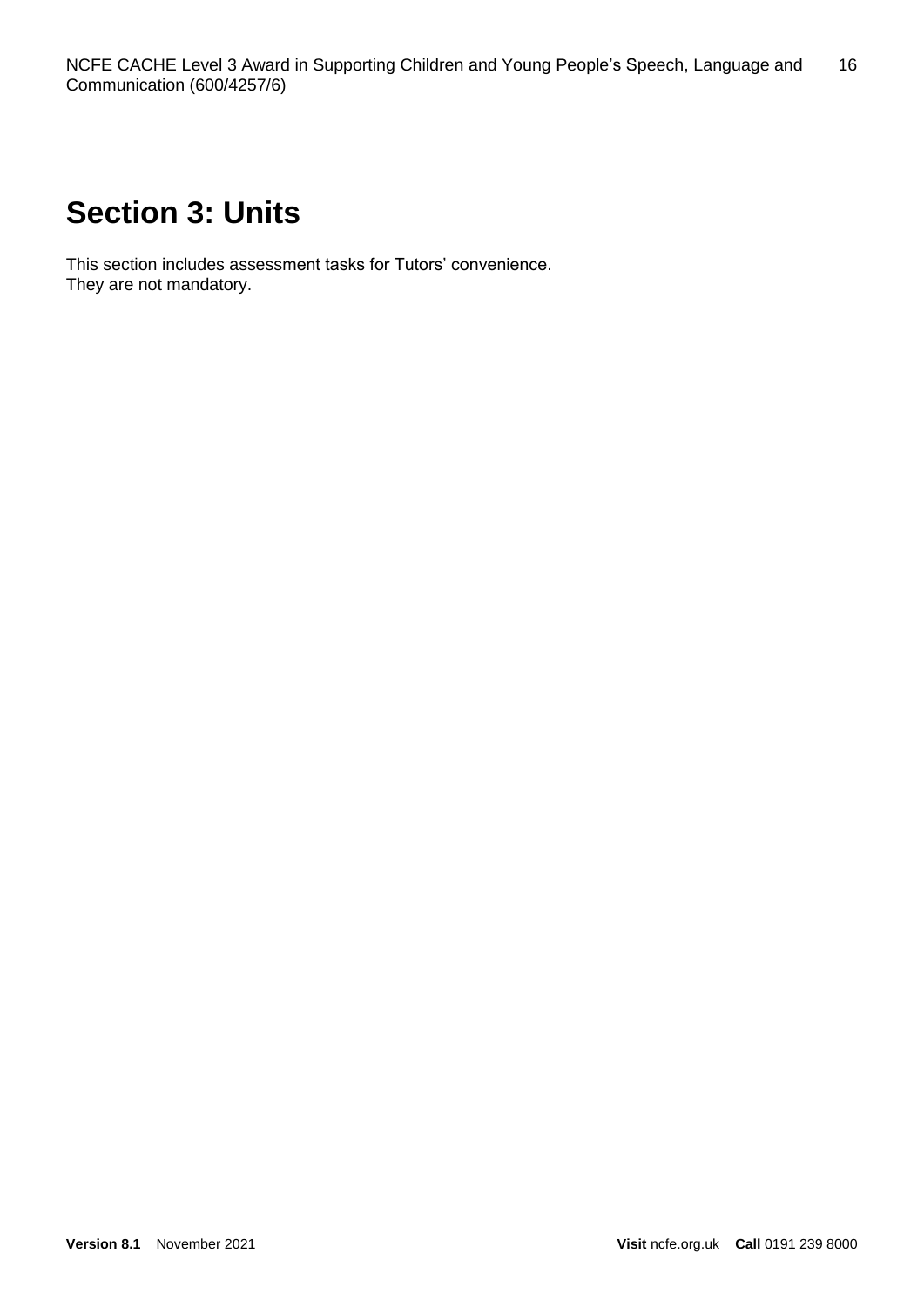# **Unit achievement log**

# **Mandatory units**

| Unit ref.  | Unit no. | <b>Unit title</b>                                                                | Unit type                  | Level   Credit | <b>GL</b> | <b>Notes</b> |
|------------|----------|----------------------------------------------------------------------------------|----------------------------|----------------|-----------|--------------|
| A/601/2872 | CYPOP 20 | Support speech, language and communication<br>development                        | Knowledge<br><b>Skills</b> |                | 20        |              |
| L/601/2889 | CYPOP 24 | Support children and young people's speech,<br>language and communication skills | Knowledge<br>Skills        |                | 25        |              |

# **Optional units**

| Unit ref.  | Unit no. | <b>Unit title</b>                                                                                                                            | <b>Unit type</b>             | Level | <b>Credit</b> | GL | <b>Notes</b> |
|------------|----------|----------------------------------------------------------------------------------------------------------------------------------------------|------------------------------|-------|---------------|----|--------------|
| J/601/2888 | CYPOP 23 | Support the speech, language and<br>communication development of children who are<br>learning more than one language                         | Knowledge /<br><b>Skills</b> | 3     | 3             | 26 |              |
| L/601/2861 | CYPOP 15 | Support positive practice with children and<br>young people with speech, language and<br>communication needs                                 | Knowledge /<br><b>Skills</b> | 3     | 4             | 28 |              |
| K/617/9969 | N/A      | Understand the speech, language and<br>communication needs of children and young<br>people with social, emotional and mental health<br>needs | Knowledge                    | 3     | 3             | 25 |              |
| D/617/9970 | N/A      | Work with parents, families and carers to<br>support their children and young people's<br>speech, language and communication<br>development  | Knowledge /<br><b>Skills</b> | 3     | 3             | 23 |              |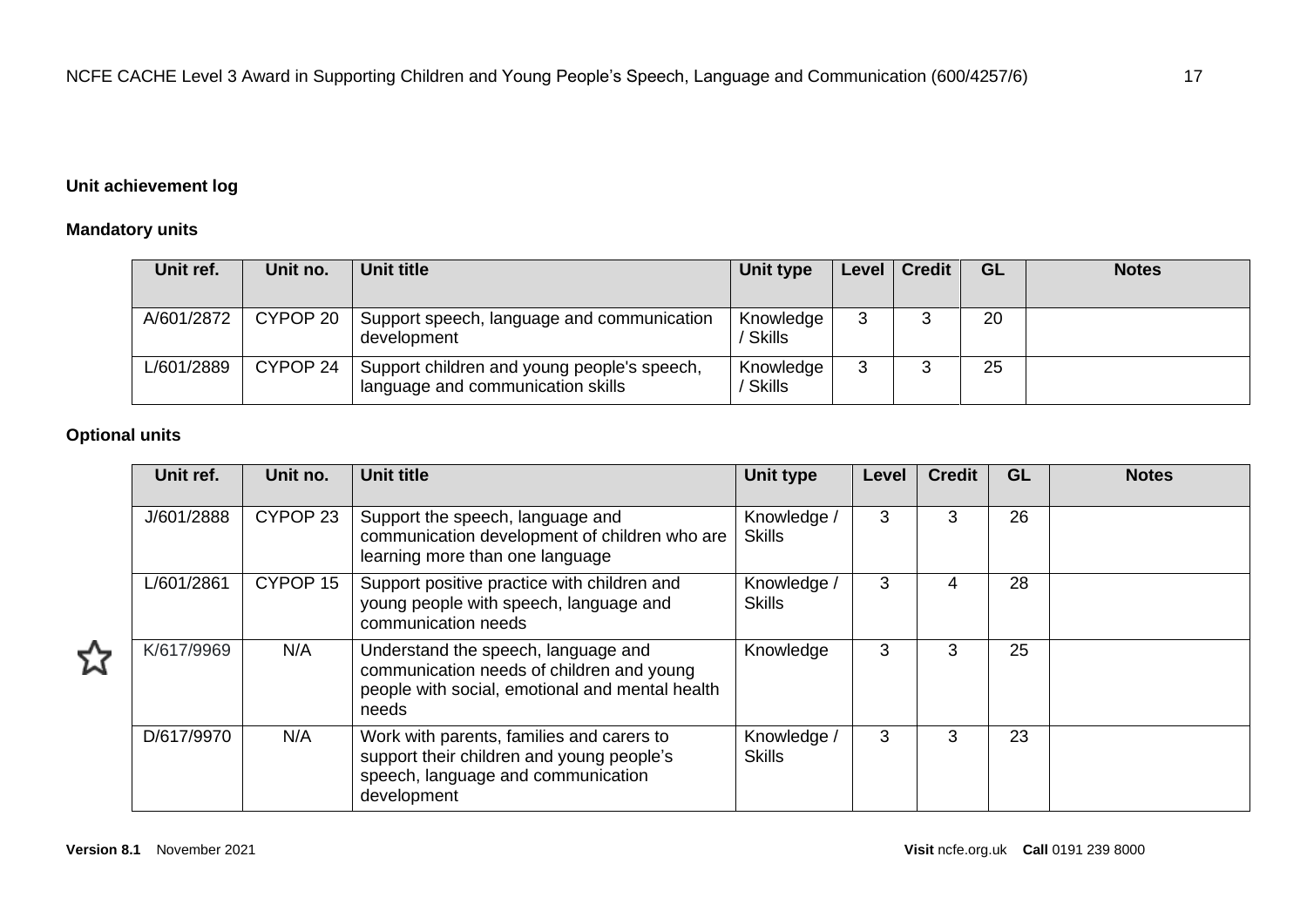# **Unit layout**

| For each unit the following information has been provided: |                                                                                                                                                                                                                      |  |  |  |  |
|------------------------------------------------------------|----------------------------------------------------------------------------------------------------------------------------------------------------------------------------------------------------------------------|--|--|--|--|
| Unit title                                                 | Provides a clear, concise explanation of the content of the unit.                                                                                                                                                    |  |  |  |  |
| Organisation unit reference<br>number                      | The unique number assigned by the owner of the unit.                                                                                                                                                                 |  |  |  |  |
| Unit reference                                             | The unique reference number given to each unit at qualification approval<br>by Ofqual.                                                                                                                               |  |  |  |  |
| Unit level                                                 | Denotes the level of the unit within the framework.                                                                                                                                                                  |  |  |  |  |
| Unit credit value                                          | The value that has been given to the unit based on the expected learning<br>time for an average learner.                                                                                                             |  |  |  |  |
| Unit aim                                                   | Provides a brief outline of the unit content.                                                                                                                                                                        |  |  |  |  |
| Learning outcome                                           | A statement of what a learner will know, understand or be able to do, as a<br>result of a process of learning.                                                                                                       |  |  |  |  |
| Assessment criteria                                        | A description of the requirements a learner must achieve to demonstrate<br>that a learning outcome has been met.                                                                                                     |  |  |  |  |
| Additional information*                                    | This box identifies the assessment strategy relevant to the unit. When<br>required, this will include specific guidance relating to the assessment of<br>the unit and information to support the learner to achieve. |  |  |  |  |
| Unit assessment guidance*                                  | Any additional guidance provided to support the assessment of the unit.                                                                                                                                              |  |  |  |  |
| Unit guided learning hours                                 | The average number of hours of supervised or directed study time or<br>assessment required to achieve a qualification or unit of a qualification.                                                                    |  |  |  |  |
| Assessment task (set by<br>$US)^*$                         | A scenario or aspect of the work role that will support the learner in<br>producing the evidence requirements for knowledge only learning<br>outcomes.                                                               |  |  |  |  |

\* *Additional information*, *Unit assessment guidance* and *Assessment tasks* may not be provided for all units.

NB: Words highlighted in bold in the learning outcomes, assessment criteria and assessment tasks are linked to the additional guidance section where more information on them can be found.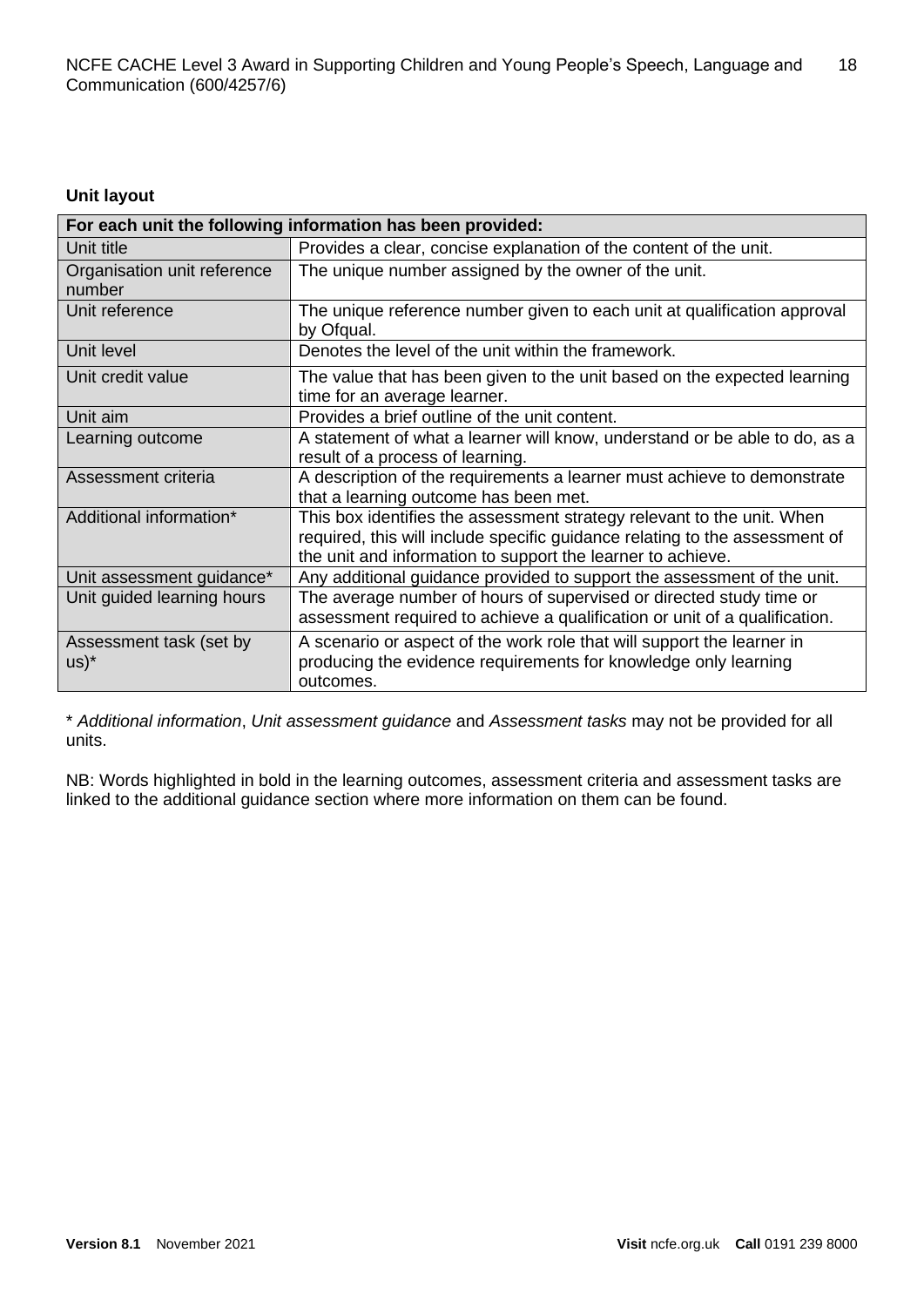# **Explanation of terms used at Level 3: (not all verbs are used in this qualification)**

| Apply                          | Explain how existing knowledge can be linked to new or different<br>situations in practice.                                                                                                                                                                                         |
|--------------------------------|-------------------------------------------------------------------------------------------------------------------------------------------------------------------------------------------------------------------------------------------------------------------------------------|
| Analyse                        | Break the subject down into separate parts and examine each part.<br>Show how the main ideas are related and why they are important.                                                                                                                                                |
|                                | Reference to current research or theory may support the analysis.                                                                                                                                                                                                                   |
| Clarify                        | Explain the information in a clear, concise way.                                                                                                                                                                                                                                    |
| Classify                       | Organise according to specific criteria.                                                                                                                                                                                                                                            |
| Collate                        | Collect and present information arranged in sequence or logical order.                                                                                                                                                                                                              |
| Compare                        | Examine the subjects in detail and consider the similarities and<br>differences.                                                                                                                                                                                                    |
| Critically compare             | This is a development of compare where the learner considers the<br>positive aspects and limitations of the subject.                                                                                                                                                                |
| Consider                       | Think carefully and write about a problem, action or decision.                                                                                                                                                                                                                      |
| Demonstrate                    | Show an understanding by describing, explaining or illustrating using<br>examples.                                                                                                                                                                                                  |
| <b>Describe</b>                | Write about the subject giving detailed information in a logical way.                                                                                                                                                                                                               |
| Develop (a plan/idea<br>which) | Expand a plan or idea by adding more detail and/or depth of information.                                                                                                                                                                                                            |
| Diagnose                       | Identify the cause based on valid evidence.                                                                                                                                                                                                                                         |
| <b>Differentiate</b>           | Identify the differences between two or more things.                                                                                                                                                                                                                                |
| <b>Discuss</b>                 | Write a detailed account giving a range of views or opinions.                                                                                                                                                                                                                       |
| <b>Distinguish</b>             | Explain the difference between two or more items, resources, pieces of<br>information.                                                                                                                                                                                              |
| Draw conclusions (which)       | Make a final decision or judgment based on reasons.                                                                                                                                                                                                                                 |
| <b>Estimate</b>                | Form an approximate opinion or judgment using previous knowledge or<br>considering other information.                                                                                                                                                                               |
| Evaluate                       | Examine strengths and weaknesses, arguments for and against and/or<br>similarities and differences. Judge the evidence from the different<br>perspectives and make a valid conclusion or reasoned judgement.<br>Reference to current research or theory may support the evaluation. |
| Explain                        | Provide detailed information about the subject with reasons showing<br>how or why. Responses could include examples to support these<br>reasons.                                                                                                                                    |
| Extrapolate                    | Use existing knowledge to predict possible outcomes which might be<br>outside the norm.                                                                                                                                                                                             |
| <b>Identify</b>                | Recognise and name the main points accurately. (Some description may<br>also be necessary to gain higher marks when using compensatory<br>marking).                                                                                                                                 |
| Implement                      | Explain how to put an idea or plan into action.                                                                                                                                                                                                                                     |
| Interpret                      | Explain the meaning of something.                                                                                                                                                                                                                                                   |
| Judge                          | Form an opinion or make a decision.                                                                                                                                                                                                                                                 |
| <b>Justify</b>                 | Give a satisfactory explanation for actions or decisions.                                                                                                                                                                                                                           |
| Perform                        | Carry out a task or process to meet the requirements of the question.                                                                                                                                                                                                               |
| Plan                           | Think about and organise information in a logical way using an<br>appropriate format.                                                                                                                                                                                               |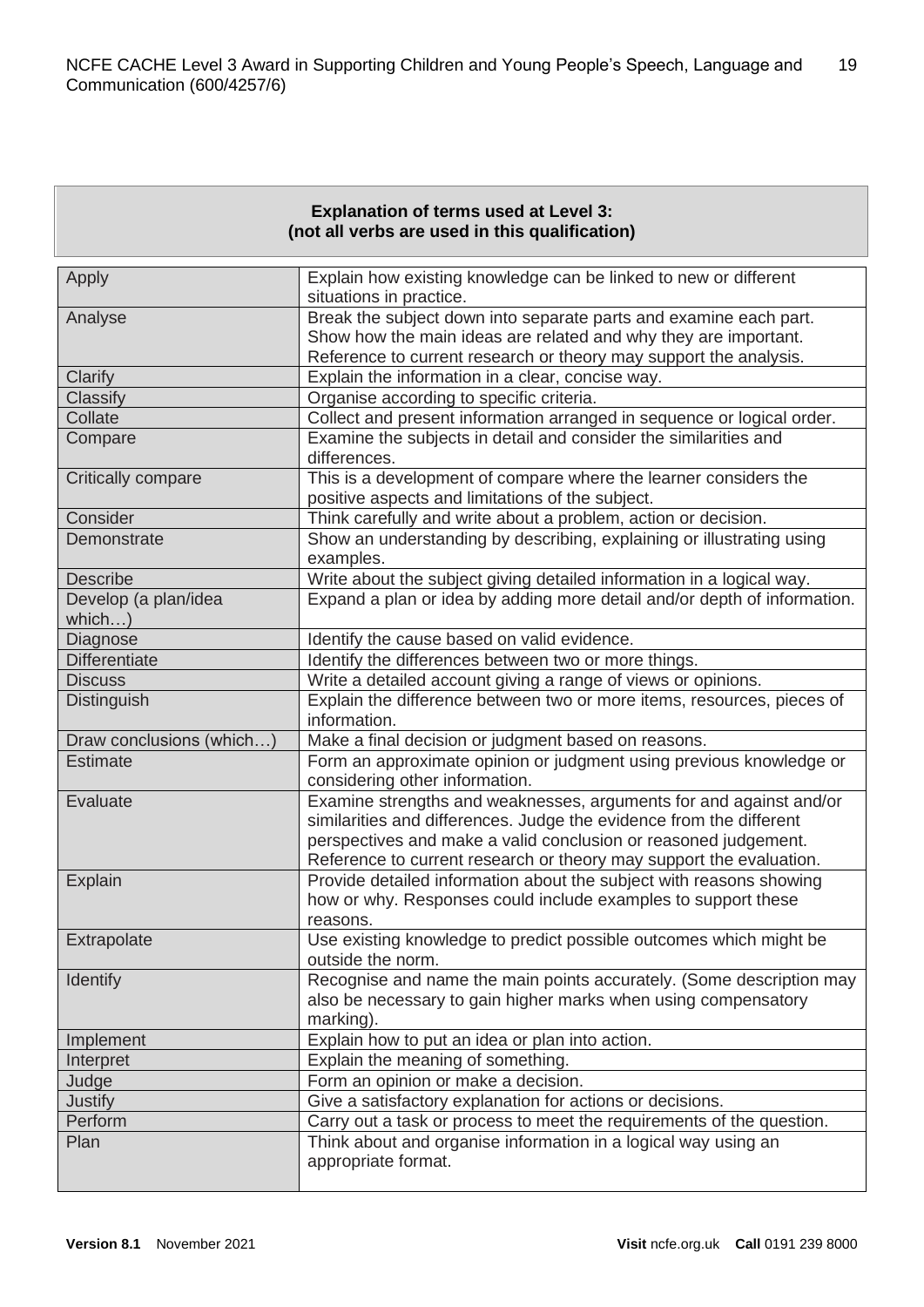| Provide           | Identify and give relevant and detailed information in relation to the   |  |  |  |
|-------------------|--------------------------------------------------------------------------|--|--|--|
|                   | subject.                                                                 |  |  |  |
| Reflect           | Learners should consider their actions, experiences or learning and the  |  |  |  |
|                   | implications of this for their practice and/or professional development. |  |  |  |
| Review and revise | Look back over the subject and make corrections or changes.              |  |  |  |
| <b>Select</b>     | Make an informed choice for a specific purpose.                          |  |  |  |
| Show              | Supply evidence to demonstrate accurate knowledge and                    |  |  |  |
|                   | understanding.                                                           |  |  |  |
| <b>State</b>      | Give the main points clearly in sentences or paragraphs.                 |  |  |  |
| Summarise         | Give the main ideas or facts in a concise way.                           |  |  |  |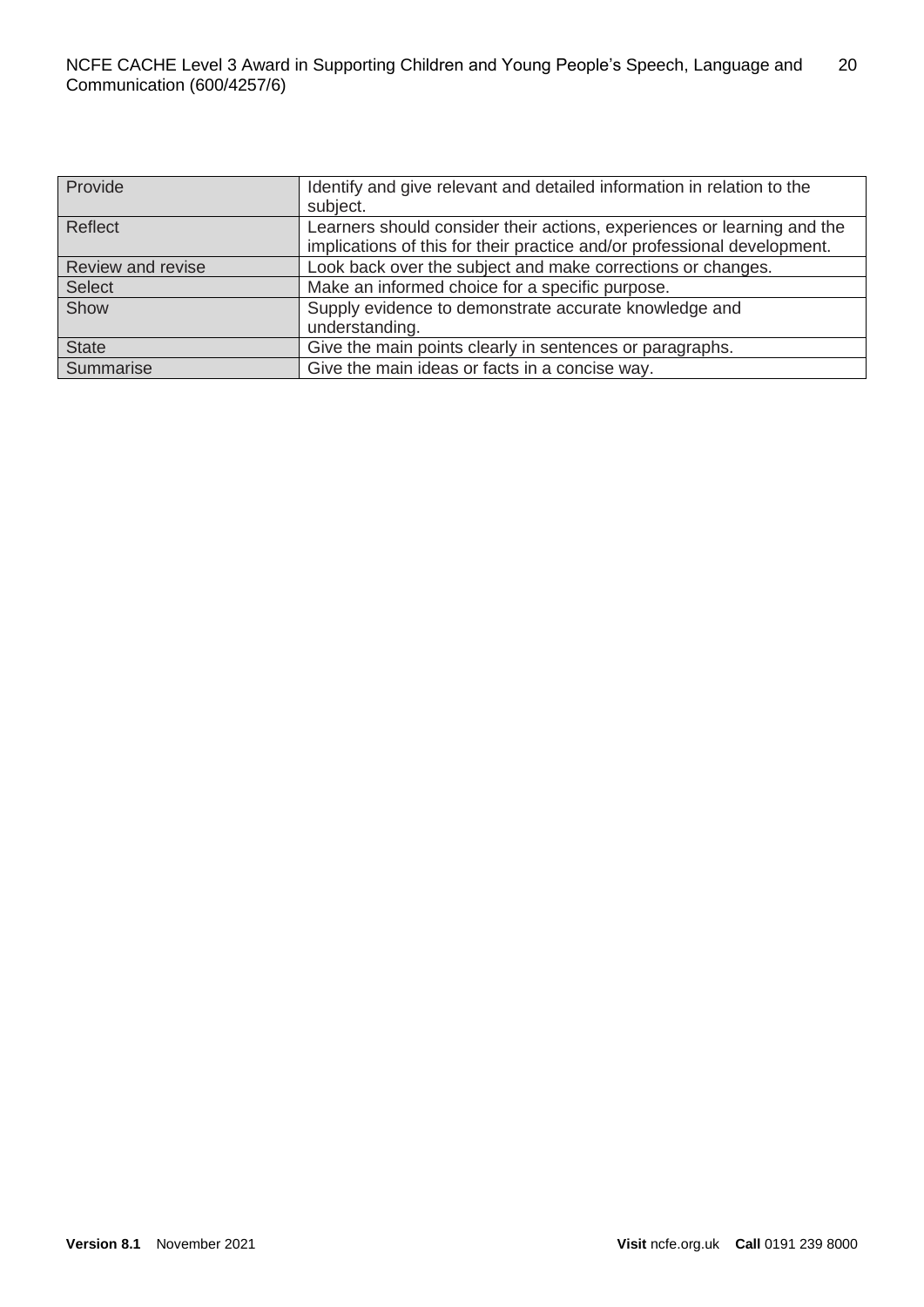# **CYPOP 20: Support speech, language and communication development**

| Unit reference      | A/601/2872                                                                                                                                                                                                                | Level                               | 3  |
|---------------------|---------------------------------------------------------------------------------------------------------------------------------------------------------------------------------------------------------------------------|-------------------------------------|----|
| <b>Credit value</b> | 3                                                                                                                                                                                                                         | Unit<br>guided<br>learning<br>hours | 20 |
| Unit aim            | The unit aims to provide a basis for understanding the typical development of<br>speech, language and communication in children and young people and the<br>importance for a child or young person's overall development. |                                     |    |

| Learner name: | Centre no: |  |
|---------------|------------|--|
| PIN:          | ULN:       |  |

| <b>Learning outcomes</b><br>The learner will:                                                                                                                                                                                                                                                                                                                                                                                  | <b>Assessment criteria</b><br>The learner can:                                                                                                                                               | <b>Evidence</b><br>record<br>e.g. page number<br>& method | Assessor<br>judgement<br>achieved<br>Initial and date |
|--------------------------------------------------------------------------------------------------------------------------------------------------------------------------------------------------------------------------------------------------------------------------------------------------------------------------------------------------------------------------------------------------------------------------------|----------------------------------------------------------------------------------------------------------------------------------------------------------------------------------------------|-----------------------------------------------------------|-------------------------------------------------------|
| Skills based assessment criteria are identifiable throughout the units as the learning outcomes<br>begin with 'Be able to ' Evidence for these skills can be collated from the learner's day to day<br>practice. They may include reflective accounts, observations of children, activity plans and work<br>products, or through a more direct approach involving observations of the learner and<br>professional discussions. |                                                                                                                                                                                              |                                                           |                                                       |
| 1. Understand the<br>importance of speech,<br>language and<br>communication for<br>children and young<br>people's overall<br>development.                                                                                                                                                                                                                                                                                      | 1.1. Explain each of the terms:<br>speech<br>language<br>communication<br>speech, language and<br>communication needs.                                                                       |                                                           |                                                       |
|                                                                                                                                                                                                                                                                                                                                                                                                                                | 1.2. Explain how speech, language<br>and communication skills support<br>the following areas in children and<br>young people's development:<br>learning<br>emotional<br>behaviour<br>social. |                                                           |                                                       |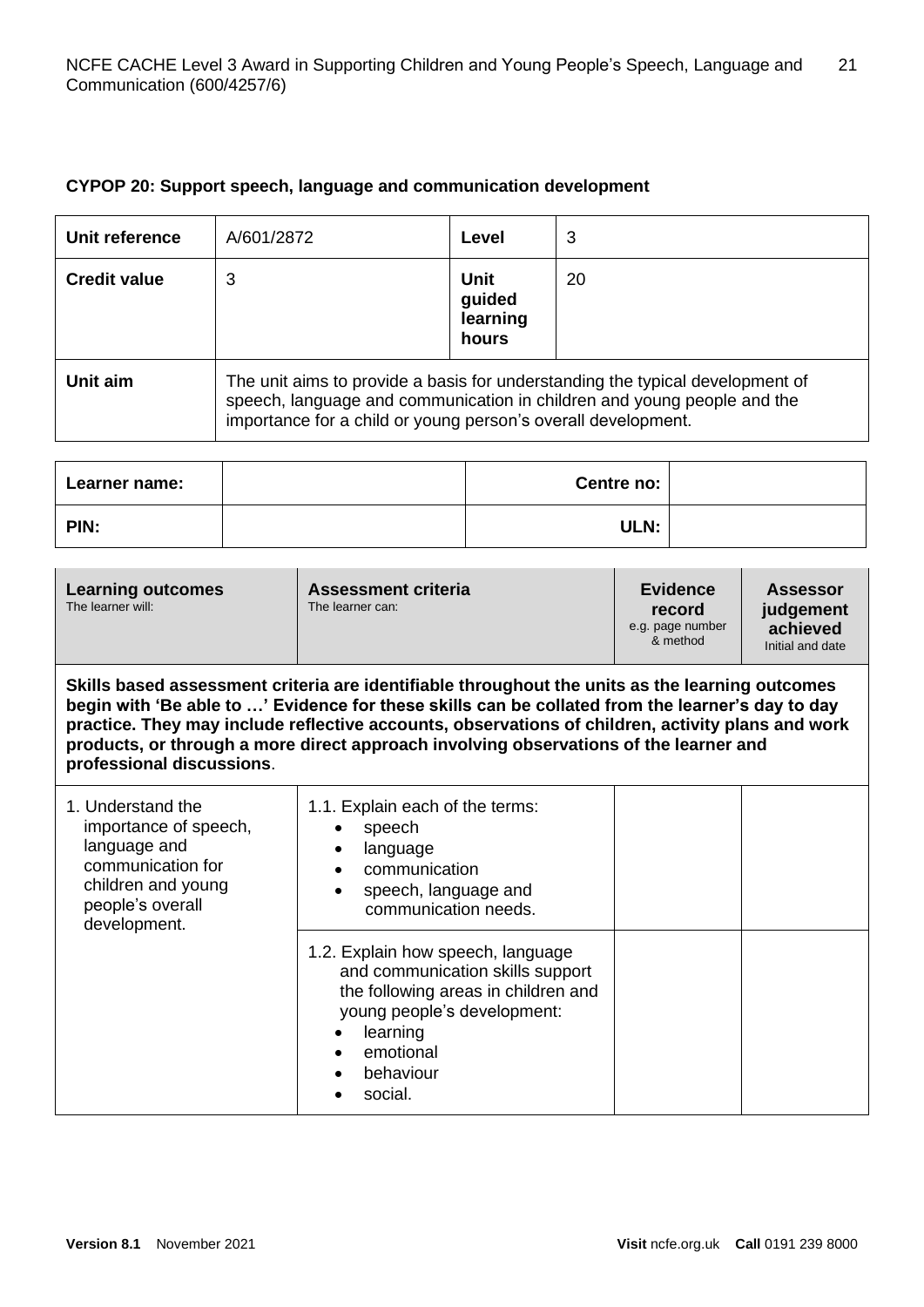| <b>Learning outcomes</b><br>The learner will:                                                                  | <b>Assessment criteria</b><br>The learner can:                                                                                                                                                                                                       | <b>Evidence</b><br>record<br>e.g. page number<br>& method | <b>Assessor</b><br>judgement<br>achieved<br>Initial and date |
|----------------------------------------------------------------------------------------------------------------|------------------------------------------------------------------------------------------------------------------------------------------------------------------------------------------------------------------------------------------------------|-----------------------------------------------------------|--------------------------------------------------------------|
|                                                                                                                | 1.3. Describe the potential impact of<br>speech, language and<br>communication needs on the<br>overall development of a child or<br>young person both currently and<br>long term.                                                                    |                                                           |                                                              |
|                                                                                                                | 1.4. Explain the factors that increase<br>the risk of children and young<br>people having speech language<br>and communication needs.                                                                                                                |                                                           |                                                              |
| 2. Understand typical<br>speech, language and<br>communication<br>development in children<br>and young people. | 2.1. Summarise the typical stages of<br>speech, language and<br>communication development of<br>children in the following age<br>groups, including both<br>understanding and use of<br>language:<br>0-5 years old<br>$5 - 11$<br>$11 - 16$<br>16-25. |                                                           |                                                              |
|                                                                                                                | 2.2. Explain how children and young<br>people develop their speech,<br>language and communication and<br>identify how this applies to<br>children who are learning more<br>than one language.                                                        |                                                           |                                                              |
|                                                                                                                | 2.3. Explain how speech, language<br>and communication work together<br>to enable effective interaction.                                                                                                                                             |                                                           |                                                              |
|                                                                                                                | 2.4. Explain the different ways in which<br>a child or young person may not<br>follow typical speech language<br>and development.                                                                                                                    |                                                           |                                                              |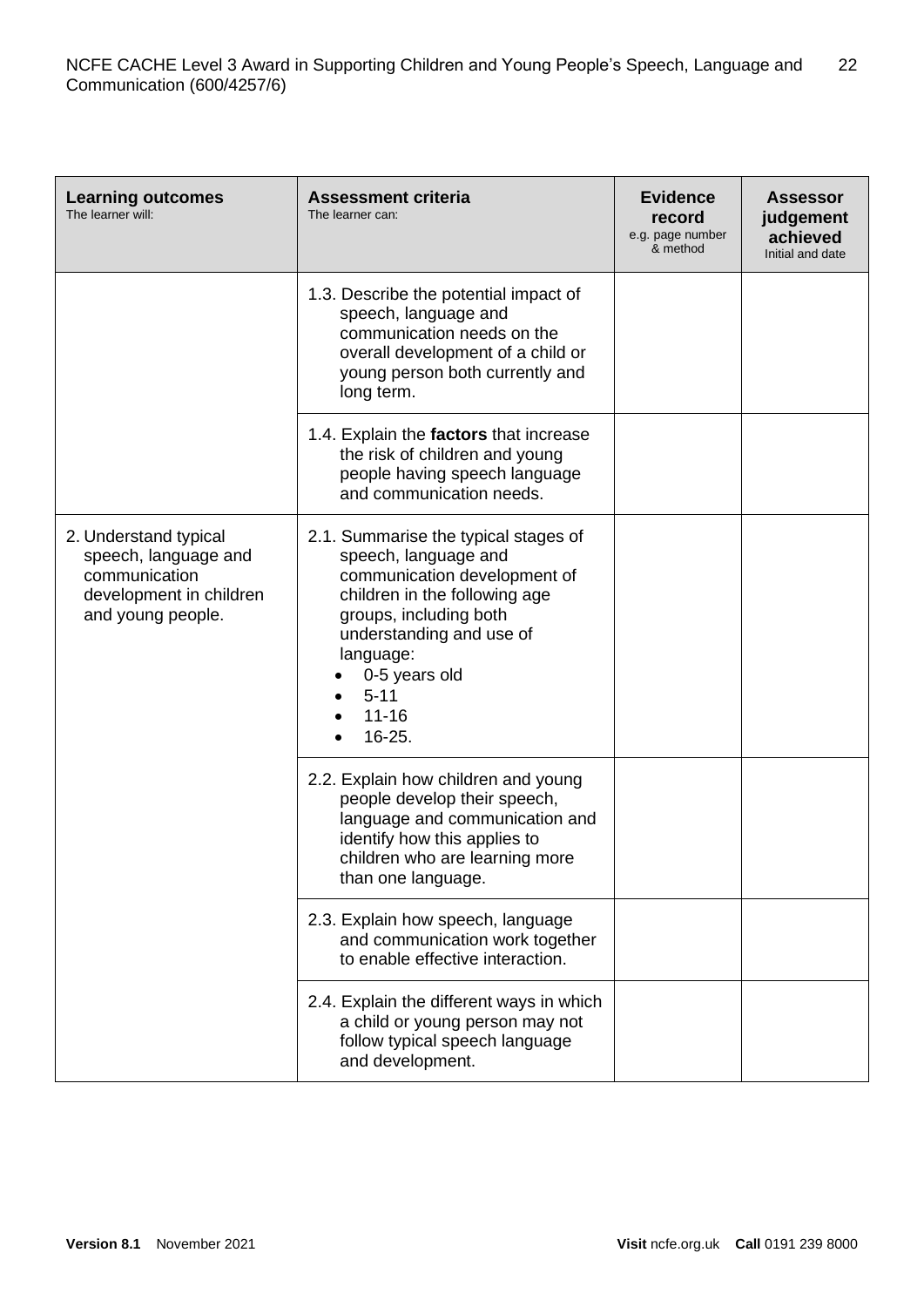| <b>Learning outcomes</b><br>The learner will:                                                                           | <b>Assessment criteria</b><br>The learner can:                                                                                                                             | <b>Evidence</b><br>record<br>e.g. page number<br>& method | <b>Assessor</b><br>judgement<br>achieved<br>Initial and date |
|-------------------------------------------------------------------------------------------------------------------------|----------------------------------------------------------------------------------------------------------------------------------------------------------------------------|-----------------------------------------------------------|--------------------------------------------------------------|
| 3. Be able to identify typical<br>speech, language and<br>communication<br>development of children<br>and young people. | 3.1. Observe and report examples of a<br>child or young person using their<br>communication skills in different<br>contexts.                                               |                                                           |                                                              |
|                                                                                                                         | 3.2. Plan and carry out an observation<br>of a child or young person using<br>their communication skills in<br>different contexts.                                         |                                                           |                                                              |
|                                                                                                                         | 3.3. Report on planned observations<br>highlighting normal variations in<br>the typical speech, language and<br>communication development of<br>children and young people. |                                                           |                                                              |

# **Learner declaration of authenticity:**

I declare that the work presented for this unit is entirely my own work.

Learner signature: Date:

# **Assessor sign off of completed unit:** CYPOP 20

I confirm that the learner has met the requirements for all assessment criteria demonstrating knowledge and skills for this unit.

Assessor name:

Signature: Date:

For e-portfolio a signature is not required, providing the learner has a personalised and secure login.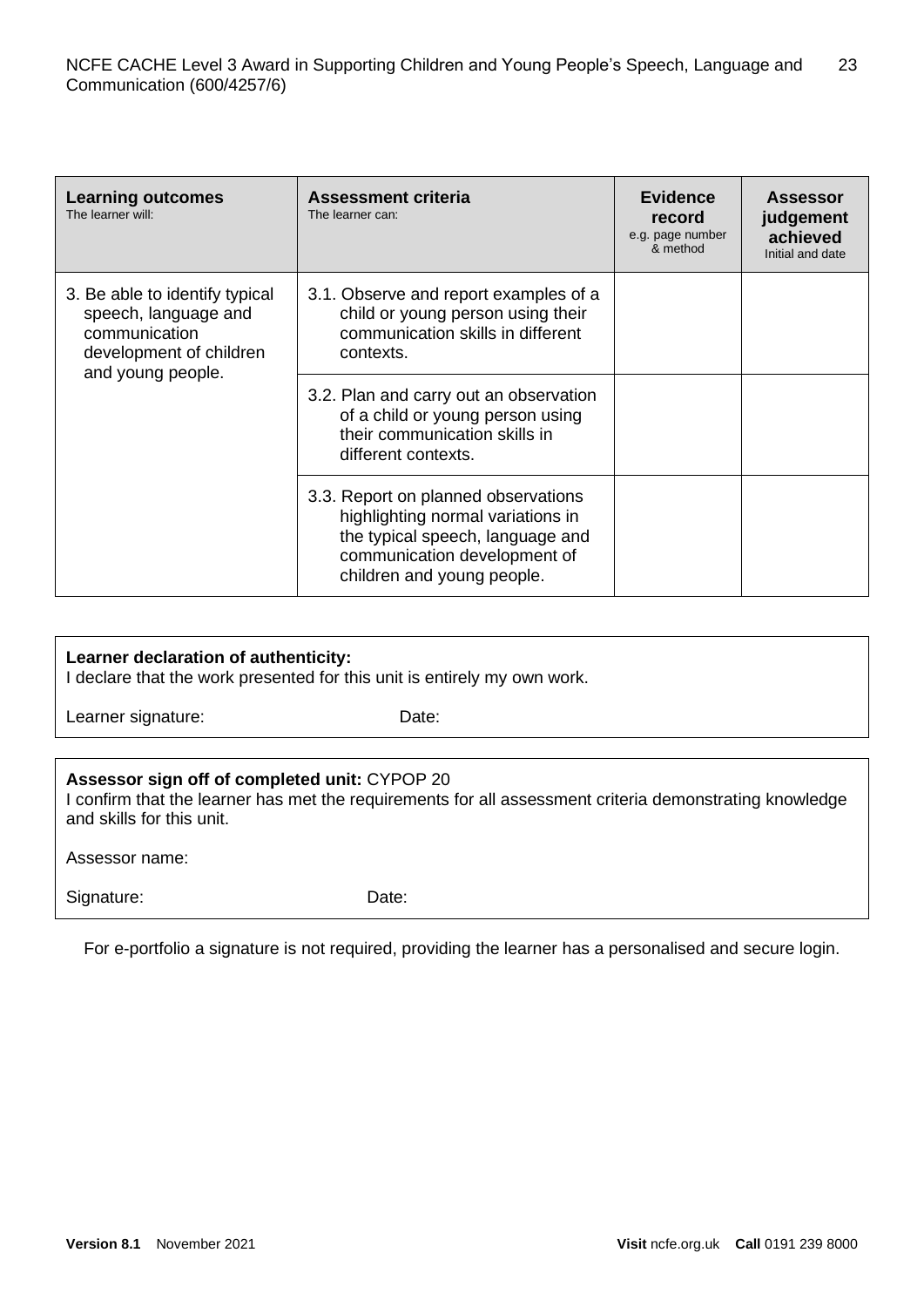| <b>Additional information about the unit:</b>                     |                                                                                                                                                                                                                                                                                                                                                                                                                                                                                        |
|-------------------------------------------------------------------|----------------------------------------------------------------------------------------------------------------------------------------------------------------------------------------------------------------------------------------------------------------------------------------------------------------------------------------------------------------------------------------------------------------------------------------------------------------------------------------|
| Relationship to occupational standards                            | There are links to some of the competencies from CCLD<br>NOS Unit 301 and 303                                                                                                                                                                                                                                                                                                                                                                                                          |
|                                                                   | <b>SLC Framework.</b>                                                                                                                                                                                                                                                                                                                                                                                                                                                                  |
| Guidance for developing assessment arrangements for the unit:     |                                                                                                                                                                                                                                                                                                                                                                                                                                                                                        |
| Additional unit assessment requirements<br>provided with the unit | Assessment of learning outcome 3 should relate to real<br>work activities.                                                                                                                                                                                                                                                                                                                                                                                                             |
|                                                                   | This unit needs to be assessed in line with the Skills for<br>Care and Development Assessment Principles.                                                                                                                                                                                                                                                                                                                                                                              |
| Unit assessment guidance – provided by the<br>sector              | Factors may include:<br>limited or poor quality support for speech, language<br>$\bullet$<br>and communication development<br>hearing difficulties<br>$\bullet$<br>social disadvantage<br>$\bullet$<br>physical difficulties such as cerebral palsy<br>$\bullet$<br>other syndromes, conditions or areas of need such<br>$\bullet$<br>as autism, attention deficit disorder<br>trauma/abuse<br>$\bullet$<br>family history of SLCN<br>$\bullet$<br>learning difficulties.<br>$\bullet$ |
| Unit assessment guidance provided by us                           | Skills based assessment criteria are identifiable<br>throughout the units as the learning outcomes begin with<br>'Be able to ' Evidence for these skills can be collated<br>from the learner's day to day practice. They may include<br>reflective accounts, observations of children, activity<br>plans and work products, or through a more direct<br>approach involving observations of the learner and<br>professional discussions.                                                |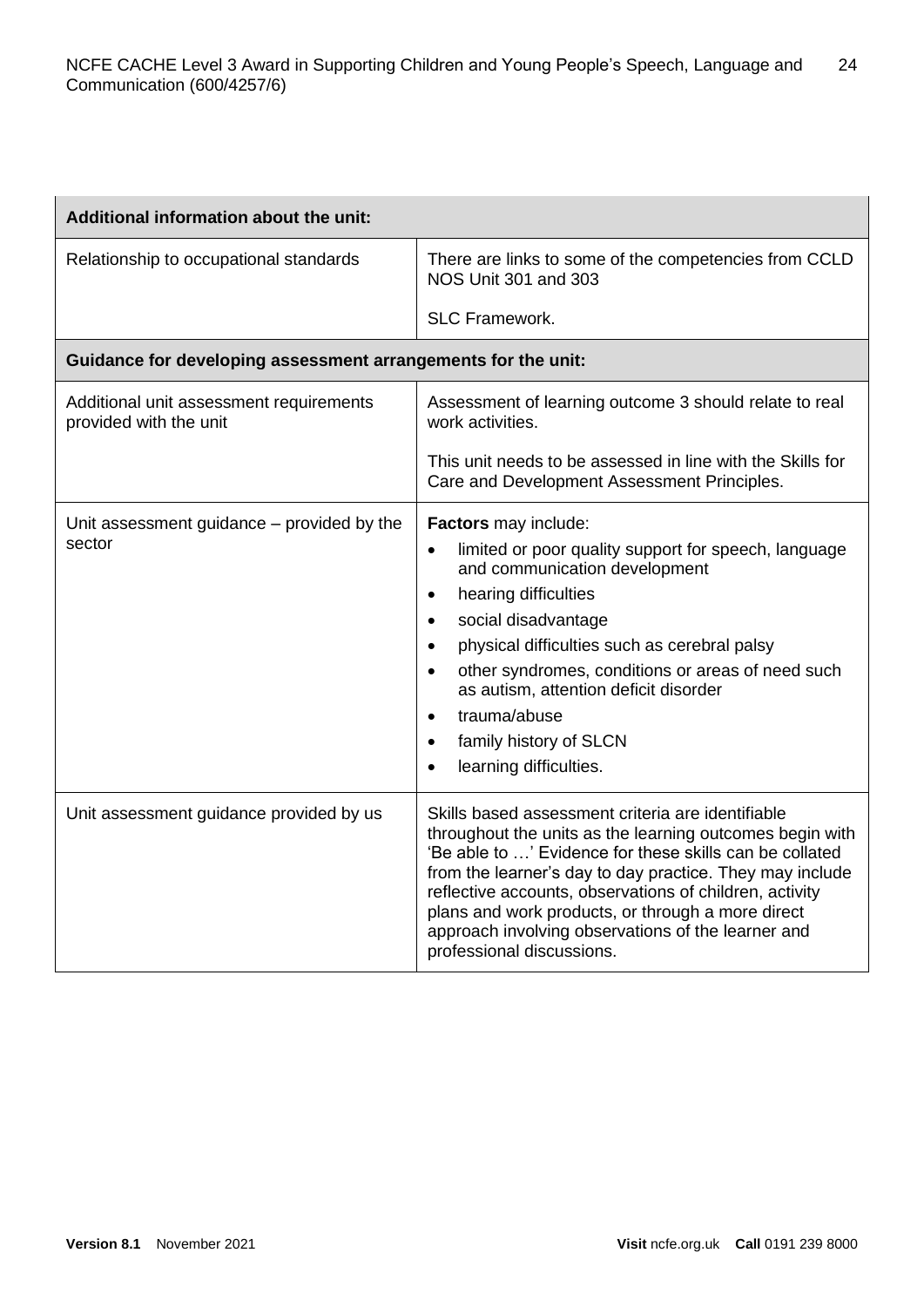# **Assessment task – CYPOP 20 Support speech, language and communication development**

When working with supporting the development of children and young people with speech, language and communication needs, it is important to understand the issues involved. Produce a resource folder in two sections:

**Section 1** - The importance of speech language and communication for the individual's overall development

**Section 2** - Typical speech language and communication development

**Task 1** links to learning outcome 1, assessment criteria 1.1, 1.2, 1.3 and 1.4.

**Section 1** - The importance of speech language and communication for the individual's overall development

The evidence in your resources must show that you can:

- explain each of the terms:
	- o speech
	- o language
	- o communication
	- o speech language and communication needs
- explain how speech, language and communication skills support the following areas in children and young people's development:
	- o learning
	- o emotional
	- o behaviour
	- o social
- describe the potential impact of speech, language and communication difficulties on the overall development of a child or young person both currently and long term
- explain the factors that increase the risk of children and young people having speech language and communication needs.

**Task 2** links to learning outcome 2, assessment criteria 2.1, 2.2, 2.3 and 2.4.

#### **Section 2** - Typical speech language and communication development

The evidence in your resources must show that you can:

- summarise the typical stages of speech, language and communication development of children in the following age groups, including both understanding and use of language:
	- o 0-5 years old
	- o 5-11
	- o 11-16
	- $\circ$  16-25
- explain how children and young people develop their speech, language and communication and identify how this applies to children who are learning more than one language
- explain how speech, language and communication work together to enable effective interaction
- explain the different ways in which a child or young person may not follow typical speech language and development.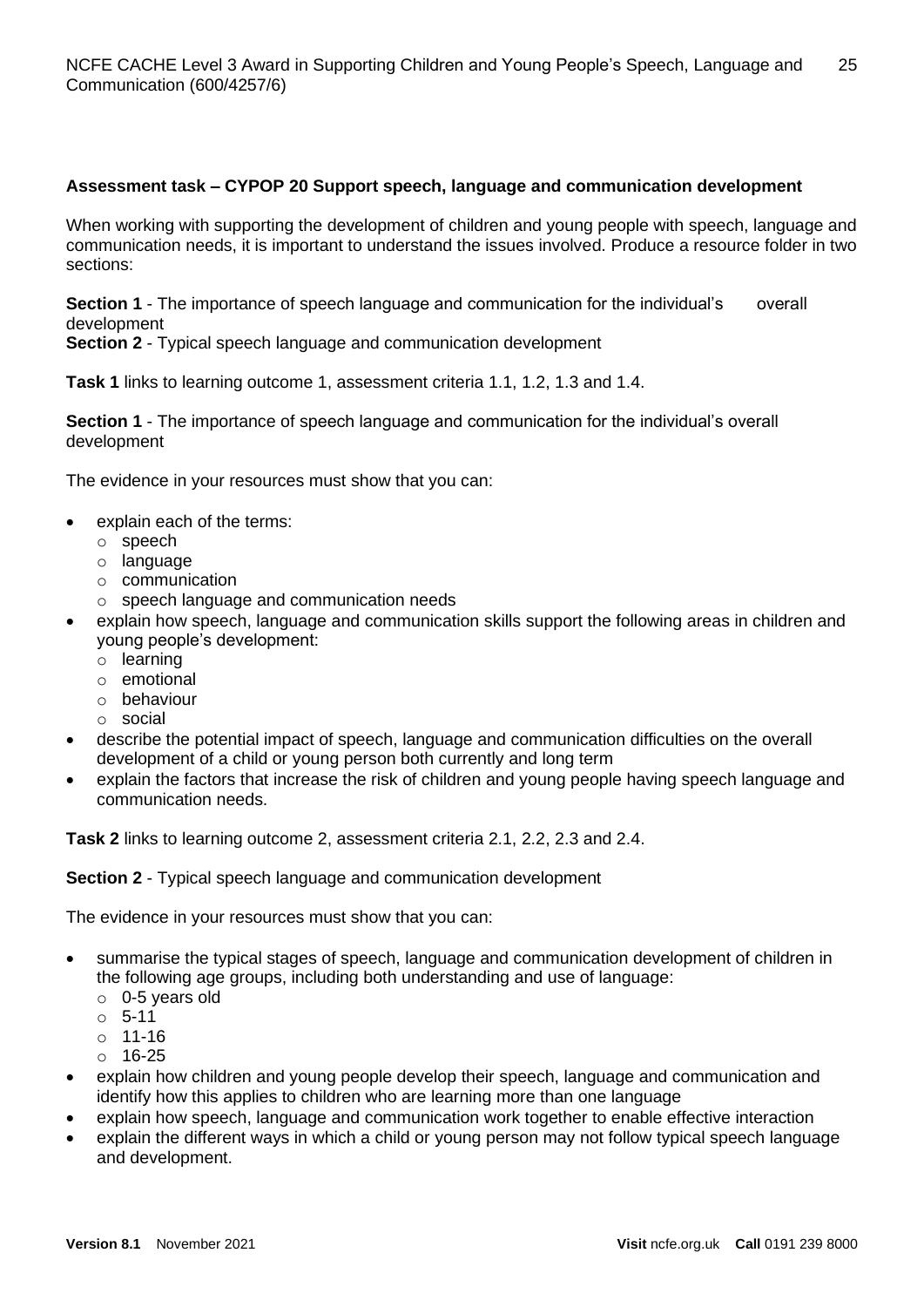# **CYPOP 24: Support children and young people's speech, language and communication skills**

| Unit reference      | L/601/2889                                                                                                                                                                                                                                                                                                                                 | Level                               | 3  |
|---------------------|--------------------------------------------------------------------------------------------------------------------------------------------------------------------------------------------------------------------------------------------------------------------------------------------------------------------------------------------|-------------------------------------|----|
| <b>Credit value</b> | 3                                                                                                                                                                                                                                                                                                                                          | Unit<br>guided<br>learning<br>hours | 25 |
| Unit aim            | This unit explores the ways in which those working with children and young people<br>can support the development of speech, language and communication skills. The<br>unit also looks at how to recognise, and access specialist support, for those<br>children and young people who may have speech, language and communication<br>needs. |                                     |    |

| Learner name: | Centre no: |  |
|---------------|------------|--|
| PIN:          | ULN:       |  |

| <b>Learning outcomes</b><br>The learner will: | <b>Assessment criteria</b><br>The learner can: | <b>Evidence</b><br>record<br>e.g. page number<br>& method | <b>Assessor</b><br>judgement<br>achieved<br>Initial and date |
|-----------------------------------------------|------------------------------------------------|-----------------------------------------------------------|--------------------------------------------------------------|
|                                               |                                                |                                                           |                                                              |

**Skills based assessment criteria are identifiable throughout the units as the learning outcomes begin with 'Be able to …' Evidence for these skills can be collated from the learner's day to day practice. They may include reflective accounts, observations of children, activity plans and work products, or through a more direct approach involving observations of the learner and professional discussions.**

| 1. Understand the<br>importance and the<br>benefits of adults<br>supporting the speech,<br>language and<br>communication<br>development of children<br>and young people. | 1.1. Explain the ways in which adults<br>can effectively support and extend<br>the speech, language and<br>communication development for<br>each of the following age groups:<br>$0 - 5$<br>$5 - 11$<br>$11 - 16$<br>$16 - 25$ |  |
|--------------------------------------------------------------------------------------------------------------------------------------------------------------------------|--------------------------------------------------------------------------------------------------------------------------------------------------------------------------------------------------------------------------------|--|
|                                                                                                                                                                          | 1.2. Evaluate relevant positive effects<br>of adult support for children, young<br>people and their families.                                                                                                                  |  |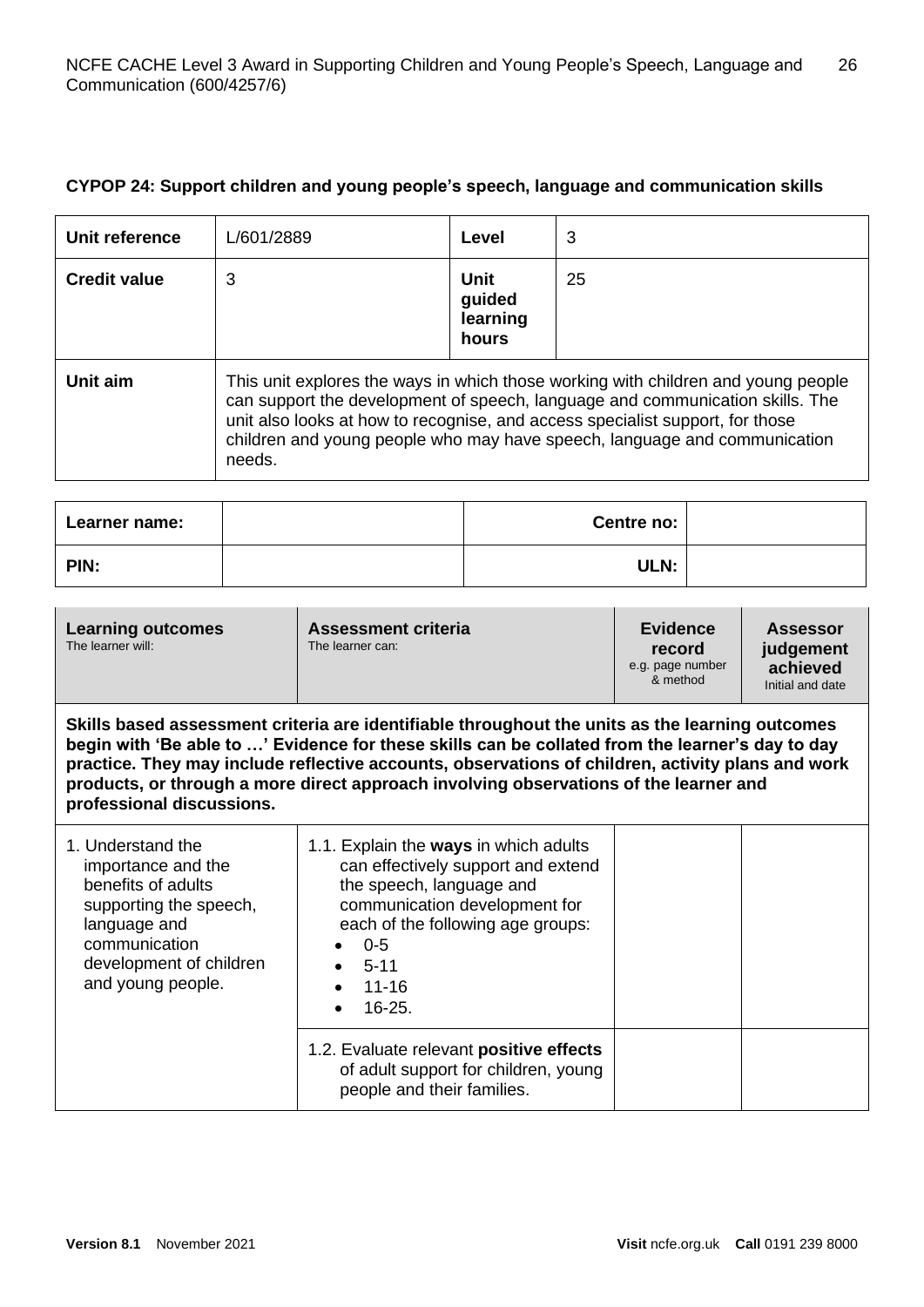| <b>Learning outcomes</b><br>The learner will:                                                                                  | <b>Assessment criteria</b><br>The learner can:                                                                                                                                                 | <b>Evidence</b><br>record<br>e.g. page number<br>& method | <b>Assessor</b><br>judgement<br>achieved<br>Initial and date |
|--------------------------------------------------------------------------------------------------------------------------------|------------------------------------------------------------------------------------------------------------------------------------------------------------------------------------------------|-----------------------------------------------------------|--------------------------------------------------------------|
| 2. Be able to provide support<br>for the speech, language<br>and communication<br>development of children<br>and young people. | 2.1. Demonstrate methods of<br>providing support taking into<br>account the:<br>specific needs<br>abilities<br>home language<br>interests<br>of children and young people in<br>their setting. |                                                           |                                                              |
|                                                                                                                                | 2.2. Initiate and implement planning<br>for speech, language and<br>communication support to children<br>and young people in work setting.                                                     |                                                           |                                                              |
|                                                                                                                                | 2.3. Gather information and feedback<br>to evaluate the effectiveness of<br>speech, language and<br>communication support in work<br>setting.                                                  |                                                           |                                                              |
| 3. Understand how<br>environments support<br>speech, language and<br>communication.                                            | 3.1. Explain the importance of the<br>environment in supporting speech,<br>language and communication<br>development.                                                                          |                                                           |                                                              |
|                                                                                                                                | 3.2. Review relevant evidence about<br>the key factors that provide a<br>supportive speech, language and<br>communication environment.                                                         |                                                           |                                                              |
|                                                                                                                                | 3.3. Apply research evidence to<br>planning an environment that<br>supports speech, language and<br>communication.                                                                             |                                                           |                                                              |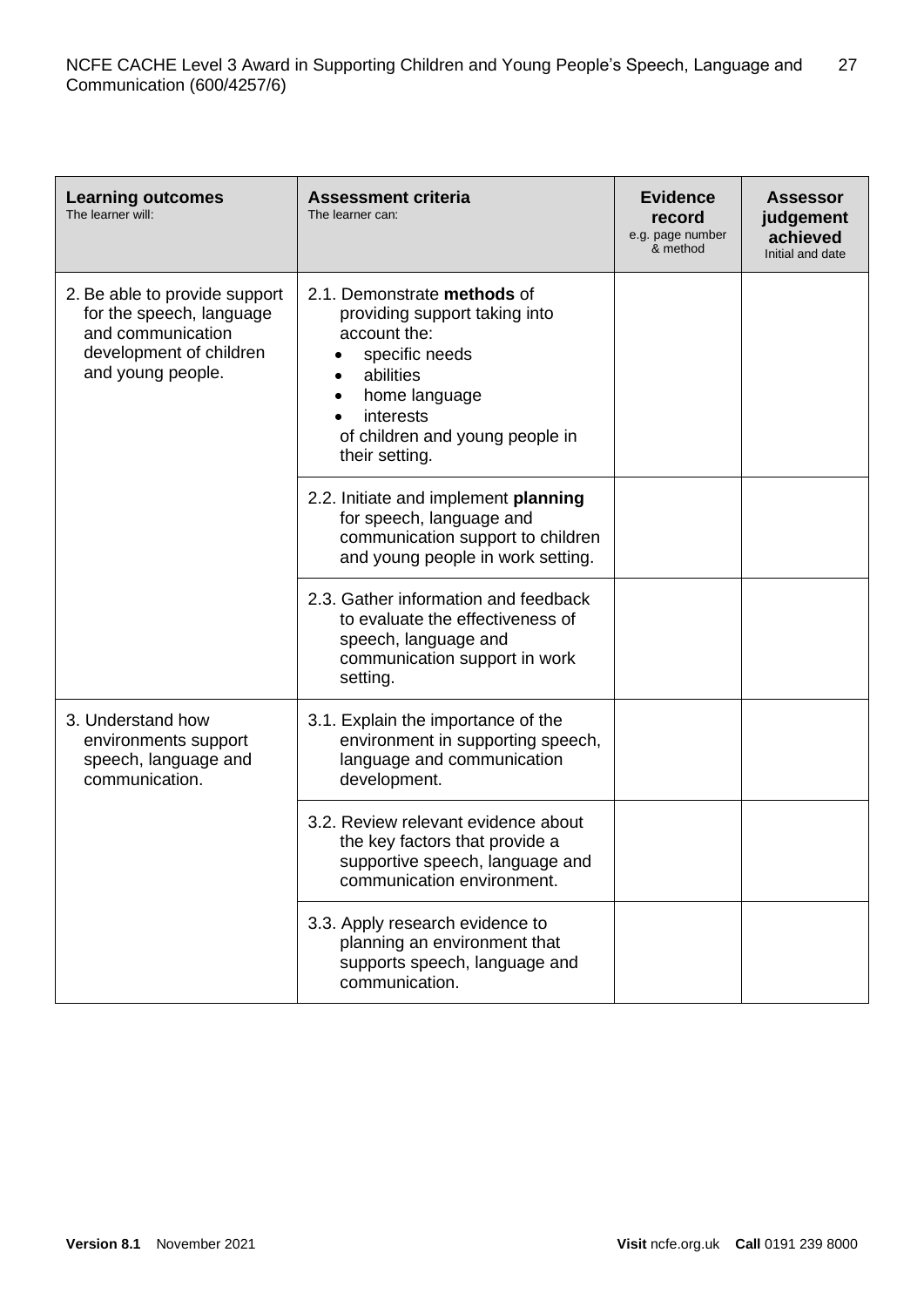| <b>Learning outcomes</b><br>The learner will:                                                                                                               | <b>Assessment criteria</b><br>The learner can:                                                                                            | <b>Evidence</b><br>record<br>e.g. page number<br>& method | <b>Assessor</b><br>judgement<br>achieved<br>Initial and date |
|-------------------------------------------------------------------------------------------------------------------------------------------------------------|-------------------------------------------------------------------------------------------------------------------------------------------|-----------------------------------------------------------|--------------------------------------------------------------|
| 4. Be able to recognise, and<br>obtain additional support<br>for, children and young<br>people who may have<br>speech, language and<br>communication needs. | 4.1. Identify the range of speech,<br>language and communication<br>needs that children and young<br>people may have.                     |                                                           |                                                              |
|                                                                                                                                                             | 4.2. Identify the <b>indicators</b> which may<br>suggest that a child or young<br>person has speech, language and<br>communication needs. |                                                           |                                                              |
|                                                                                                                                                             | 4.3. Explain the processes and<br>procedures to follow in order to<br>raise any concerns and access<br>additional, specialist support.    |                                                           |                                                              |

# **Learner declaration of authenticity:**

I declare that the work presented for this unit is entirely my own work.

Learner signature: Date:

| Assessor sign off of completed unit: CYPOP 24                                                                                        |  |
|--------------------------------------------------------------------------------------------------------------------------------------|--|
| I confirm that the learner has met the requirements for all assessment criteria demonstrating knowledge<br>and skills for this unit. |  |

Assessor name:

Signature: Date:

For e-portfolio a signature is not required, providing the learner has a personalised and secure login.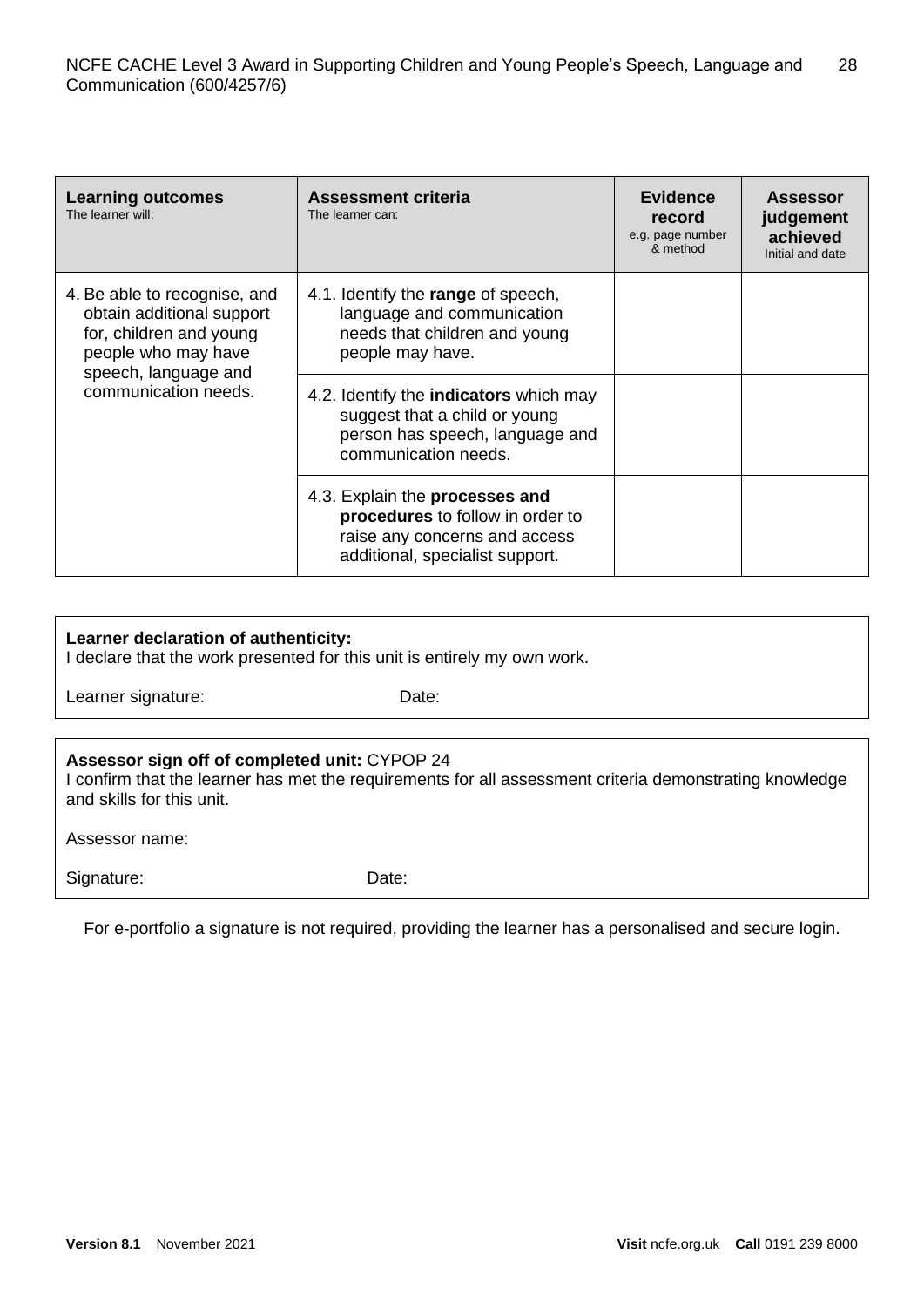| Additional information about the unit:                            |                                                                                                                                                                                                                                                                                                                                                                                                                                                                                                                                                                                                                                 |
|-------------------------------------------------------------------|---------------------------------------------------------------------------------------------------------------------------------------------------------------------------------------------------------------------------------------------------------------------------------------------------------------------------------------------------------------------------------------------------------------------------------------------------------------------------------------------------------------------------------------------------------------------------------------------------------------------------------|
| Relationship to occupational standards                            | There are links to some of the competencies from CCLD<br><b>NOS L3 301</b>                                                                                                                                                                                                                                                                                                                                                                                                                                                                                                                                                      |
|                                                                   | <b>SLC Framework</b>                                                                                                                                                                                                                                                                                                                                                                                                                                                                                                                                                                                                            |
| Guidance for developing assessment arrangements for the unit:     |                                                                                                                                                                                                                                                                                                                                                                                                                                                                                                                                                                                                                                 |
| Additional unit assessment requirements<br>provided with the unit | Learning outcomes 2 and 4 should be assessed in<br>relation to real work activities.                                                                                                                                                                                                                                                                                                                                                                                                                                                                                                                                            |
|                                                                   | This unit needs to be assessed in line with the Skills for<br>Care and Development Assessment Principles.                                                                                                                                                                                                                                                                                                                                                                                                                                                                                                                       |
| Unit assessment guidance - provided by the<br>sector              | Ways in which adults can support may include:<br>the words and levels of language and questions<br>$\bullet$<br>adults use with children and young people<br>conversations / interactions with children and young<br>$\bullet$<br>people<br>information and activities used<br>$\bullet$<br>work with parents / carers.<br>$\bullet$                                                                                                                                                                                                                                                                                            |
|                                                                   | Positive effects may include improved:<br>speech, language and communication skills<br>$\bullet$<br>social interaction<br>$\bullet$<br>behaviour<br>$\bullet$<br>emotional development / self-confidence.<br>$\bullet$                                                                                                                                                                                                                                                                                                                                                                                                          |
|                                                                   | <b>Methods</b> may include:<br>adapting own language<br>$\bullet$<br>scaffolding the child's language<br>$\bullet$<br>giving CYP the time and opportunity to communicate<br>facilitating communication between CYP with each<br>other<br>learning through play<br>$\bullet$<br>working with parents, carers and families.<br>$\bullet$<br>Planning may include:<br>the physical environment<br>staff roles and responsibilities<br>$\bullet$<br>training needs and opportunities<br>$\bullet$<br>views of the children and young people<br>$\bullet$<br>involvement of parents and families.<br>$\bullet$<br>Range may include: |
|                                                                   | whether speech, language and communication are                                                                                                                                                                                                                                                                                                                                                                                                                                                                                                                                                                                  |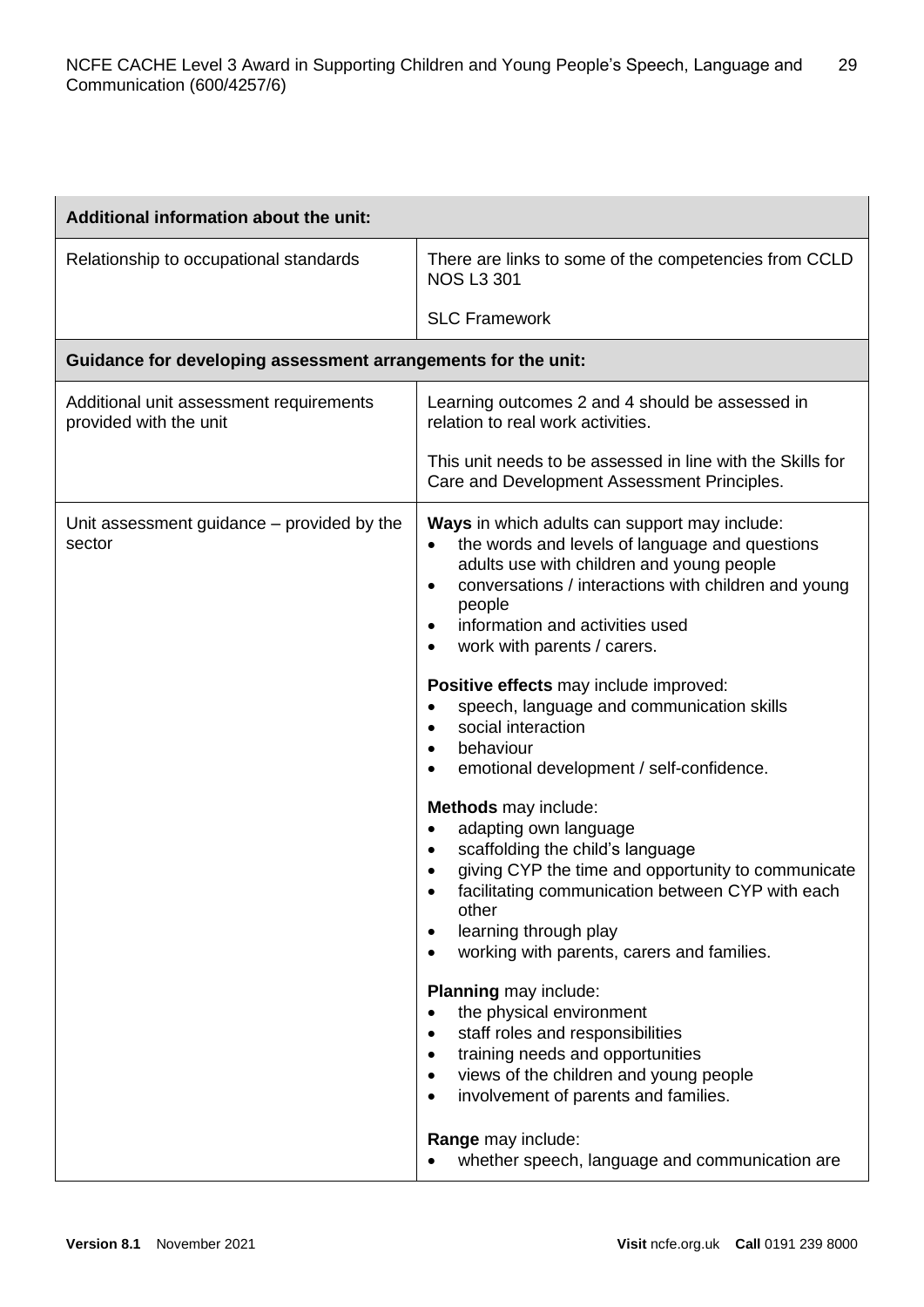|                                           | the primary need or part of another disability or need<br>whether SLCN are short term or persistent<br>$\bullet$<br>the level of need a child or young person may have<br>$\bullet$<br>whether a child or young person has needs in one,<br>more or all areas of speech, language and<br>communication<br>whether the needs relate to delayed or disordered<br>speech, language and communication development.                          |
|-------------------------------------------|-----------------------------------------------------------------------------------------------------------------------------------------------------------------------------------------------------------------------------------------------------------------------------------------------------------------------------------------------------------------------------------------------------------------------------------------|
|                                           | Indicators may include:<br>limited speech, language and communication skills<br>poor behaviour<br>poor literacy skills<br>limited social / play / interaction skills<br>isolation from peer group<br>low confidence / self-esteem.                                                                                                                                                                                                      |
|                                           | Processes and procedures may include:<br>raising initial concern within the setting<br>discussion with parents / carers / young person<br>period of observation / monitoring / support<br>consent for referral<br>onward referral to specialists, e.g. Speech and<br>Language Therapist<br>procedures for collaborative working with specialists.                                                                                       |
| Unit assessment guidance - provided by us | Skills based assessment criteria are identifiable<br>throughout the units as the learning outcomes begin with<br>'Be able to ' Evidence for these skills can be collated<br>from the learner's day to day practice. They may include<br>reflective accounts, observations of children, activity<br>plans and work products, or through a more direct<br>approach involving observations of the learner and<br>professional discussions. |
|                                           | Learning outcome 1, assessment criterion $1.1$ – The age<br>groups can be substituted for:<br>birth -5<br>$6 - 11$<br>$12 - 16$<br>$17 - 25.$                                                                                                                                                                                                                                                                                           |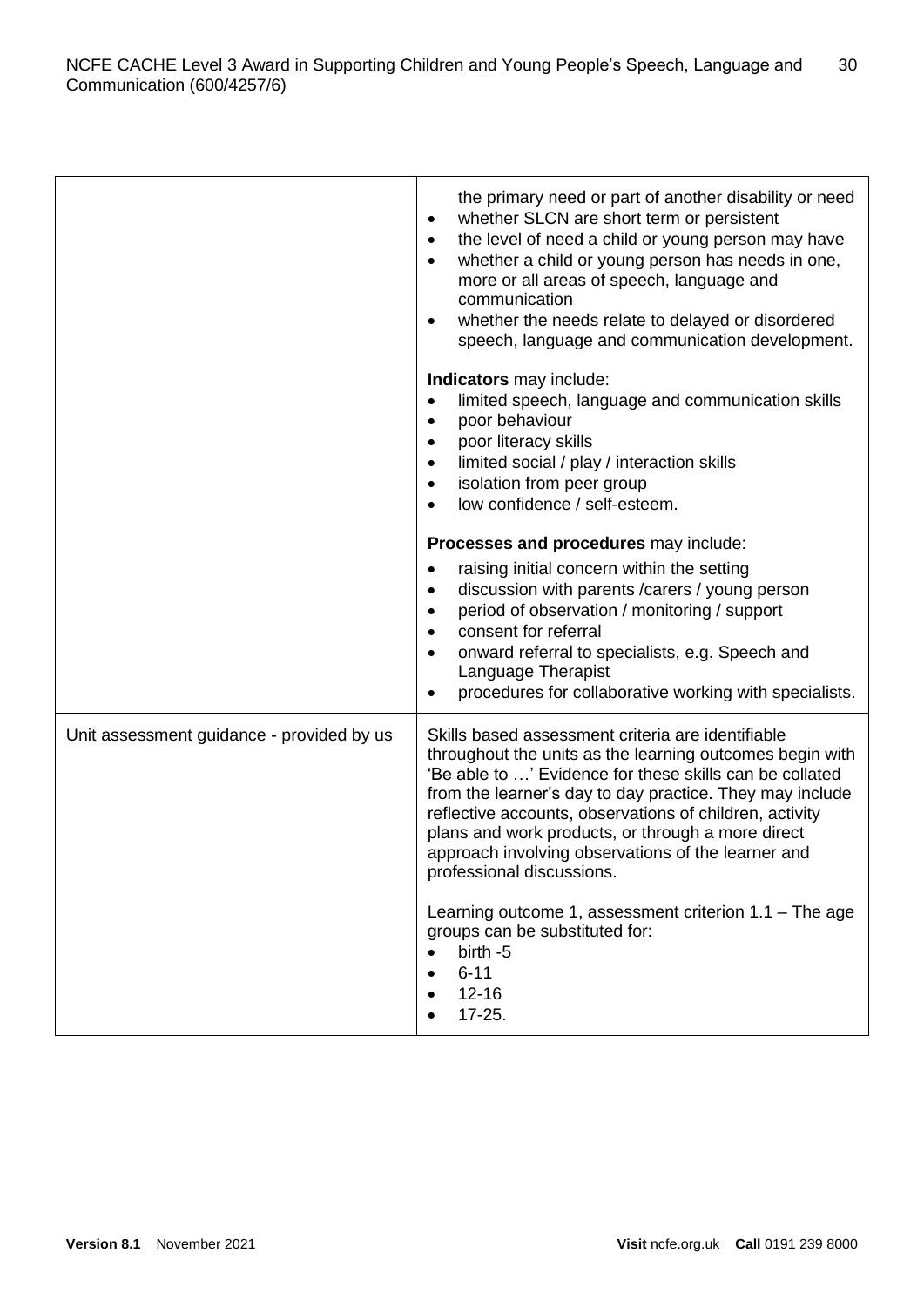# **Assessment task - CYPOP 24 Support children and young people's speech, language and communication skills**

**Task 1** links to learning outcomes 1 and 3, assessment criteria 1.1, 1.2, 3.1, 3.2, and 3.3.

In your work role where you are supporting children and young people's speech language and communication skills you are asked to prepare for supervision with your line manager. You have been asked to take notes to the meeting which show that you can:

- explain the **ways** in which adults can effectively support and extend the speech, language and communication development for each of the following age groups:
	- $\circ$  0-5
	- o 5-11
	- o 11-16
	- o 16-25
- evaluate relevant positive effects of adult support for children, young people and their families
- explain the importance of the environment in supporting speech, language and communication development
- review relevant evidence about the key factors that provide a supportive speech, language and communication environment
- apply research evidence to planning an environment that supports speech, language and communication.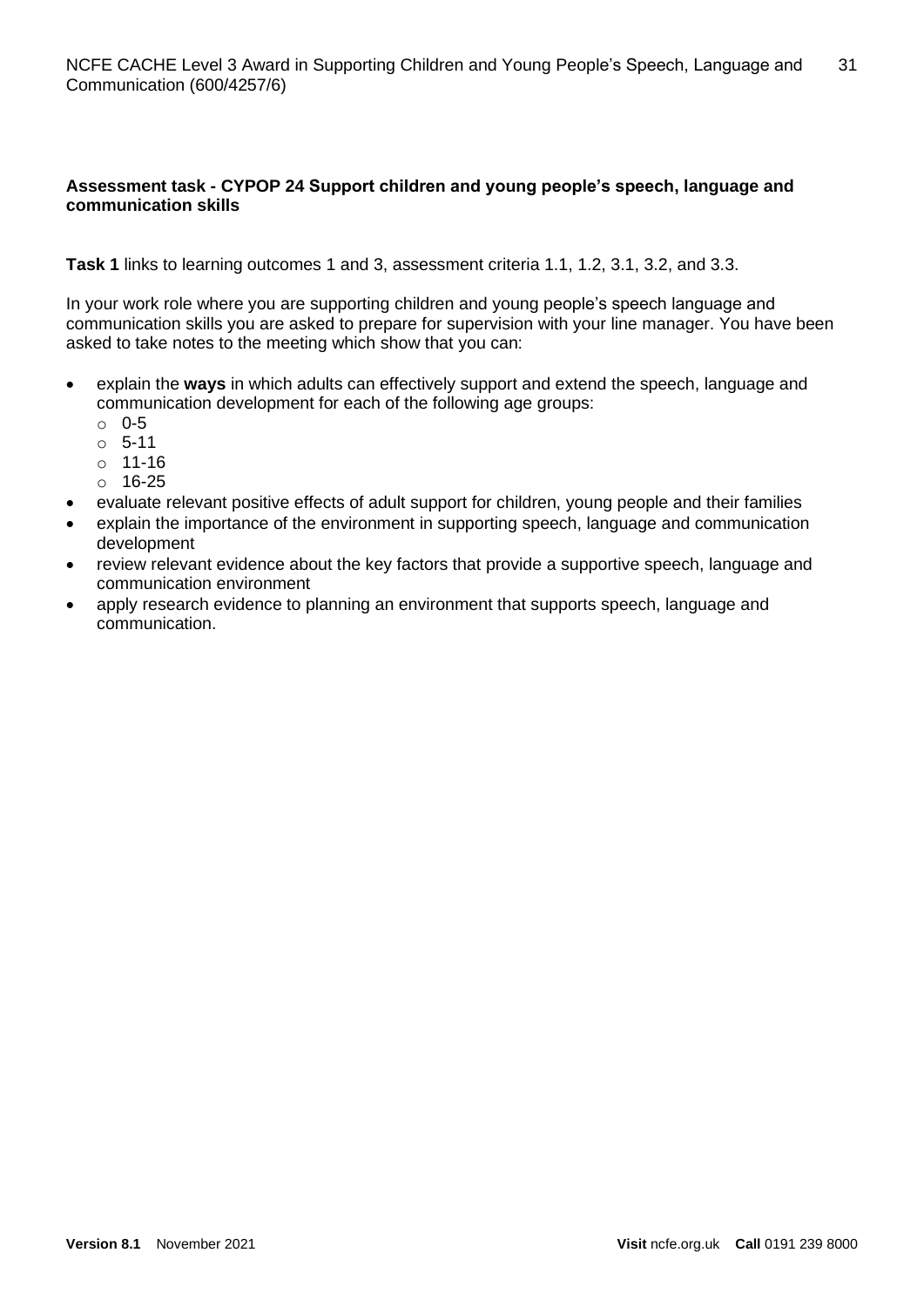# **CYPOP 23: Support the speech, language and communication development of children who are learning more than one language**

| Unit reference      | J/601/2888                                                                                                                                                                                                                                                                                                                                                                               | Level                               | 3  |
|---------------------|------------------------------------------------------------------------------------------------------------------------------------------------------------------------------------------------------------------------------------------------------------------------------------------------------------------------------------------------------------------------------------------|-------------------------------------|----|
| <b>Credit value</b> | 3                                                                                                                                                                                                                                                                                                                                                                                        | Unit<br>guided<br>learning<br>hours | 26 |
| Unit aim            | This unit is designed to explore the ways in which speech, language and<br>communication skills are influenced when children and young people are learning<br>more than one language. The unit addresses the cultural issues around the<br>assessment and approaches to speech, language and communication<br>development for children and young people learning more than one language. |                                     |    |

| Learner name: | Centre no: |  |
|---------------|------------|--|
| PIN:          | ULN:       |  |

| <b>Assessment criteria</b><br><b>Learning outcomes</b><br>The learner will:<br>The learner can: | <b>Evidence</b><br>record<br>e.g. page<br>number &<br>method | <b>Assessor</b><br>judgement<br>achieved<br>Initial and date |
|-------------------------------------------------------------------------------------------------|--------------------------------------------------------------|--------------------------------------------------------------|
|-------------------------------------------------------------------------------------------------|--------------------------------------------------------------|--------------------------------------------------------------|

**Skills based assessment criteria are identifiable throughout the units as the learning outcomes begin with 'Be able to …' Evidence for these skills can be collated from the learner's day to day practice. They may include reflective accounts, observations of children, activity plans and work products, or through a more direct approach involving observations of the learner and professional discussions.**

| 1. Understand the speech,<br>language and<br>communication<br>assessment process for<br>children and young people<br>who are learning more<br>than one language. | 1.1. Explain how to identify which<br>languages are used by children and<br>young people in the work setting.                                            |  |
|------------------------------------------------------------------------------------------------------------------------------------------------------------------|----------------------------------------------------------------------------------------------------------------------------------------------------------|--|
|                                                                                                                                                                  | 1.2. Explain how to collect information<br>on a child or young person's use of<br>their languages at home and in the<br>work setting.                    |  |
|                                                                                                                                                                  | 1.3. Explain the difficulties of using<br>formal, standardised tests/screens<br>with children and young people<br>whose home language is not<br>English. |  |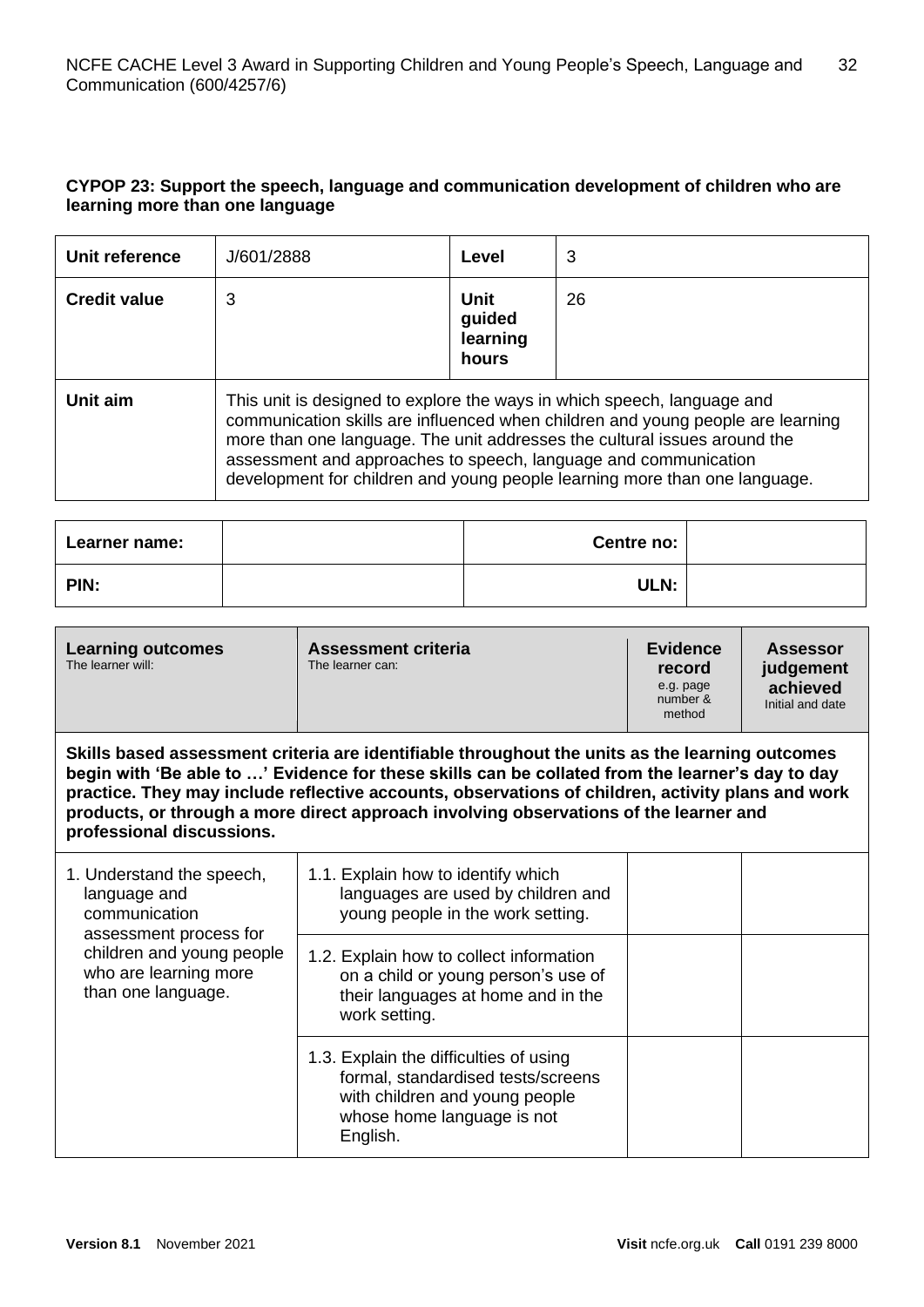| <b>Learning outcomes</b><br>The learner will:                                                                | <b>Assessment criteria</b><br>The learner can:                                                                                                                                      | <b>Evidence</b><br>record<br>e.g. page<br>number &<br>method | <b>Assessor</b><br>judgement<br>achieved<br>Initial and date |
|--------------------------------------------------------------------------------------------------------------|-------------------------------------------------------------------------------------------------------------------------------------------------------------------------------------|--------------------------------------------------------------|--------------------------------------------------------------|
|                                                                                                              | 1.4. Explain how to recognise when a<br>child or young person learning more<br>than one language may have<br>additional or specific speech,<br>language and communication<br>needs. |                                                              |                                                              |
| 2. Understand the cultural<br>issues of assessing and<br>supporting the speech,                              | 2.1. Explain what is meant by<br>bilingualism.                                                                                                                                      |                                                              |                                                              |
| language and<br>communication<br>development of children                                                     | 2.2. Explain the advantages of<br>bilingualism.                                                                                                                                     |                                                              |                                                              |
| and young people who are<br>learning more than one<br>language.                                              | 2.3. Define culture and identify how to<br>integrate different cultures within<br>own work setting.                                                                                 |                                                              |                                                              |
|                                                                                                              | 2.4. Explain the importance of using<br>culturally appropriate and relevant<br>materials and approaches with<br>children and young people learning<br>more than one language.       |                                                              |                                                              |
|                                                                                                              | 2.5. Explain how resources can be<br>adapted to meet the support needs<br>of children and young people whose<br>home language is not English.                                       |                                                              |                                                              |
| 3. Be able to work with<br>parents of children and<br>young people whose<br>home language is not<br>English. | 3.1. Provide appropriate advice to<br>parents on supporting their child or<br>young person's speech, language<br>and communication development.                                     |                                                              |                                                              |
|                                                                                                              | 3.2. Demonstrate approaches to<br>supporting parents in promoting<br>their child or young person's<br>speech, language and<br>communication development.                            |                                                              |                                                              |
|                                                                                                              | 3.3. Explain how language and<br>resources can be adapted to enable<br>close work with parents whose<br>home language is not English.                                               |                                                              |                                                              |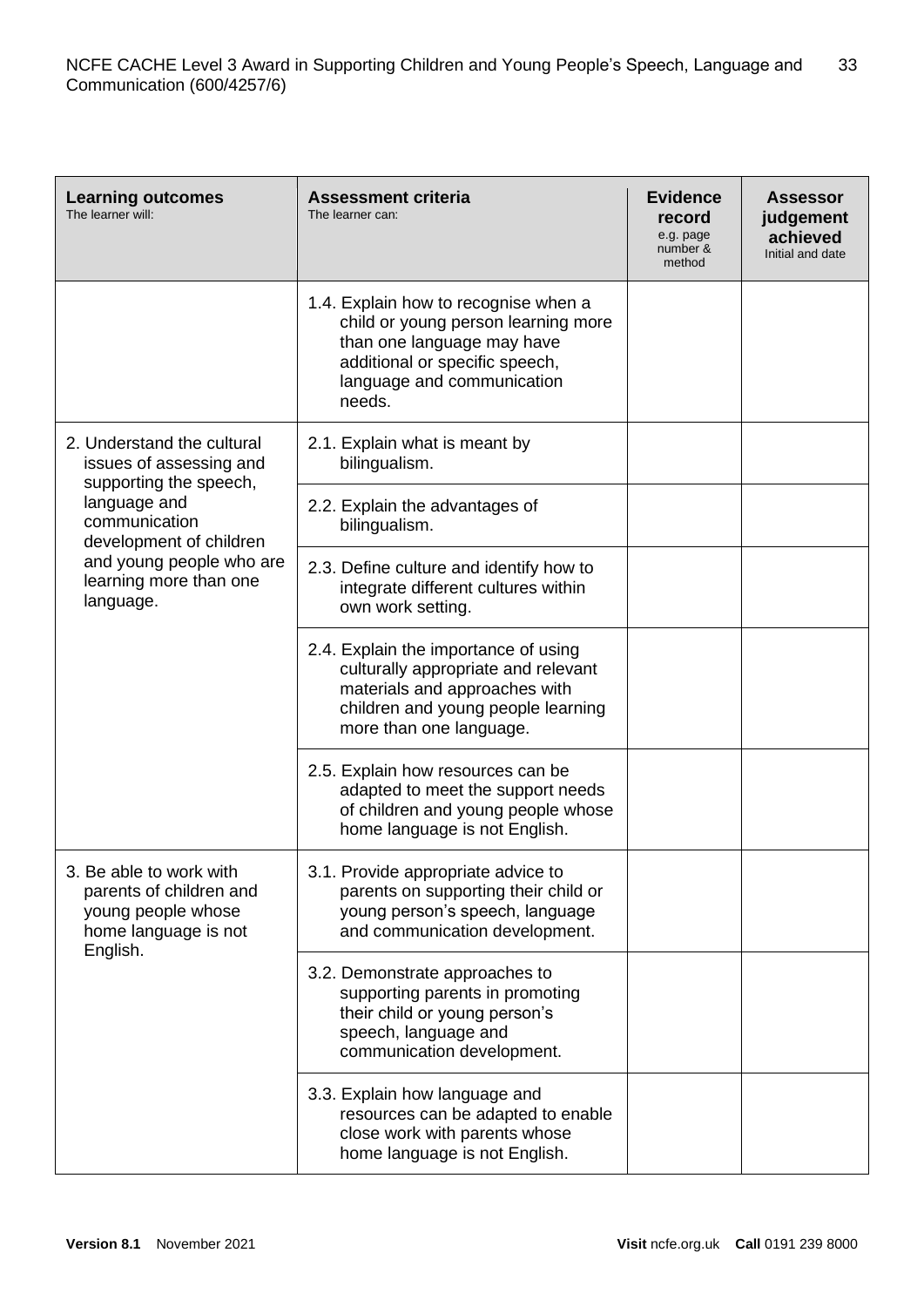| <b>Learning outcomes</b><br>The learner will:                                                       | <b>Assessment criteria</b><br>The learner can:                                                                                                                                                                                                                   | <b>Evidence</b><br>record<br>e.g. page<br>number &<br>method | <b>Assessor</b><br>judgement<br>achieved<br>Initial and date |
|-----------------------------------------------------------------------------------------------------|------------------------------------------------------------------------------------------------------------------------------------------------------------------------------------------------------------------------------------------------------------------|--------------------------------------------------------------|--------------------------------------------------------------|
| 4. Know how to work with<br>others in order to support<br>the speech, language and<br>communication | 4.1. Explain the different ways in which<br>professionals can work together in<br>the interests of children and young<br>people.                                                                                                                                 |                                                              |                                                              |
| development of children<br>and young people whose<br>home language is not<br>English.               | 4.2. Explain the roles and importance of<br>other professionals who may be<br>involved in joint or integrated<br>working to support children and<br>young people with speech,<br>language and communication needs<br>who are learning more than one<br>language. |                                                              |                                                              |
|                                                                                                     | 4.3. Identify and describe when and how<br>to contact and work with relevant<br>agencies and services.                                                                                                                                                           |                                                              |                                                              |

#### **Learner declaration of authenticity:**

I declare that the work presented for this unit is entirely my own work.

Learner signature: Date:

# **Assessor sign off of completed unit:** CYPOP 23

I confirm that the learner has met the requirements for all assessment criteria demonstrating knowledge and skills for this unit.

Assessor name:

Signature: Date:

For e-portfolio a signature is not required, providing the learner has a personalised and secure login.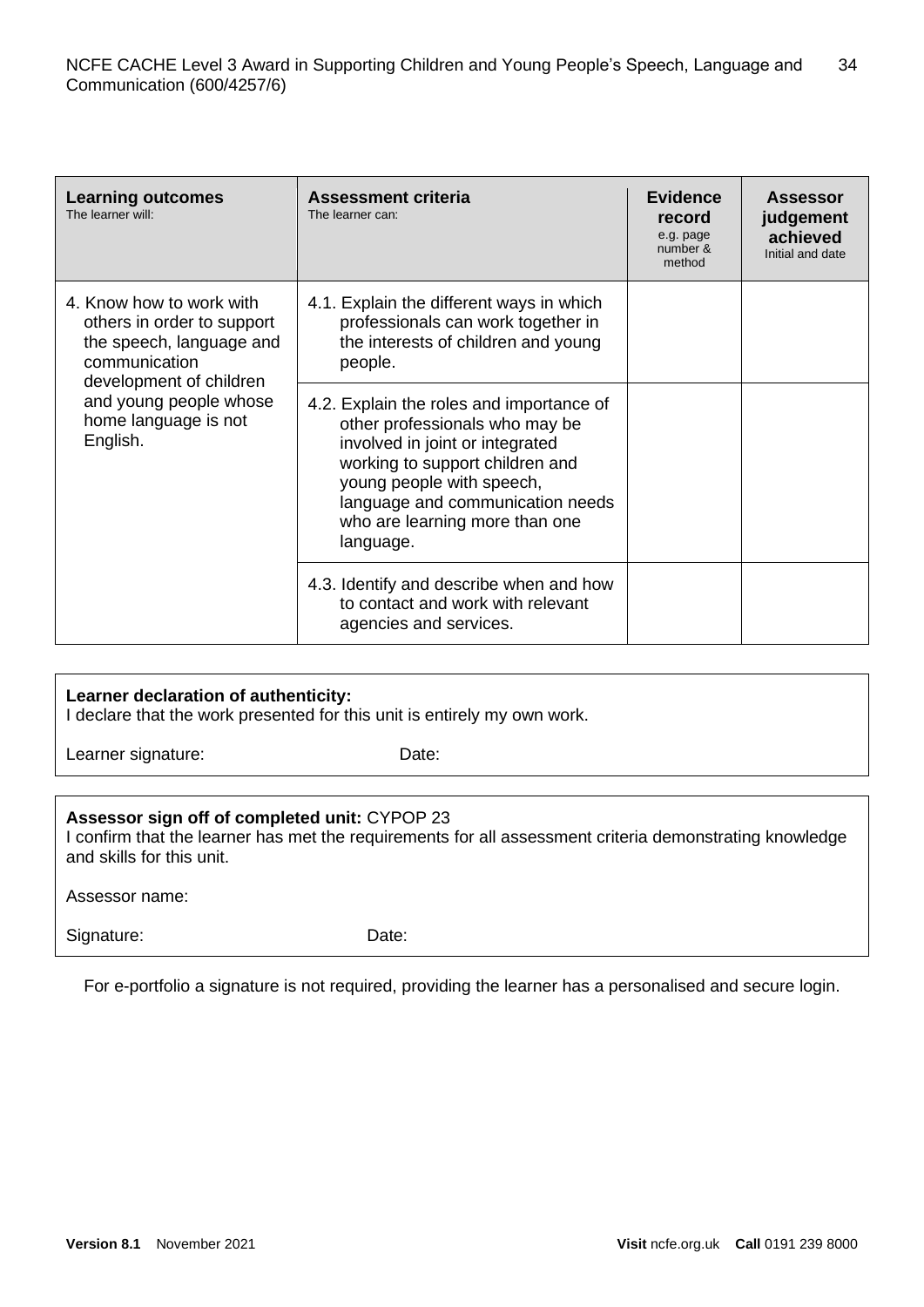| Additional information about the unit:                            |                                                                                                                                                                                                                                                                                                                                                                                                                                         |
|-------------------------------------------------------------------|-----------------------------------------------------------------------------------------------------------------------------------------------------------------------------------------------------------------------------------------------------------------------------------------------------------------------------------------------------------------------------------------------------------------------------------------|
| Relationship to occupational standards                            | This unit has links to some of the competencies in CCLD<br>NOS 334 and 347.                                                                                                                                                                                                                                                                                                                                                             |
| Guidance for developing assessment arrangements for the unit:     |                                                                                                                                                                                                                                                                                                                                                                                                                                         |
| Additional unit assessment requirements<br>provided with the unit | This unit needs to be assessed in line with the Skills for<br>Care and Development Assessment Principles.<br>Learning outcome 3 should be assessed in relation to<br>real work activities.                                                                                                                                                                                                                                              |
| Unit assessment guidance - provided by us                         | Skills based assessment criteria are identifiable<br>throughout the units as the learning outcomes begin with<br>'Be able to ' Evidence for these skills can be collated<br>from the learner's day to day practice. They may include<br>reflective accounts, observations of children, activity<br>plans and work products, or through a more direct<br>approach involving observations of the learner and<br>professional discussions. |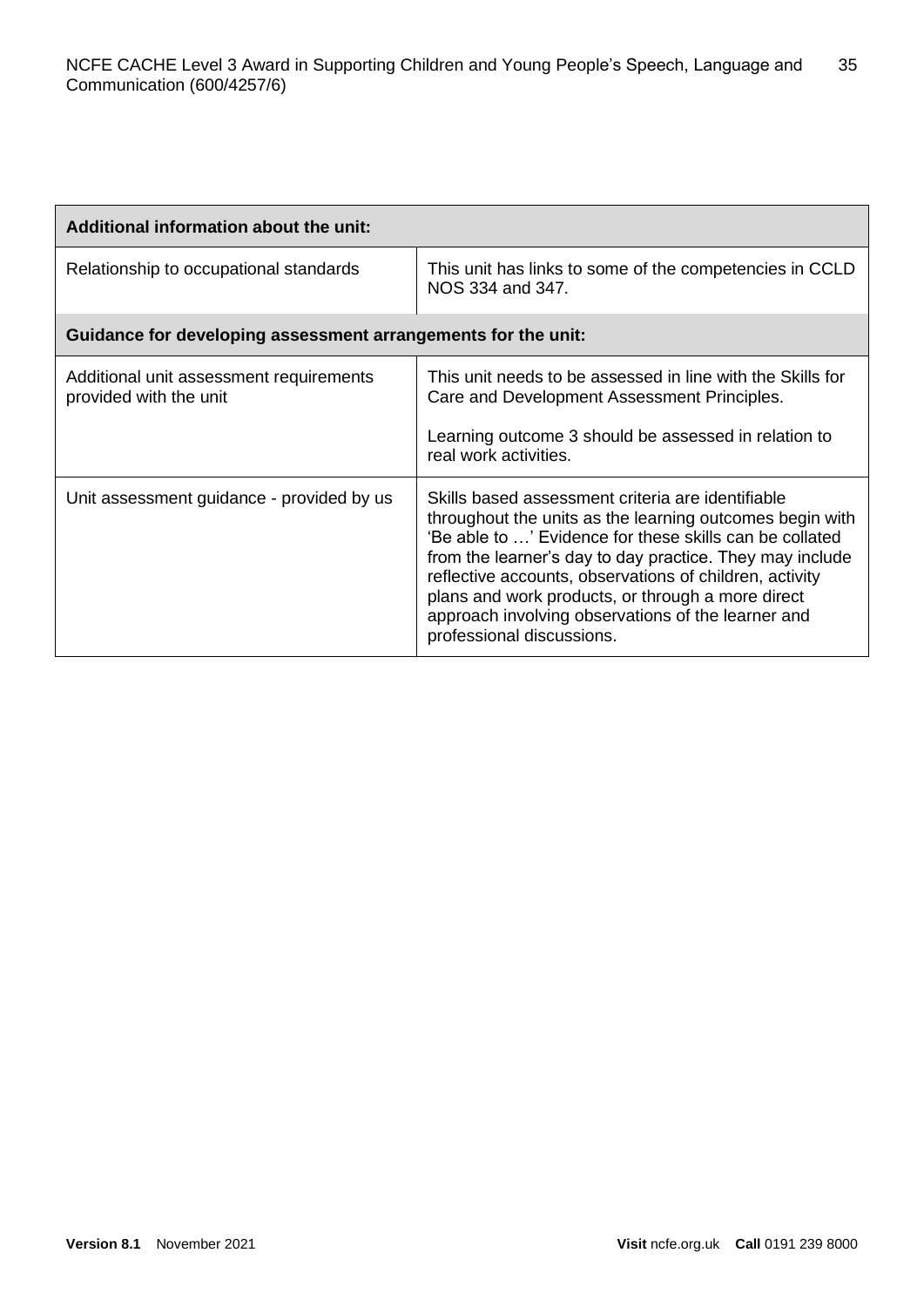# **Assessment task – CYPOP 23 Support the speech, language and communication development of children who are learning more than one language.**

In your work role in supporting children and young people whose home language is not English, produce a resource folder in three sections:

**Section 1**: Assessment process **Section 2**: Cultural issues **Section 3**: Working with others

**Task 1** links to learning outcome 1, assessment criteria 1.1, 1.2, 1.3 and 1.4.

#### **Section 1**: Assessment process

This section will show that you can:

- explain how to identify which languages are used by children and young people in the work setting
- explain how to collect information on a child or young person's use of their languages at home and in the work setting
- explain the difficulties of using formal, standardised tests/screens with children and young people whose home language is not English
- explain how to recognise when a child or young person learning more than one language may have additional or specific speech, language and communication needs.

**Task 2** links to learning outcome 2, assessment criteria 2.1, 2.2, 2.3, 2.4 and 2.5.

#### **Section 2**: Cultural issues

This section will show that you can:

- explain what is meant by bilingualism
- explain the advantages of bilingualism
- define culture and identify how to integrate different cultures within own work setting
- explain the importance of using culturally appropriate and relevant materials and approaches with children and young people learning more than one language
- explain how resources can be adapted to meet the support needs of children and young people whose home language is not English.

**Task 3** links to learning outcome 4, assessment criteria 4.1, 4.2 and 4.3.

**Section 3**: Working with others.

This section will show that you can:

- explain the different ways in which professionals can work together in the interests of children and young people
- explain the roles and importance of other professionals who may be involved in joint or integrated working to support children and young people with speech, language and communication needs who are learning more than one language
- identifv and describe when and how to contact and work with relevant agencies and services.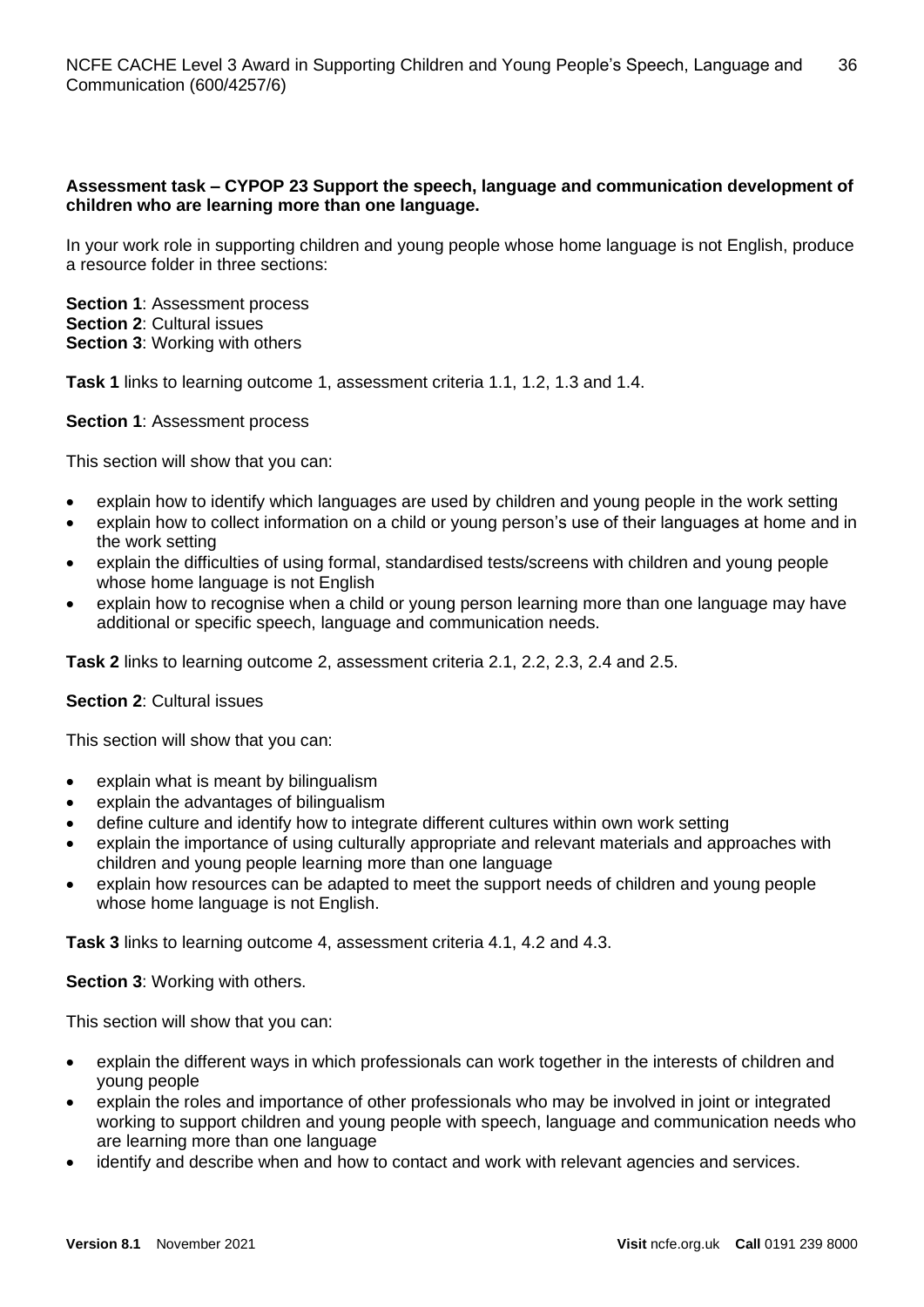# **CYPOP 15: Support positive practice with children and young people with speech, language and communication needs**

| Unit reference      | L/601/2861                                                                                                                                                                                                                 | Level                               | 3  |
|---------------------|----------------------------------------------------------------------------------------------------------------------------------------------------------------------------------------------------------------------------|-------------------------------------|----|
| <b>Credit value</b> | 4                                                                                                                                                                                                                          | Unit<br>guided<br>learning<br>hours | 28 |
| Unit aim            | The unit aims to ensure that practitioners work with children and young people at<br>the centre of their practice and base their work on the strengths of the children and<br>young people rather than their difficulties. |                                     |    |

| Learner name: | Centre no:  |  |
|---------------|-------------|--|
| PIN:          | <b>ULN:</b> |  |

| <b>Learning outcomes</b><br>The learner will:                                                                                                                                                                                                                                                                                                                                                                                  | Assessment criteria<br>The learner can:                                                                                                                                  | <b>Evidence</b><br>record<br>e.g. page number<br>& method | <b>Assessor</b><br>judgement<br>achieved<br>Initial and date |
|--------------------------------------------------------------------------------------------------------------------------------------------------------------------------------------------------------------------------------------------------------------------------------------------------------------------------------------------------------------------------------------------------------------------------------|--------------------------------------------------------------------------------------------------------------------------------------------------------------------------|-----------------------------------------------------------|--------------------------------------------------------------|
| Skills based assessment criteria are identifiable throughout the units as the learning outcomes<br>begin with 'Be able to ' Evidence for these skills can be collated from the learner's day to day<br>practice. They may include reflective accounts, observations of children, activity plans and work<br>products, or through a more direct approach involving observations of the learner and<br>professional discussions. |                                                                                                                                                                          |                                                           |                                                              |
| 1. Understand the concept of<br>positive practice when<br>working with children and<br>young people with speech,<br>language and<br>communication needs.                                                                                                                                                                                                                                                                       | 1.1. Explain how to recognise and<br>build on the strengths of a child or<br>young person by giving different<br>examples of positive strategies.                        |                                                           |                                                              |
|                                                                                                                                                                                                                                                                                                                                                                                                                                | 1.2. Compare the differences between<br>strategies based on children and<br>young people's strengths and<br>abilities and those based around<br>children's difficulties. |                                                           |                                                              |
|                                                                                                                                                                                                                                                                                                                                                                                                                                | 1.3. Provide examples of how current<br>research evidence supports<br>positive practice.                                                                                 |                                                           |                                                              |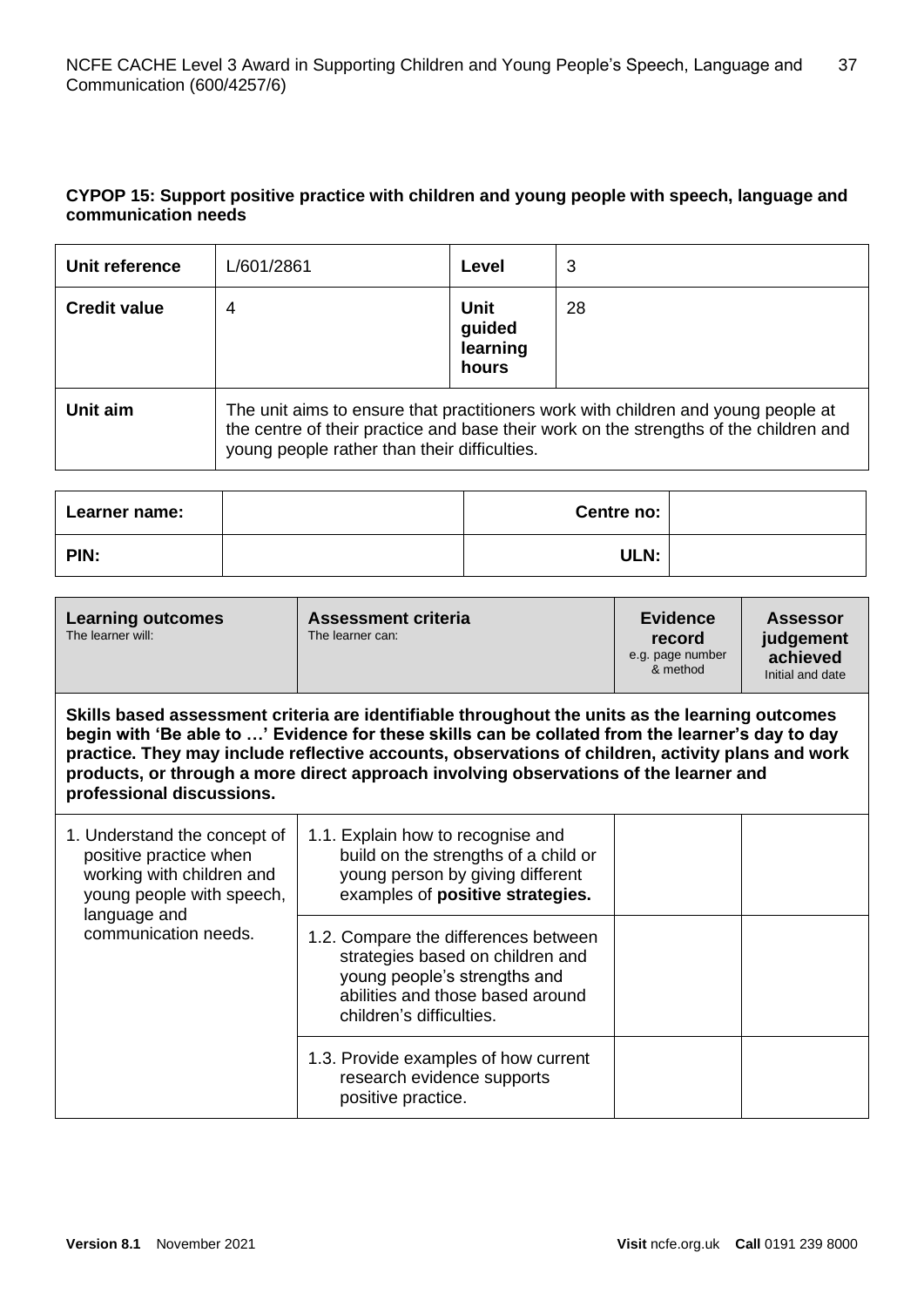| <b>Learning outcomes</b><br>The learner will:                                                                                                                | <b>Assessment criteria</b><br>The learner can:                                                                                                                                    | <b>Evidence</b><br>record<br>e.g. page number<br>& method | <b>Assessor</b><br>judgement<br>achieved<br>Initial and date |
|--------------------------------------------------------------------------------------------------------------------------------------------------------------|-----------------------------------------------------------------------------------------------------------------------------------------------------------------------------------|-----------------------------------------------------------|--------------------------------------------------------------|
| 2. Know how to work<br>alongside speech,<br>language and<br>communication specialists<br>to use appropriate                                                  | 2.1. Identify and describe the different<br>strategies and targets that can<br>support children and young<br>people's speech, language and<br>communication needs.                |                                                           |                                                              |
| strategies and targets to<br>support children and<br>young people.                                                                                           | 2.2. Explain the process of how<br>supportive strategies are selected<br>and implemented to support<br>children and young people's<br>speech language and<br>communication needs. |                                                           |                                                              |
|                                                                                                                                                              | 2.3. Explain own role in the process of<br>how targets are set, monitored<br>and evaluated along with<br>specialist.                                                              |                                                           |                                                              |
|                                                                                                                                                              | 2.4. Compare different examples of<br>how strategies and targets have<br>been used to support children and<br>young people with speech,<br>language and communication<br>needs.   |                                                           |                                                              |
| 3. Be able to place children<br>and young people at the<br>centre of professional<br>practice when working<br>with children and young<br>people with speech, | 3.1. Review and identify the particular<br>issues and implications of own<br>work setting for children and<br>young people's speech, language<br>and communication.               |                                                           |                                                              |
| language and<br>communication needs.                                                                                                                         | 3.2. Demonstrate ways to adapt and<br>modify own communication,<br>resources and tasks to support<br>children and young people's<br>speech, language and<br>communication.        |                                                           |                                                              |
|                                                                                                                                                              | 3.3. Demonstrate effective ways to find<br>out the views of children and<br>young people and take them into<br>account in planning and delivering<br>practice.                    |                                                           |                                                              |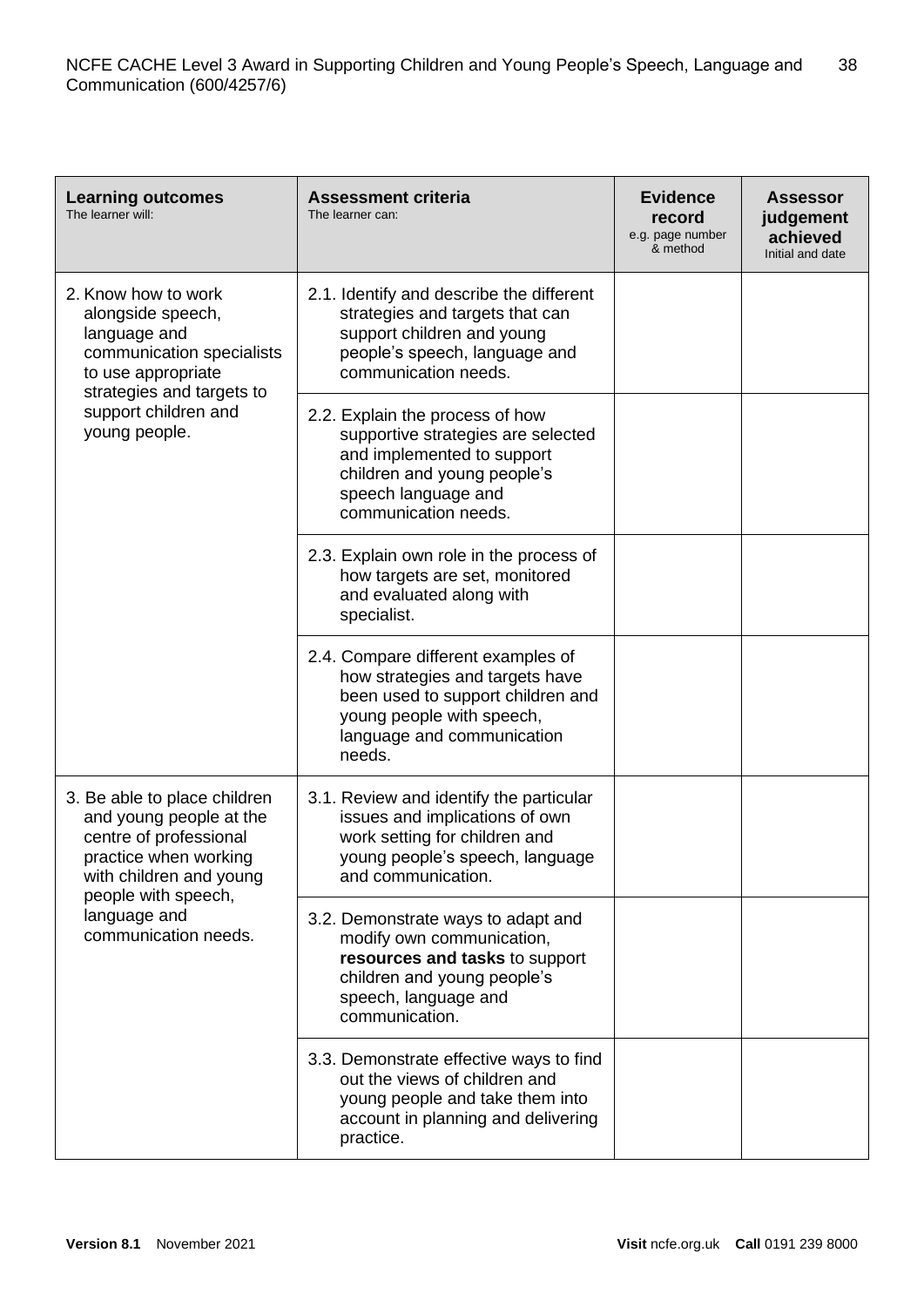| <b>Learning outcomes</b><br>The learner will:                                                                                        | <b>Assessment criteria</b><br>The learner can:                                                                                                               | <b>Evidence</b><br>record<br>e.g. page number<br>& method | <b>Assessor</b><br>judgement<br>achieved<br>Initial and date |
|--------------------------------------------------------------------------------------------------------------------------------------|--------------------------------------------------------------------------------------------------------------------------------------------------------------|-----------------------------------------------------------|--------------------------------------------------------------|
| 4. Understand how to work<br>with others to support the<br>social, emotional and<br>cognitive needs of children<br>and young people. | 4.1. Explain how speech, language<br>and communication needs can<br>affect social, emotional and<br>cognitive development in children<br>and young people.   |                                                           |                                                              |
|                                                                                                                                      | 4.2. Explain how social, emotional and<br>cognitive needs can affect children<br>and young people's speech,<br>language and communication.                   |                                                           |                                                              |
|                                                                                                                                      | 4.3. Review and report on the roles of<br>other professionals in supporting<br>children and young people and<br>explain how to access additional<br>support. |                                                           |                                                              |

#### **Learner declaration of authenticity:**

I declare that the work presented for this unit is entirely my own work.

Learner signature: Date:

# **Assessor sign off of completed unit:** CYPOP 15

I confirm that the learner has met the requirements for all assessment criteria demonstrating knowledge and skills for this unit.

Assessor name:

Signature: Date:

For e-portfolio a signature is not required, providing the learner has a personalised and secure login.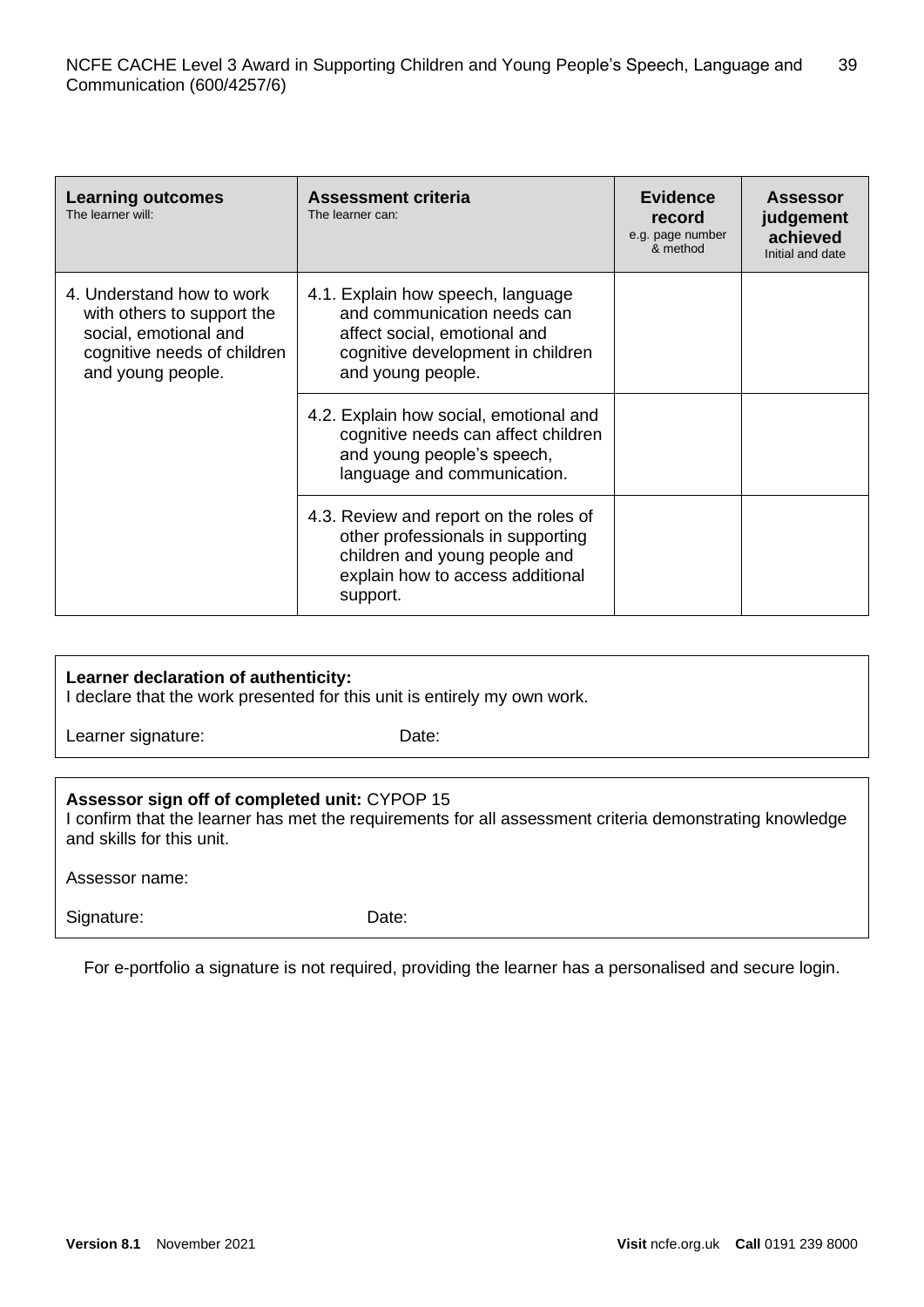| Additional information about the unit:                            |                                                                                                                                                                                                                                                                                                                                                                                                                                                                                                                                                                                                                                                                                                                                                                                                          |
|-------------------------------------------------------------------|----------------------------------------------------------------------------------------------------------------------------------------------------------------------------------------------------------------------------------------------------------------------------------------------------------------------------------------------------------------------------------------------------------------------------------------------------------------------------------------------------------------------------------------------------------------------------------------------------------------------------------------------------------------------------------------------------------------------------------------------------------------------------------------------------------|
| Relationship to occupational standards                            | There are links to some of the competencies from                                                                                                                                                                                                                                                                                                                                                                                                                                                                                                                                                                                                                                                                                                                                                         |
|                                                                   | CCLD Units 302, 306, 308, 312                                                                                                                                                                                                                                                                                                                                                                                                                                                                                                                                                                                                                                                                                                                                                                            |
|                                                                   | Speech, Language and Communication Framework:<br>Universal: Strand C<br>Enhanced: Strand C                                                                                                                                                                                                                                                                                                                                                                                                                                                                                                                                                                                                                                                                                                               |
| Guidance for developing assessment arrangements for the unit:     |                                                                                                                                                                                                                                                                                                                                                                                                                                                                                                                                                                                                                                                                                                                                                                                                          |
| Additional unit assessment requirements<br>provided with the unit | Learning outcome 3 must be assessed in relation to a<br>real work situation.                                                                                                                                                                                                                                                                                                                                                                                                                                                                                                                                                                                                                                                                                                                             |
|                                                                   | This unit needs to be assessed in line with the Skills for<br>Care and Development Assessment Principles.                                                                                                                                                                                                                                                                                                                                                                                                                                                                                                                                                                                                                                                                                                |
| Unit assessment guidance – provided by the<br>sector              | Positive strategies may include:<br>adapting adult language<br>$\bullet$<br>adapting the environment to support communication<br>$\bullet$<br>modelling and expanding the child or young person's<br>$\bullet$<br>language<br>demonstrating specific communication behaviours<br>$\bullet$<br>facilitating communication between children and<br>$\bullet$<br>young people<br>providing time and supported opportunities to<br>$\bullet$<br>communicate<br>supporting and developing confidence and self-<br>$\bullet$<br>esteem.<br>Resources and tasks may include:<br>everyday activities within the work setting<br>specific resources or activities within, for example a<br>curriculum<br>daily routines within the setting<br>$\bullet$<br>published resources; written information.<br>$\bullet$ |
| Unit assessment guidance - provided by us                         | Skills based assessment criteria are identifiable<br>throughout the units as the learning outcomes begin with<br>'Be able to ' Evidence for these skills can be collated<br>from the learner's day to day practice. They may include<br>reflective accounts, observations of children and young<br>people, activity plans and work products, or through a<br>more direct approach involving observations of the<br>learner and professional discussions.                                                                                                                                                                                                                                                                                                                                                 |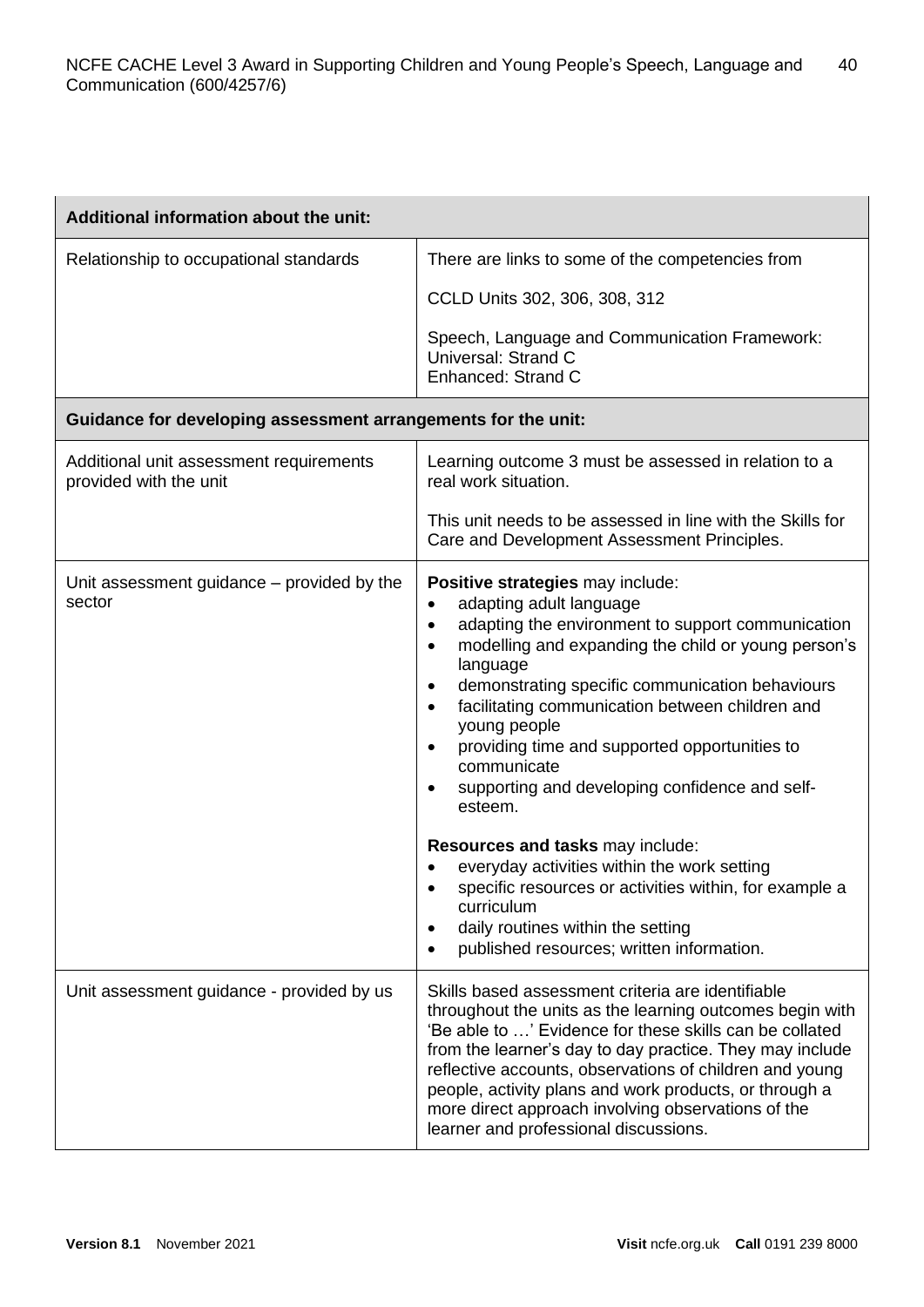# **Assessment task – CYPOP 15 Support positive practice with children and young people with speech, language and communication needs**

Produce notes which could be used for a presentation to colleagues on supporting positive practice with children and young people with speech language and communication needs.

Present your notes in three sections:

- **Section 1** The concept of positive practice
- **Section 2** Working alongside specialists
- **Section 3** Supporting social, emotional and cognitive needs of children and young people

**Task 1** links to learning outcome 1, assessment criteria 1.1, 1.2 and 1.3.

**Section 1** - The concept of positive practice

These notes must show that you can:

- explain how to recognise and build on the strengths of a child or young person by giving different examples of **positive strategies**
- compare the differences between strategies based on children and young people's strengths and abilities and those based around the individual's difficulties
- provide examples of how current research evidence supports positive practice.

**Task 2** links to learning outcome 2, assessment criteria 2.1, 2.2, 2.3 and 2.4.

#### **Section 2** - Working alongside specialists

These notes must show that you can:

- identify and describe the different strategies and targets that can support children and young people's speech, language and communication needs
- explain the process of how supportive strategies are selected and implemented to support children and young people's speech, language and communication needs
- explain own role in the process of how targets are set, monitored and evaluated along with specialist
- compare different examples of how strategies and targets have been used to support children and young people with speech, language and communication needs.

**Task 3** links to learning outcome 4, assessment criteria 4.1, 4.2 and 4.3.

**Section 3** - Supporting social emotional and cognitive needs of children and young people

These notes must show that you can:

- explain how speech, language and communication needs can affect social, emotional and cognitive development in children and young people
- explain how social, emotional and cognitive needs can affect children and young people's speech, language and communication
- review and report on the roles of other professionals in supporting children and young people and explain how to access additional support.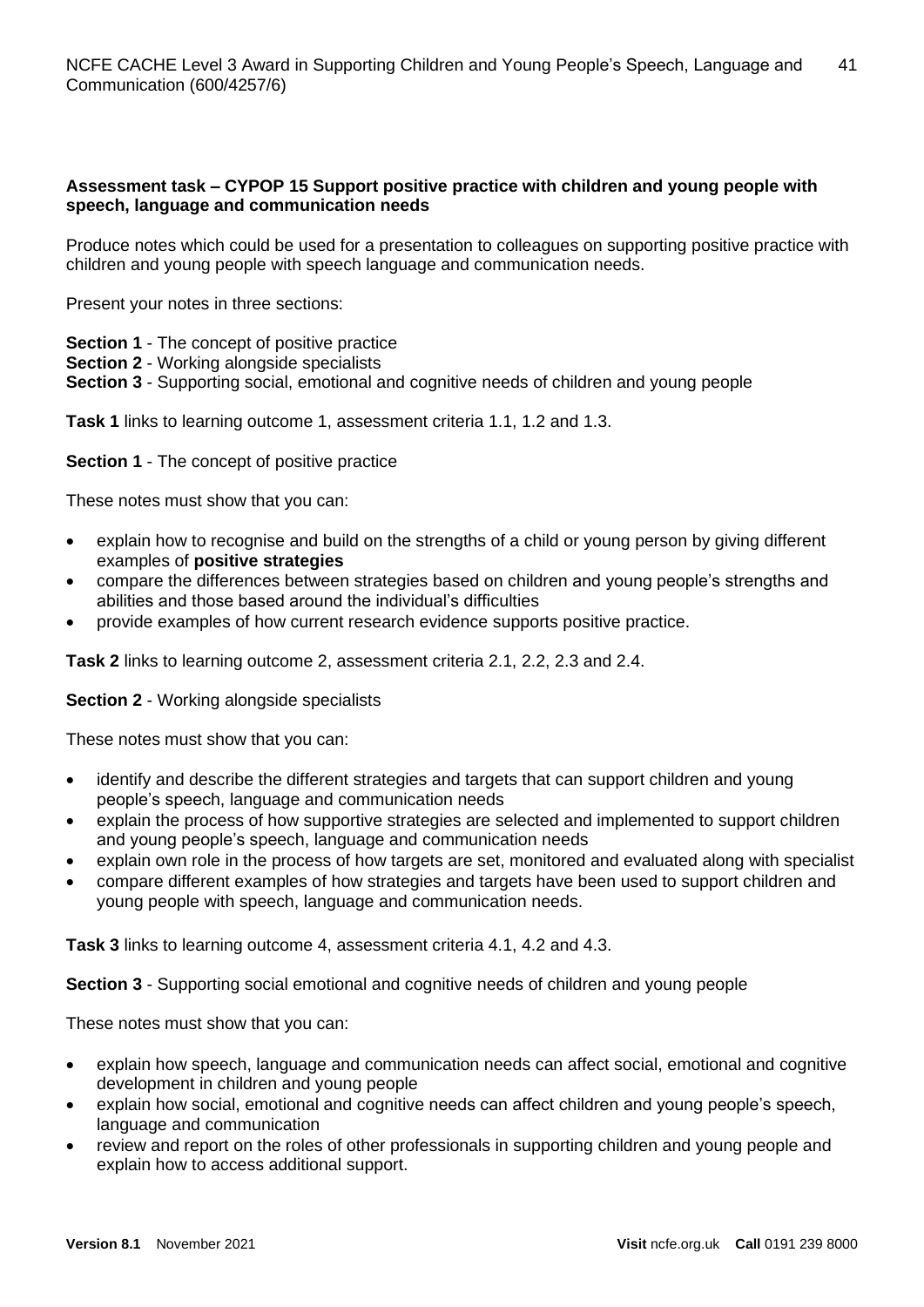# **K/617/9969: Understand the speech, language and communication needs of children and young people with social, emotional and mental health needs**

| Unit reference      | K/617/9969                                                          | Level                               | 3                                                                                                                                                                                                                                                        |
|---------------------|---------------------------------------------------------------------|-------------------------------------|----------------------------------------------------------------------------------------------------------------------------------------------------------------------------------------------------------------------------------------------------------|
| <b>Credit value</b> | 3                                                                   | Unit<br>guided<br>learning<br>hours | 25                                                                                                                                                                                                                                                       |
| Unit aim            | young people with social, emotional and mental health difficulties. |                                     | This unit explores the way in which, social, emotional and mental health difficulties<br>are linked with speech, language and communication and provides effective ways<br>to support the speech, language and communication development of children and |

| Learner name: | Centre no: |  |
|---------------|------------|--|
| PIN:          | ULN:       |  |

| <b>Learning outcomes</b><br>The learner will:                            | <b>Assessment criteria</b><br>The learner can:                                                                                                                                                                   | <b>Evidence</b><br>record<br>e.g. page number &<br>method | <b>Assessor</b><br>judgement<br>achieved<br>Initial and date |
|--------------------------------------------------------------------------|------------------------------------------------------------------------------------------------------------------------------------------------------------------------------------------------------------------|-----------------------------------------------------------|--------------------------------------------------------------|
| 1. Understand the links<br>between language,<br>behaviour, emotional and | 1.1. Explain why behaviour can be<br>seen as a means of<br>communication.                                                                                                                                        |                                                           |                                                              |
| social development and<br>mental health.                                 | 1.2. Explain, with examples, how<br>speech, language and<br>communication needs may affect<br>behaviour, emotional and social<br>development and mental wellbeing<br>in children and young people.               |                                                           |                                                              |
|                                                                          | 1.3. Review and report on relevant<br>research about the incidence of<br>speech, language and<br>communication needs and social,<br>emotional and mental health<br>difficulties in children and young<br>people. |                                                           |                                                              |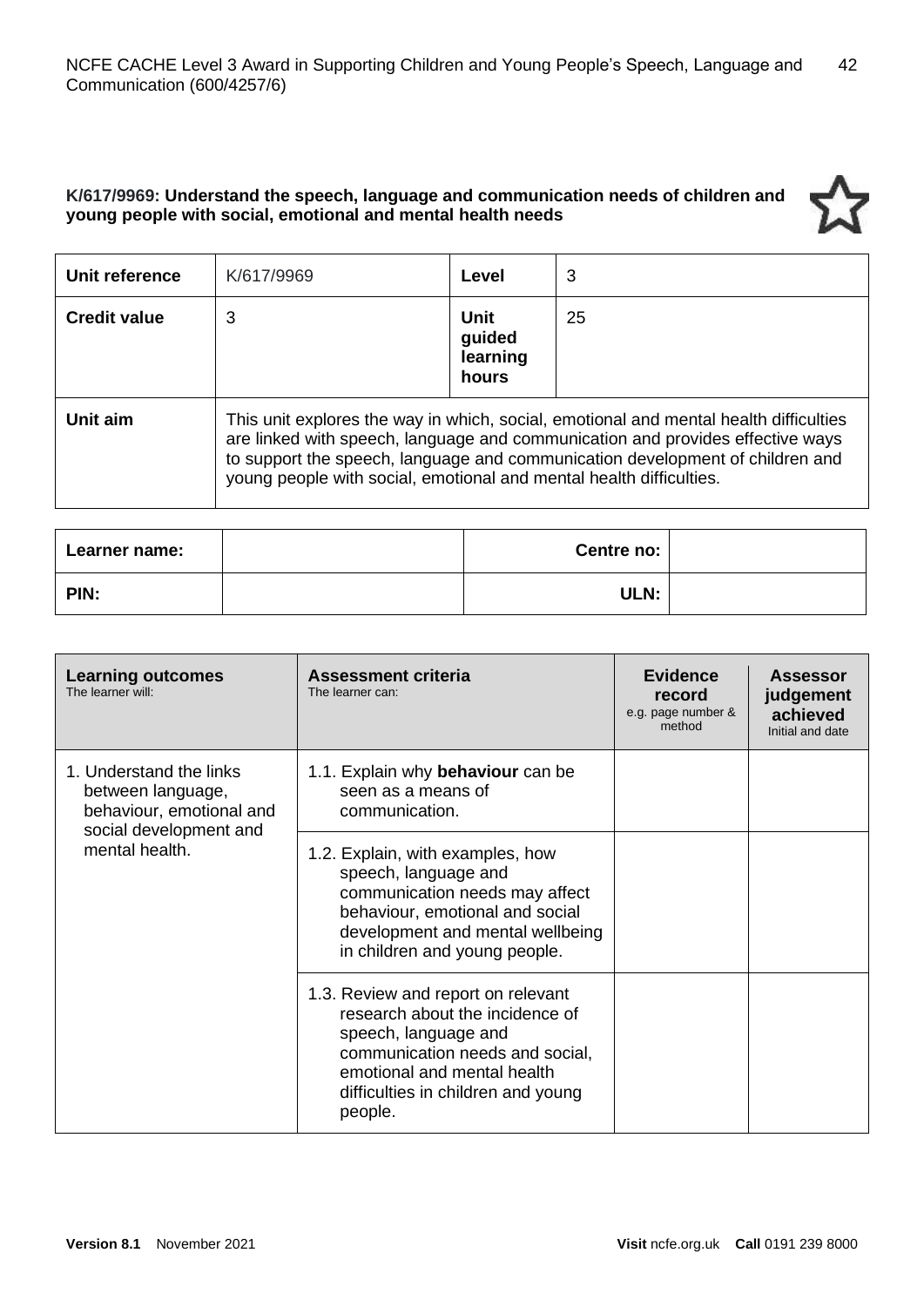| <b>Learning outcomes</b><br>The learner will:                                                                                                                                           | <b>Assessment criteria</b><br>The learner can:                                                                                                                                                                                              | <b>Evidence</b><br>record<br>e.g. page number &<br>method | <b>Assessor</b><br>judgement<br>achieved<br>Initial and date |
|-----------------------------------------------------------------------------------------------------------------------------------------------------------------------------------------|---------------------------------------------------------------------------------------------------------------------------------------------------------------------------------------------------------------------------------------------|-----------------------------------------------------------|--------------------------------------------------------------|
|                                                                                                                                                                                         | 1.4. Describe the range of<br>behavioural, emotional, social<br>and mental health needs that<br>children and young people may<br>experience and how they can<br>affect speech, language and<br>communication development.                   |                                                           |                                                              |
| 2. Understand how to<br>support positive speech,<br>language and<br>communication<br>development for children<br>and young people with<br>social, emotional and<br>mental health needs. | 2.1. Identify key barriers to social and<br>emotional development and<br>mental wellbeing that are<br>experienced by children and<br>young people with speech,<br>language and communication<br>needs.                                      |                                                           |                                                              |
|                                                                                                                                                                                         | 2.2. Explain effective strategies to<br>overcome barriers to support the<br>speech, language and<br>development of children and<br>young people with social,<br>emotional and mental health<br>needs.                                       |                                                           |                                                              |
|                                                                                                                                                                                         | 2.3. Explain how adapting adult<br>language and interactions can<br>support a child or young person's<br>behaviour, emotional, social skills<br>development and mental<br>wellbeing, as well as support their<br>communication development. |                                                           |                                                              |
|                                                                                                                                                                                         | 2.4. Explain how positive changes to<br>the communication environment<br>can support communication<br>development for children and<br>young people with social,<br>emotional and mental health<br>needs.                                    |                                                           |                                                              |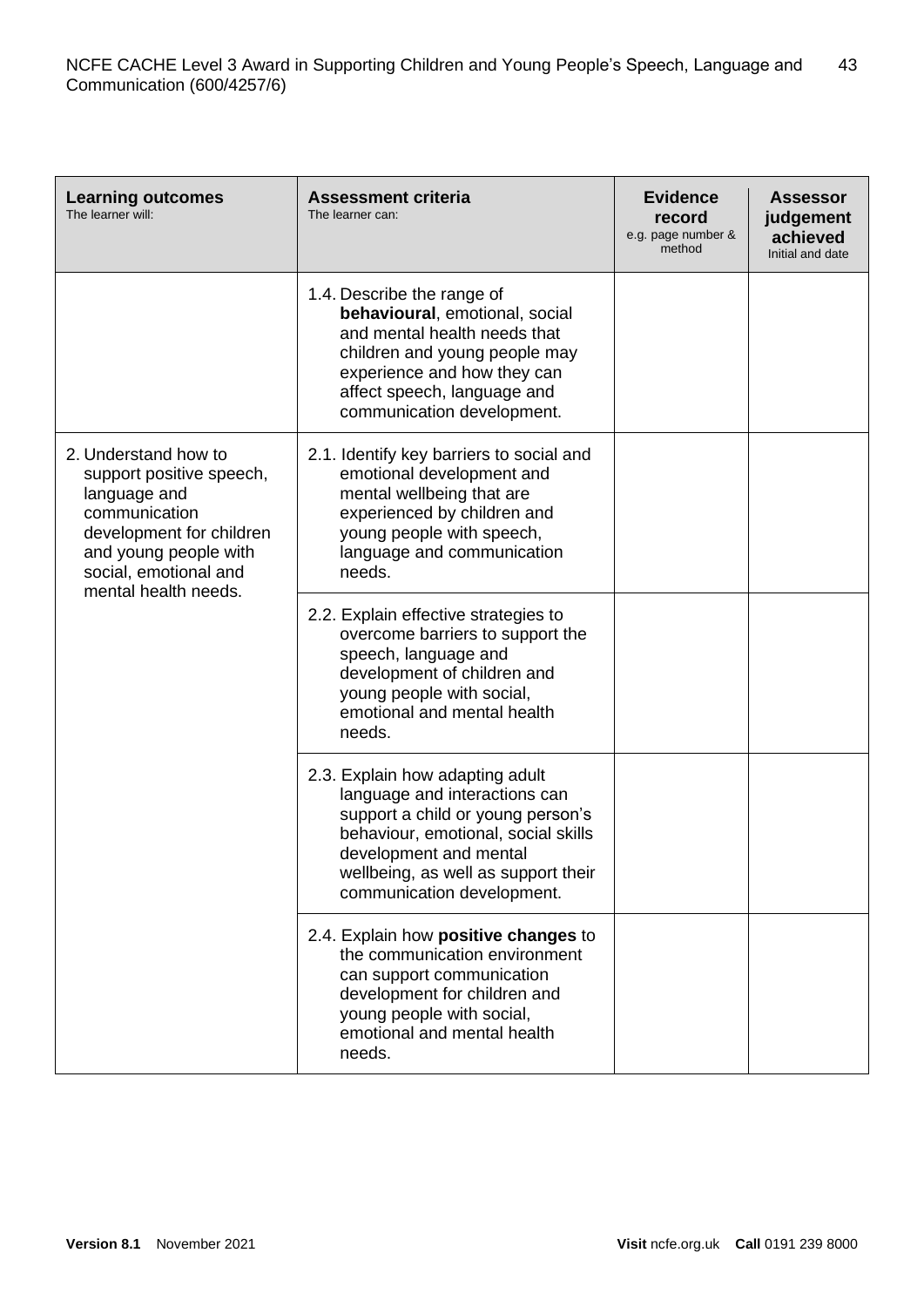| <b>Learning outcomes</b><br>The learner will:                                                                                                                                    | <b>Assessment criteria</b><br>The learner can:                                                                                                                                                                                     | <b>Evidence</b><br>record<br>e.g. page number &<br>method | <b>Assessor</b><br>judgement<br>achieved<br>Initial and date |
|----------------------------------------------------------------------------------------------------------------------------------------------------------------------------------|------------------------------------------------------------------------------------------------------------------------------------------------------------------------------------------------------------------------------------|-----------------------------------------------------------|--------------------------------------------------------------|
| 3. Understand how to adapt<br>strategies and approaches<br>to support social,<br>emotional and mental<br>health to meet speech,                                                  | 3.1. Identify and explain current<br>evidence-based approaches to<br>understanding children and young<br>people's behaviour.                                                                                                       |                                                           |                                                              |
| language and<br>communication needs.                                                                                                                                             | 3.2. Explain how setting-wide<br>strategies to promote positive<br>social, emotional and mental<br>health can be adapted to support<br>children and young people with<br>speech, language and<br>communication needs.              |                                                           |                                                              |
|                                                                                                                                                                                  | 3.3. Explain, how individual strategies<br>to promote positive behaviour and<br>social, emotional and mental<br>health can be adapted to support<br>children and young people with<br>speech, language and<br>communication needs. |                                                           |                                                              |
| 4. Know how to work with<br>others in order to support<br>the speech, language and<br>communication<br>development of children<br>and young people with<br>social, emotional and | 4.1. Explain ways to work with<br>parents/carers and families in<br>supporting children and young<br>people's speech, language and<br>communication needs that also<br>promote positive behaviour                                  |                                                           |                                                              |
| mental health needs.                                                                                                                                                             | 4.2. Explain the roles of other<br>professionals who may be<br>involved in joint or integrated<br>working to promote positive<br>behaviour and social, emotional<br>and mental health needs of<br>children and young people.       |                                                           |                                                              |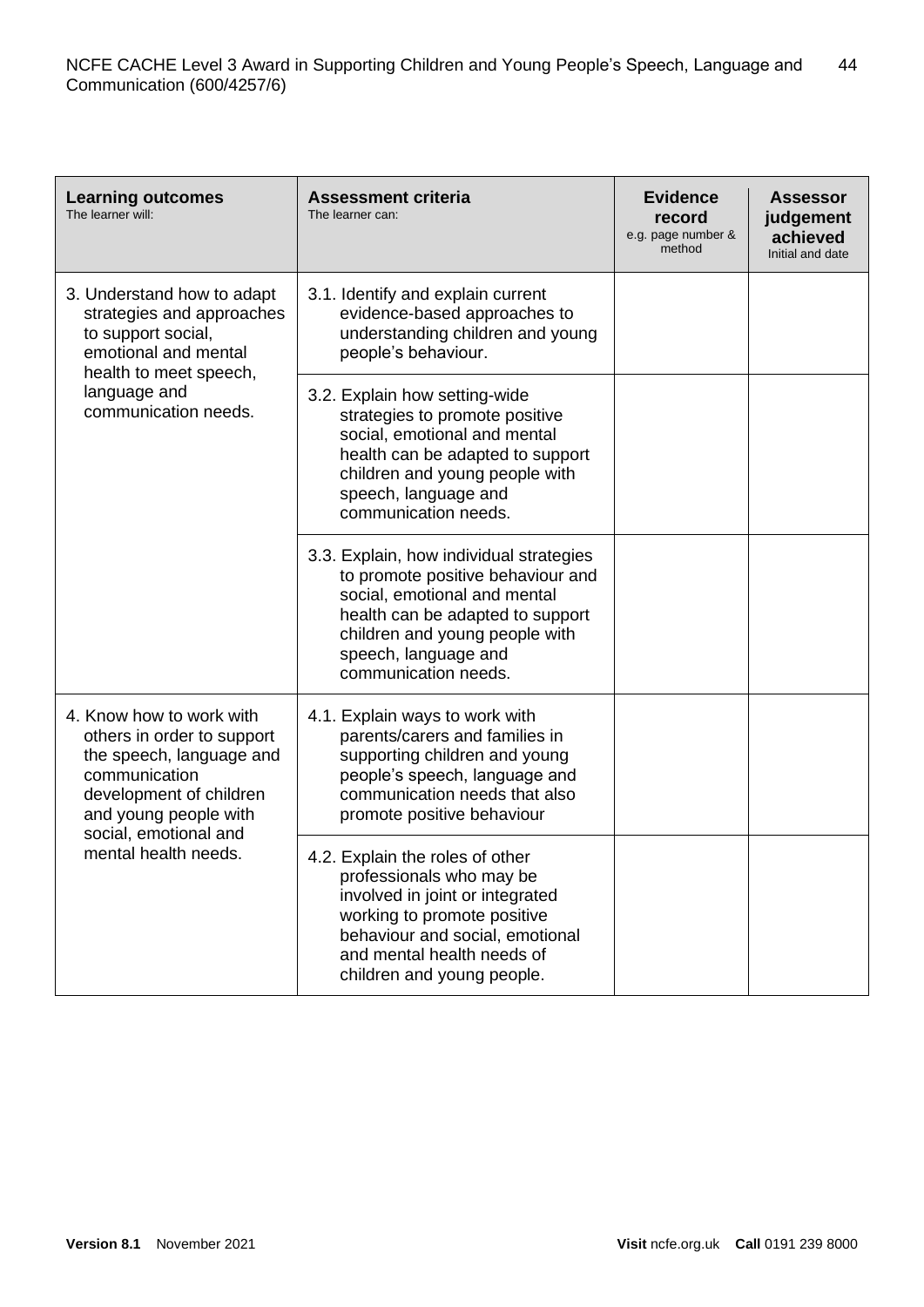#### **Learner declaration of authenticity:**

I declare that the work presented for this unit is entirely my own work.

Learner signature: Date:

# **Assessor sign off of completed unit:** K/617/9969

I confirm that the learner has met the requirements for all assessment criteria demonstrating knowledge and skills for this unit.

Assessor name:

Signature: Date:

For e-portfolio a signature is not required, providing the learner has a personalised and secure login.

| Additional information about the unit:                        |                                                                                                                                                                                                                                                                                                                                                                                                                                                                                                                                                                                                                                                                                                                                                                                                                                                                                                                                                                                                                                                                               |
|---------------------------------------------------------------|-------------------------------------------------------------------------------------------------------------------------------------------------------------------------------------------------------------------------------------------------------------------------------------------------------------------------------------------------------------------------------------------------------------------------------------------------------------------------------------------------------------------------------------------------------------------------------------------------------------------------------------------------------------------------------------------------------------------------------------------------------------------------------------------------------------------------------------------------------------------------------------------------------------------------------------------------------------------------------------------------------------------------------------------------------------------------------|
| Relationship to occupational standards                        | SCDCCLD0408                                                                                                                                                                                                                                                                                                                                                                                                                                                                                                                                                                                                                                                                                                                                                                                                                                                                                                                                                                                                                                                                   |
| Guidance for developing assessment arrangements for the unit: |                                                                                                                                                                                                                                                                                                                                                                                                                                                                                                                                                                                                                                                                                                                                                                                                                                                                                                                                                                                                                                                                               |
| Unit assessment guidance – provided by the<br>sector          | Behaviour may include:<br>withdrawn or isolated<br>$\bullet$<br>disruptive and disturbing<br>$\bullet$<br>hyperactive and lacking concentration<br>$\bullet$<br>immature social skills<br>$\bullet$<br>challenging behaviours arising from other complex<br>$\bullet$<br>special needs<br>emotional disorders<br>$\bullet$<br>conduct disorders/hyperkinetic disorders<br>$\bullet$<br>anxiety<br>$\bullet$<br>self-harm<br>$\bullet$<br>school phobia<br>$\bullet$<br>depression.<br>$\bullet$<br>Positive changes may include:<br>increased accessibility of the language used in<br>$\bullet$<br>behaviour management techniques<br>ensuring children and young people understand<br>$\bullet$<br>verbal and written information<br>clear visual support<br>$\bullet$<br>making rules, routines and boundaries clear, explicit<br>$\bullet$<br>and understandable<br>decreasing visual and auditory distractions<br>$\bullet$<br>increased staff awareness and skills<br>$\bullet$<br>ensuring approaches which support children to ask<br>$\bullet$<br>for clarification. |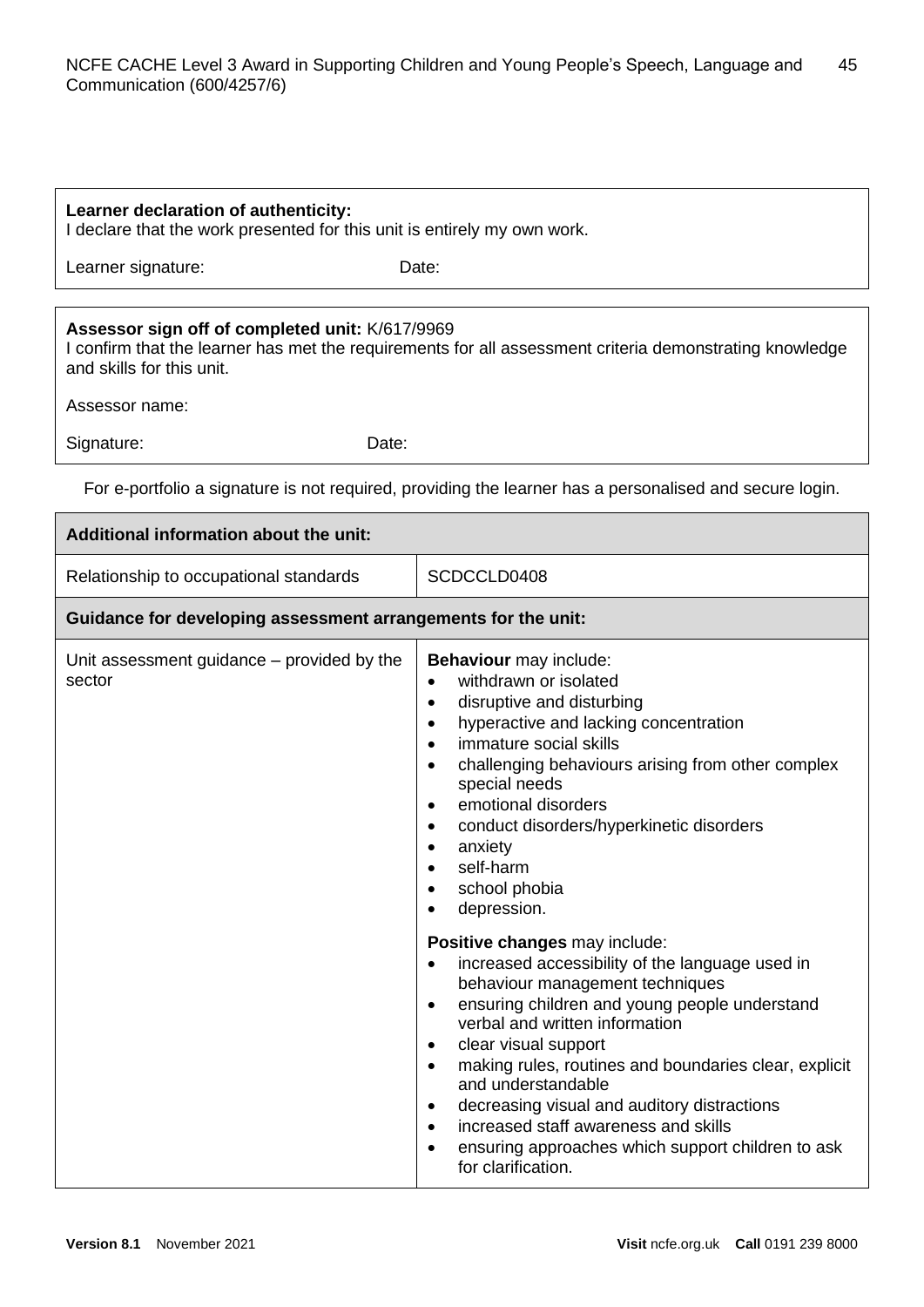# **Assessment task – K/617/9969 Understand the speech, language and communication needs of children and young people with social, emotional and mental health needs**

Your local authority is planning to provide information for parents and adults who work with children and young people on the links between social, emotional and mental health and speech, language and communication development, and ways that children and young people can be supported. Produce information which includes the following:

**Task 1** links to learning outcome 1, assessment criteria 1.1, 1.2, 1.3 and 1.4.

- an explanation of why behaviour can be seen as a means of communication
- an explanation, with examples, of how children and young people's speech, language and communication needs may affect behaviour, social and emotional development and mental wellbeing
- a review and report on relevant research about the incidence of speech, language and communication needs and social, emotional and mental health difficulties in children and young people
- a description of the range of social, emotional and mental health difficulties that children and young people may experience and how they can affect speech, language and communication development

**Task 2** links to learning outcome 2, assessment criteria 2.1, 2.2, 2.3 and 2.4.

- an identification of key barriers to social and emotional development and mental wellbeing that are experienced by children and young people with speech, language and communication needs
- an explanation of effective strategies to overcome barriers to support the speech language and communication development of children and young people with social, emotional and mental health needs
- an explanation of how adapting adult language and interactions can support a child's behaviour, emotional wellbeing and social skills as well as support their communication development
- an explanation of how positive changes to the communication environment can support communication development for children and young people with social, emotional and mental health needs

**Task 3** links to learning outcome 3, assessment criteria 3.1, 3.2 and 3.3.

- an identification and an explanation of current evidence-based approaches to understanding children and young people's behaviour
- an explanation of how setting-wide strategies to promote positive behaviour, emotional and social development and mental wellbeing can be adapted to support children and young people with speech, language and communication needs
- an explanation, using examples, of how individual strategies to promote positive behaviour, emotional and social development and metal wellbeing can be adapted to support children and young people with speech, language and communication needs

**Task 4** links to learning outcome 4, assessment criteria 4.1 and 4.2.

- an explanation of ways to work with parents/carers and families in supporting children and young people with speech, language and communication needs, that also promote positive behaviour
- an explanation of the roles of other professionals who may be involved in joint or integrated working to promote positive behaviour, emotional and social development and metal health needs of children and young people.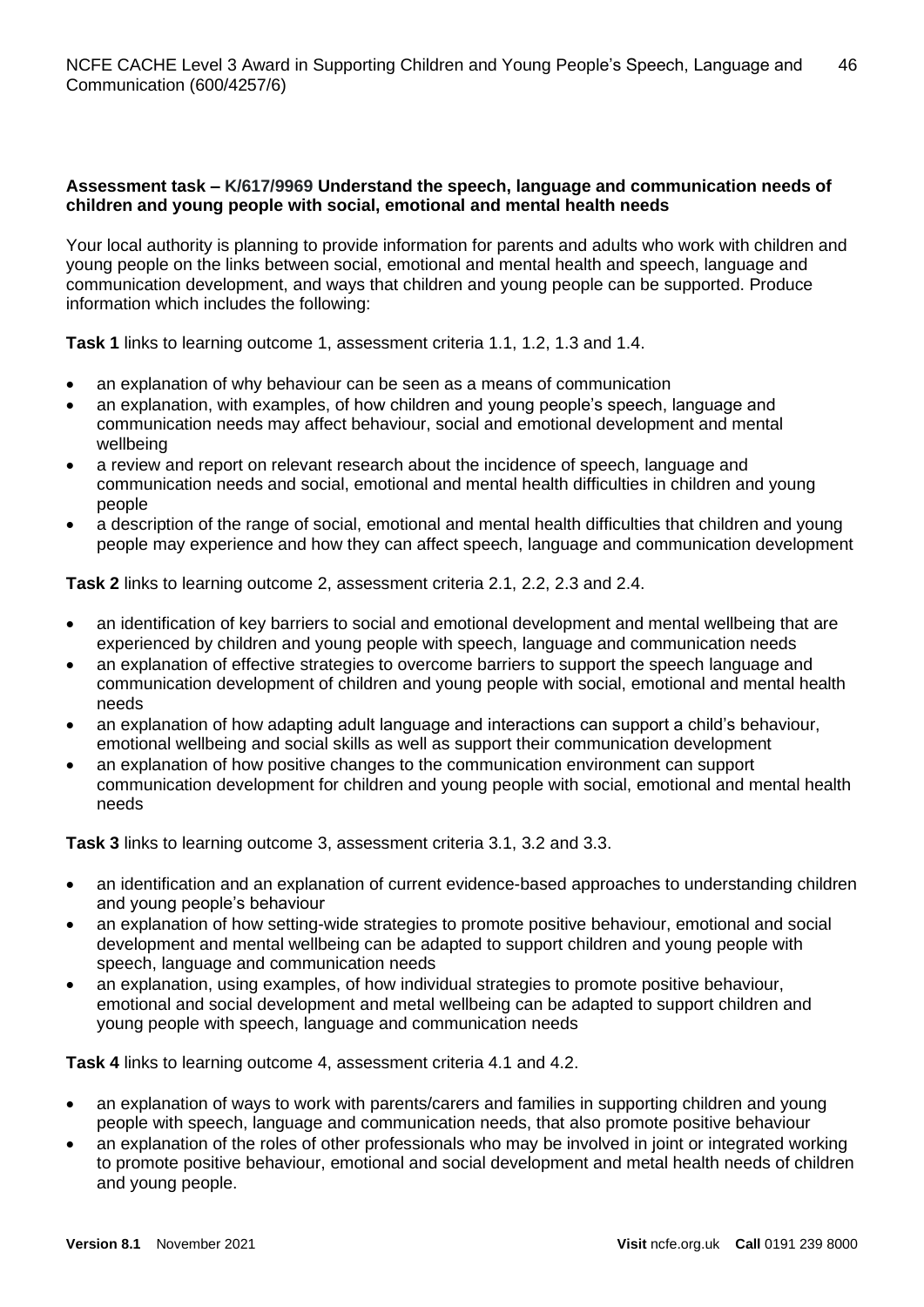# **D/617/9970: Work with parents, families and carers to support their children and young people's speech, language and communication development**

| Unit reference      | D/617/9970                                                                                                                                                                                                                     | Level                               | 3  |
|---------------------|--------------------------------------------------------------------------------------------------------------------------------------------------------------------------------------------------------------------------------|-------------------------------------|----|
| <b>Credit value</b> | 3                                                                                                                                                                                                                              | Unit<br>guided<br>learning<br>hours | 23 |
| Unit aim            | To develop the ability of those working with children and young people to work in<br>partnership with parents, families and carers to support their child or young<br>person's speech, language and communication development. |                                     |    |

| Learner name: | Centre no:  |  |
|---------------|-------------|--|
| PIN:          | <b>ULN:</b> |  |

| <b>Learning outcomes</b><br>The learner will:                                                                                                                                                                                                                                                                                                                                                                                  | <b>Assessment criteria</b><br>The learner can:                                                                                                                                               | <b>Evidence</b><br>record<br>e.g. page number<br>& method | Assessor<br>judgement<br>achieved<br>Initial and date |
|--------------------------------------------------------------------------------------------------------------------------------------------------------------------------------------------------------------------------------------------------------------------------------------------------------------------------------------------------------------------------------------------------------------------------------|----------------------------------------------------------------------------------------------------------------------------------------------------------------------------------------------|-----------------------------------------------------------|-------------------------------------------------------|
| Skills based assessment criteria are identifiable throughout the units as the learning outcomes<br>begin with 'Be able to ' Evidence for these skills can be collated from the learner's day to day<br>practice. They may include reflective accounts, observations of children, activity plans and work<br>products, or through a more direct approach involving observations of the learner and<br>professional discussions. |                                                                                                                                                                                              |                                                           |                                                       |
| 1. Understand the<br>importance of parental<br>support for the<br>development of speech,<br>language and<br>communication.                                                                                                                                                                                                                                                                                                     | 1.1. Outline the nature of the<br>parent/child or young person<br>relationship at key stages of a<br>child's or young person's life in<br>relation to speech, language and<br>communication. |                                                           |                                                       |
|                                                                                                                                                                                                                                                                                                                                                                                                                                | 1.2. Explain the influences of different<br>parenting styles on speech,<br>language and communication<br>development.                                                                        |                                                           |                                                       |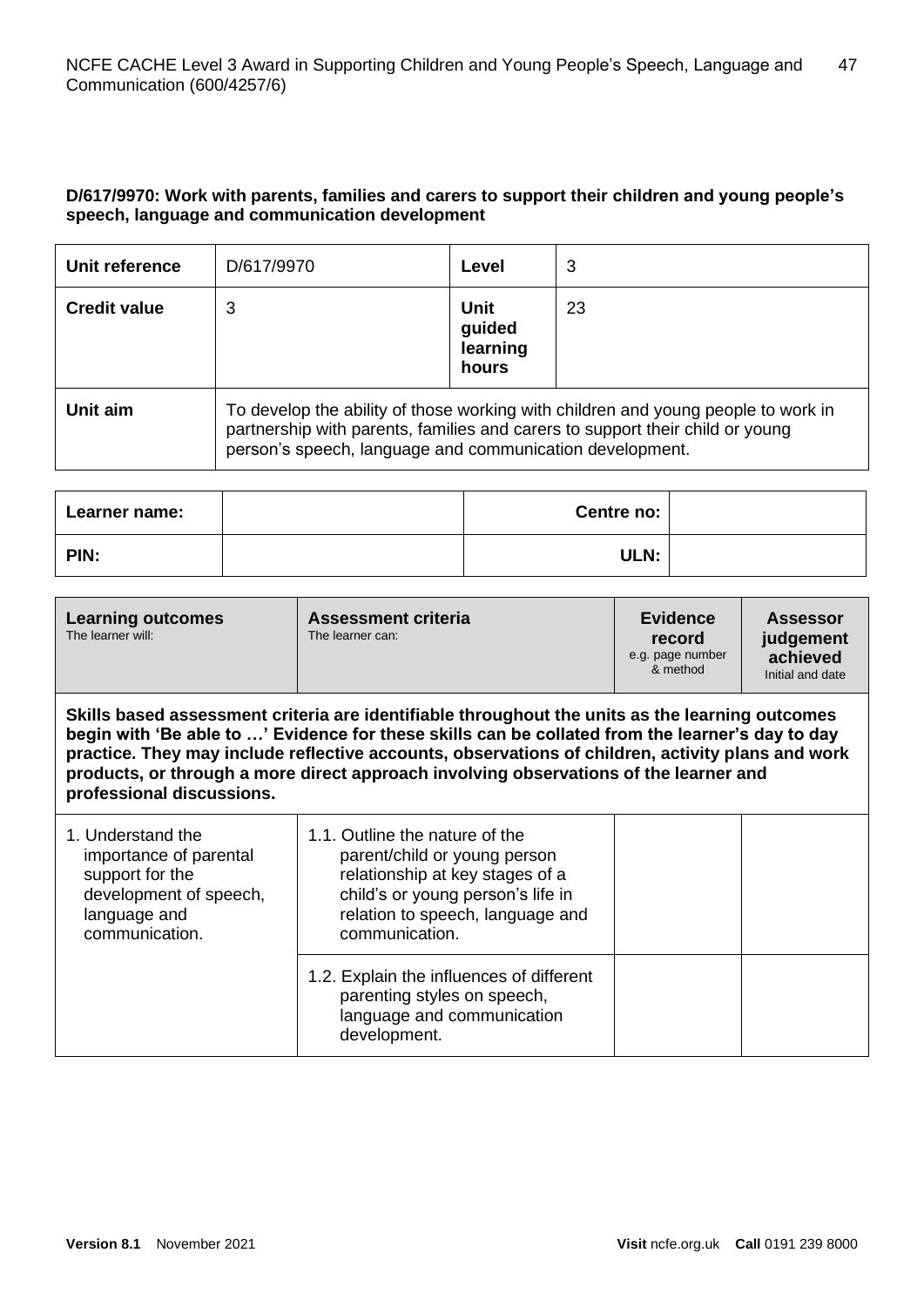| <b>Learning outcomes</b><br>The learner will:                                                                                                                                    | <b>Assessment criteria</b><br>The learner can:                                                                                                                                                                    | <b>Evidence</b><br>record<br>e.g. page number<br>& method | <b>Assessor</b><br>judgement<br>achieved<br>Initial and date |
|----------------------------------------------------------------------------------------------------------------------------------------------------------------------------------|-------------------------------------------------------------------------------------------------------------------------------------------------------------------------------------------------------------------|-----------------------------------------------------------|--------------------------------------------------------------|
|                                                                                                                                                                                  | 1.3. Explain how supporting effective<br>speech, language and<br>communication between<br>parents/carers and children or<br>young people could influence their<br>relationship and overall<br>development at home |                                                           |                                                              |
| 2. Be able to work in<br>partnership with parents,<br>families and carers to<br>support their child or<br>young person's speech,<br>language and<br>communication<br>development | 2.1. Explain issues and challenges for<br>parents, families and carers which<br>may influence how they support<br>their child or young person's<br>speech, language and<br>communication development              |                                                           |                                                              |
|                                                                                                                                                                                  | 2.2. Support parents, families and<br>carers to understand their valuable<br>role in supporting their child or<br>young person's speech, language<br>and communication development                                |                                                           |                                                              |
|                                                                                                                                                                                  | 2.3. Explain a range of ways to work<br>with parents, families and carers<br>to support their child or young<br>person's speech, language and<br>communication development                                        |                                                           |                                                              |
|                                                                                                                                                                                  | 2.4. Demonstrate ways of developing<br>and maintaining parents, families<br>and carers confidence in<br>supporting their child or young<br>person's speech, language and<br>communication development             |                                                           |                                                              |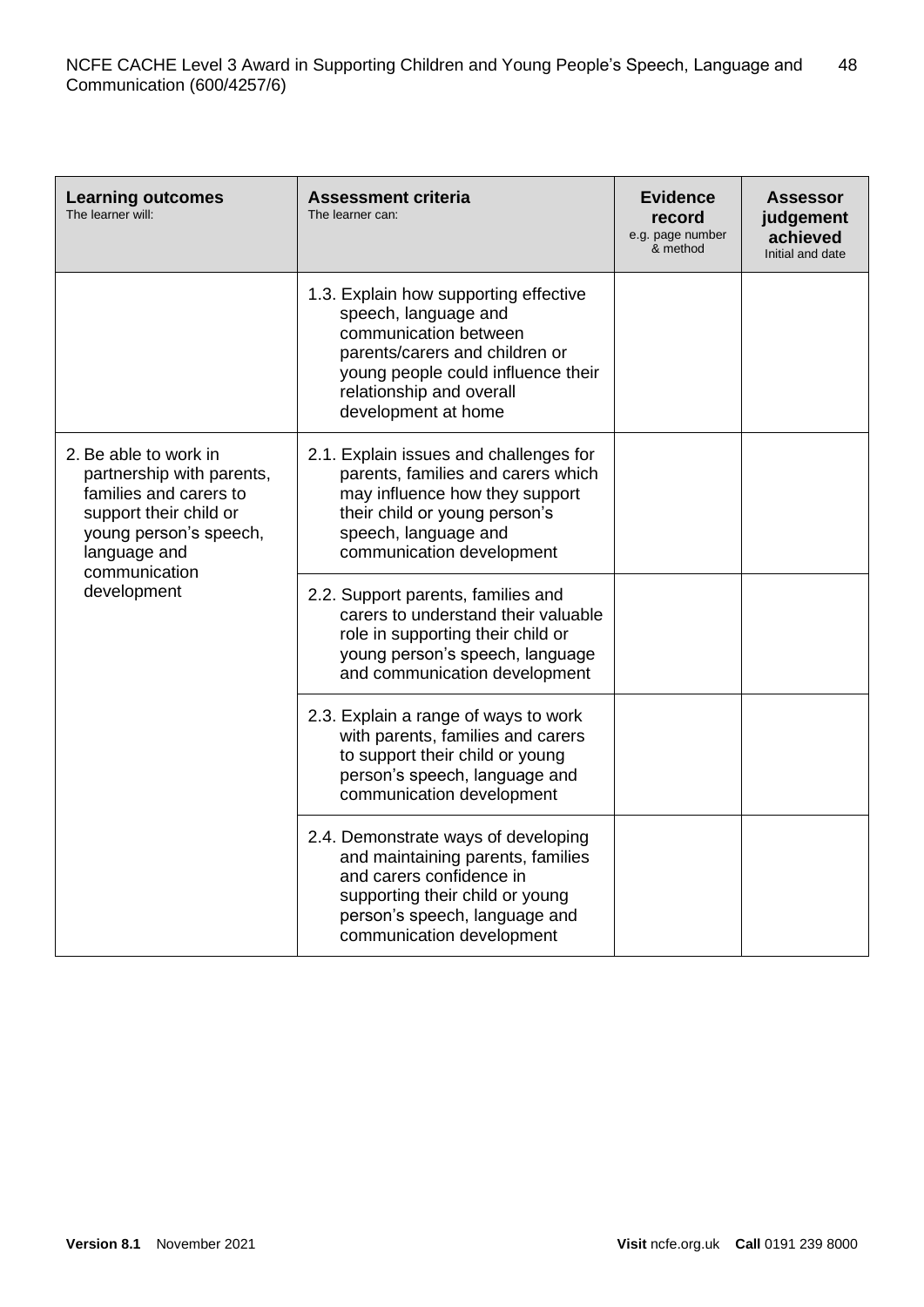| <b>Learning outcomes</b><br>The learner will:                                                                                                                                                                                       | <b>Assessment criteria</b><br>The learner can:                                                                                                                                                              | <b>Evidence</b><br>record<br>e.g. page number<br>& method | <b>Assessor</b><br>judgement<br>achieved<br>Initial and date |
|-------------------------------------------------------------------------------------------------------------------------------------------------------------------------------------------------------------------------------------|-------------------------------------------------------------------------------------------------------------------------------------------------------------------------------------------------------------|-----------------------------------------------------------|--------------------------------------------------------------|
| 3. Be able to support<br>parents, families and<br>carers to use activities and<br>approaches to support<br>their child or young<br>person's speech,<br>language and<br>communication<br>development                                 | 3.1. Provide parents, families and<br>carers with appropriate advice and<br>sources of information to support<br>their child or young person's<br>speech, language and<br>communication development         |                                                           |                                                              |
|                                                                                                                                                                                                                                     | 3.2. Explain ways to support parents,<br>families and carers in how to use<br>activities and approaches to<br>support their child or young<br>person's speech, language and<br>communication development    |                                                           |                                                              |
|                                                                                                                                                                                                                                     | 3.3. Evaluate the ways in which own<br>role can be effective in supporting<br>parents, families and carers to<br>support their child or young<br>person's speech, language and<br>communication development |                                                           |                                                              |
| 4. Understand the<br>importance of working in<br>partnership with parents,<br>families or carers of<br>children or young people<br>with speech, language<br>and communication needs<br>(SLCN) and relevant<br>professional agencies | 4.1. Explain why it is important to be<br>able to work in partnership with<br>parents, families and carers of<br>children or young people with<br><b>SLCN</b>                                               |                                                           |                                                              |
|                                                                                                                                                                                                                                     | 4.2. Identify useful sources of<br>information and relevant<br>organisations and services to<br>support parents, families or carers<br>of children or young people who<br>have SLCN                         |                                                           |                                                              |
|                                                                                                                                                                                                                                     | 4.3. Explain the importance of<br>partnership working across<br>professionals, agencies and<br>parents, families or carers when<br>supporting children or young<br>people with SLCN                         |                                                           |                                                              |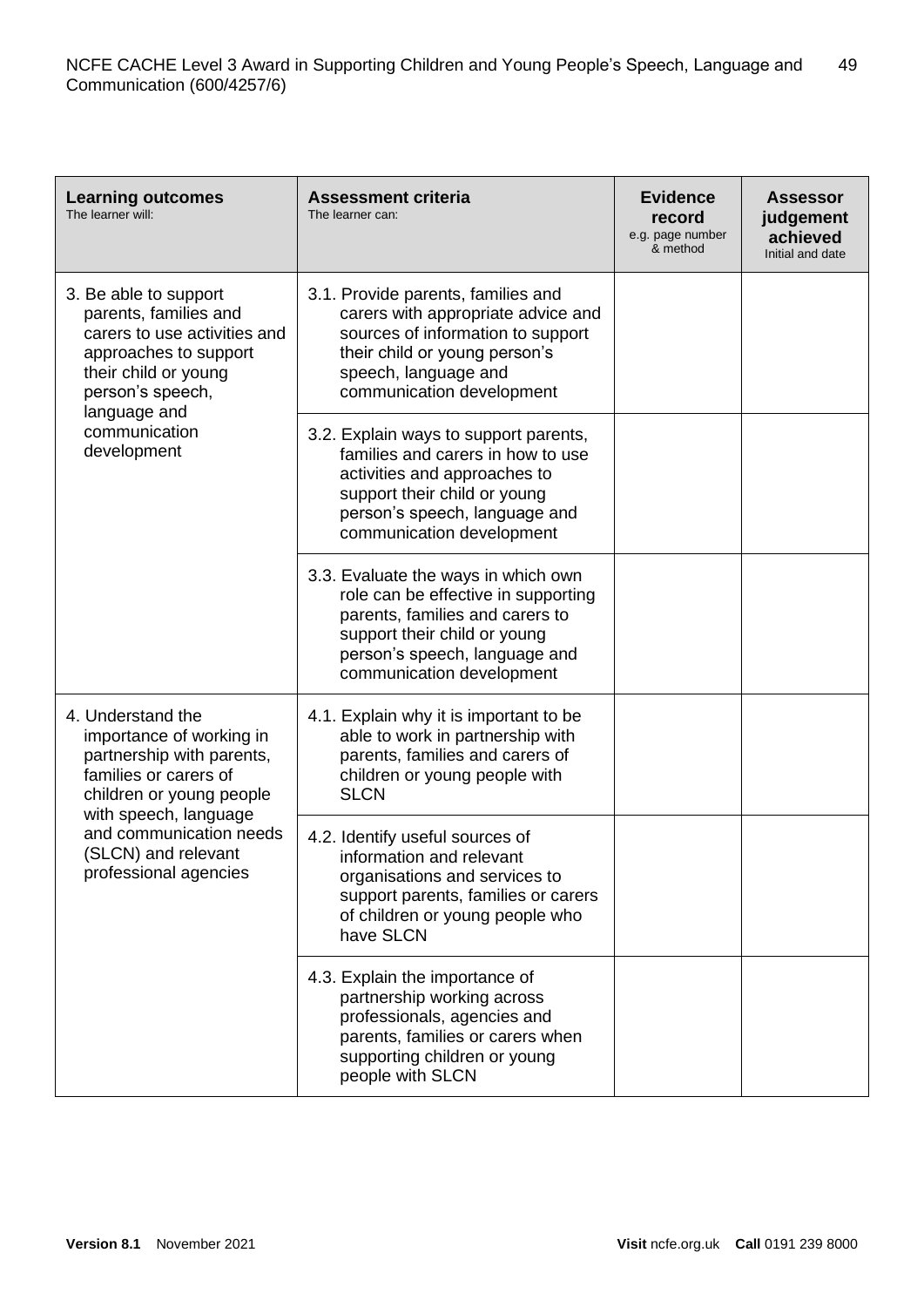# **Learner declaration of authenticity:**

I declare that the work presented for this unit is entirely my own work.

Learner signature: Date:

# **Assessor sign off of completed unit:** D/617/9970

I confirm that the learner has met the requirements for all assessment criteria demonstrating knowledge and skills for this unit.

Assessor name:

Signature: Date:

For e-portfolio a signature is not required, providing the learner has a personalised and secure login.

| Additional information about the unit:                            |                                                                                                                                                                                     |  |  |
|-------------------------------------------------------------------|-------------------------------------------------------------------------------------------------------------------------------------------------------------------------------------|--|--|
| Relationship to occupational standards                            | SCDCCLD0409, SCDCCLD0405                                                                                                                                                            |  |  |
| Guidance for developing assessment arrangements for the unit:     |                                                                                                                                                                                     |  |  |
| Additional unit assessment requirements<br>provided with the unit | Learning outcomes 2 and 3 must be assessed in real<br>work situations.<br>This unit needs to be assessed in line with the Skills for<br>Care and Development Assessment Principles. |  |  |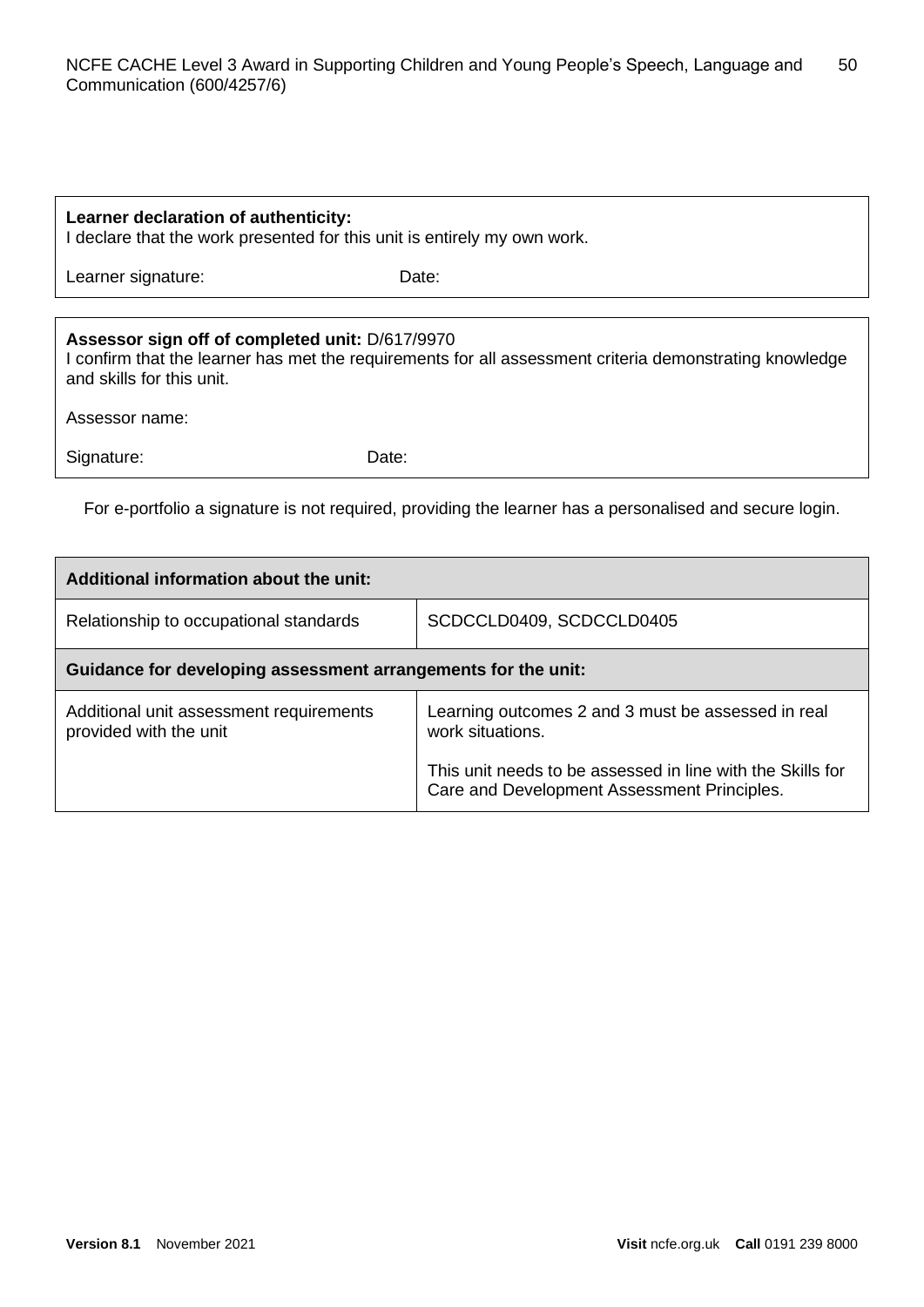# **Assessment task - D/617/9970 Work with parents, families and carers to support their children and young people's speech, language and communication development**

In your work role where you are working with parents, families and carers to support their child/children/young people's speech language and communication development, prepare a briefing document which includes the following two sections:

**Section 1**: The importance of parental support **Section 2:** The importance of partnership working

**Task 1** links to learning outcome 1, assessment criteria 1.1, 1.2 and 1.3.

**Section 1**: The importance of parental support

This section must include:

- an outline of the nature of the parent/child/young person relationship at key stages of a child or young person's life in relation to speech, language and communication
- an explanation of the influences of different parenting styles on speech, language and communication development
- an explanation of how supporting effective speech, language and communication between parents/carers and children, or young people, could influence their relationship and overall development at home.

**Task 2** links to learning outcome 4, assessment criteria 4.1, 4.2 and 4.3.

**Section 2**: The importance of partnership working

This section must include:

- an explanation of why it is important to be able to work in partnership with parents, families or carers of children and young people with speech, language and communication needs
- identification of the useful sources of information and relevant organisations and services to support parents, families or carers of children and young people who have speech, language and communication needs
- an explanation of the importance of partnership working across professionals, agencies and parents, families or carers when supporting children and young people with speech, language and communication needs.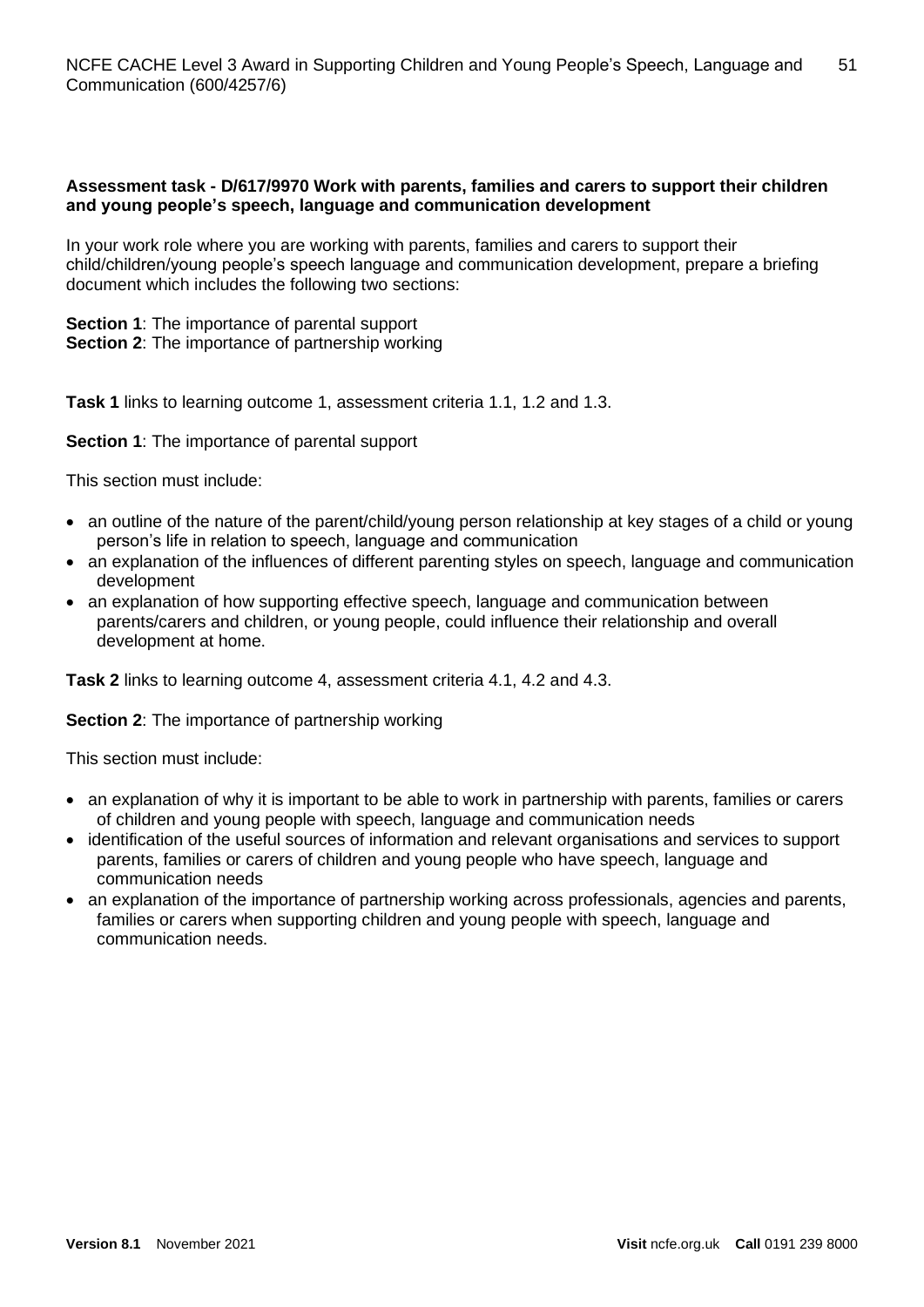# **Section 4: Assessment and quality assurance information**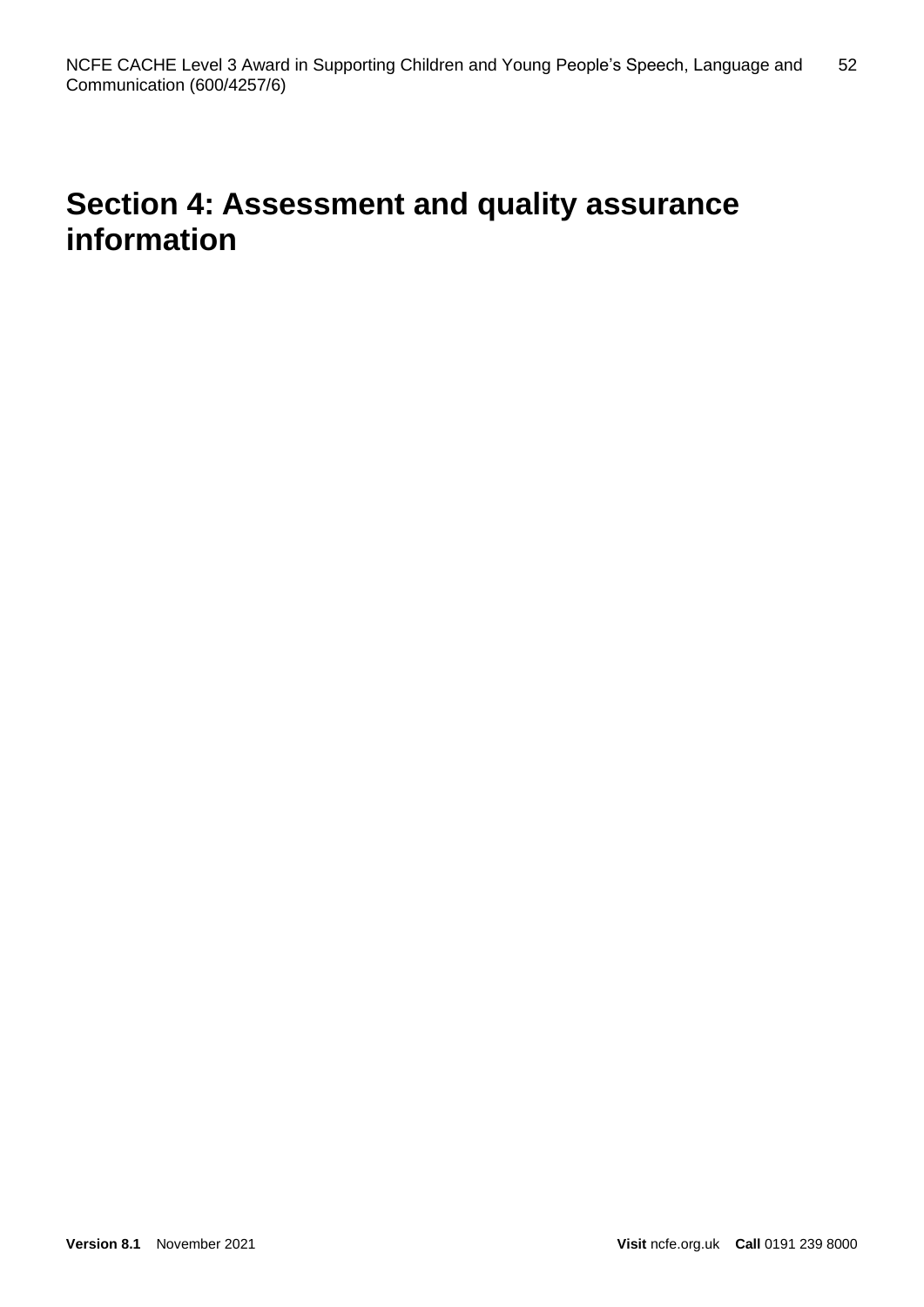# **Recommended assessment methods**

A recommended range of assessment methods has been identified, which may be used for the units in this qualification. This gives the opportunity for different learning styles and individual needs of learners to be taken into account.

If you are proposing to use an assessment method that is not included within the recommended list you should contact your Customer Quality Advisor with full details of your proposed method. It will need formal approval from us before it can be used.

Please refer to the notes relating to **Expert Witness testimony** and **simulation** which follow this table.

| <b>Ref</b> | <b>Assessment Method</b>                                  | <b>Assessing</b><br>Competence/<br><b>Skills</b> | <b>Assessing</b><br>Knowledge/<br>Understanding |
|------------|-----------------------------------------------------------|--------------------------------------------------|-------------------------------------------------|
| A          | Direct observation of learner by Assessor                 | Yes                                              | <b>Yes</b>                                      |
|            | by an Assessor who meets the relevant Sector<br>$\bullet$ |                                                  |                                                 |
|            | Skills Council's or other assessment                      |                                                  |                                                 |
|            | strategy/principles and includes inference of             |                                                  |                                                 |
|            | knowledge from this direct observation of practice        |                                                  |                                                 |
| B          | Professional discussion                                   | Yes                                              | Yes                                             |
| C          | Expert Witness evidence*                                  | Yes                                              | Yes                                             |
|            | when directed by the Sector Skills Council or other       |                                                  |                                                 |
|            | assessment strategy/principles                            |                                                  |                                                 |
| D          | Learner's own work products                               | Yes                                              | Yes                                             |
| E          | Learner log or reflective diary                           | Yes                                              | Yes                                             |
| F          | Activity plan or planned activity                         | Yes                                              | Yes                                             |
| G          | Observation of children, young people or adults by the    | Yes                                              | Yes                                             |
|            | learner                                                   |                                                  |                                                 |
| H          | Portfolio of evidence                                     | Yes                                              | Yes                                             |
|            | may include simulation**                                  |                                                  |                                                 |
|            | Recognition of prior learning                             | Yes                                              | Yes                                             |
| J          | Reflection on own practice in real work environment       | Yes                                              | Yes                                             |
| Κ          | Written and pictorial information                         | <b>No</b>                                        | Yes                                             |
|            | Scenario or case study                                    | No                                               | Yes                                             |
| M          | Task set by us (for knowledge learning outcomes)          | <b>No</b>                                        | Yes                                             |
| N          | Oral questions and answers                                | Yes                                              | Yes                                             |

- **Expert Witness testimony** should be used in line with the relevant assessment strategy/principles. This method must be used with professional discretion, and only selected when observation would not be appropriate. Those providing an expert witness testimony must be lead practitioners with experience of making judgements around competence. The circumstances that may allow for an expert witness testimony include:
	- when assessment may cause distress to an individual, such as supporting a child with a specific need
	- a rarely occurring situation, such as dealing with an accident or illness
	- confidential situations, such as Safeguarding Strategy meetings, where it would be inappropriate for an Assessor to observe the learner's performance.
- \*\* **Simulation**. A learner's Portfolio of Evidence may only include simulation of skills where simulation is permitted by the relevant assessment strategy/principles.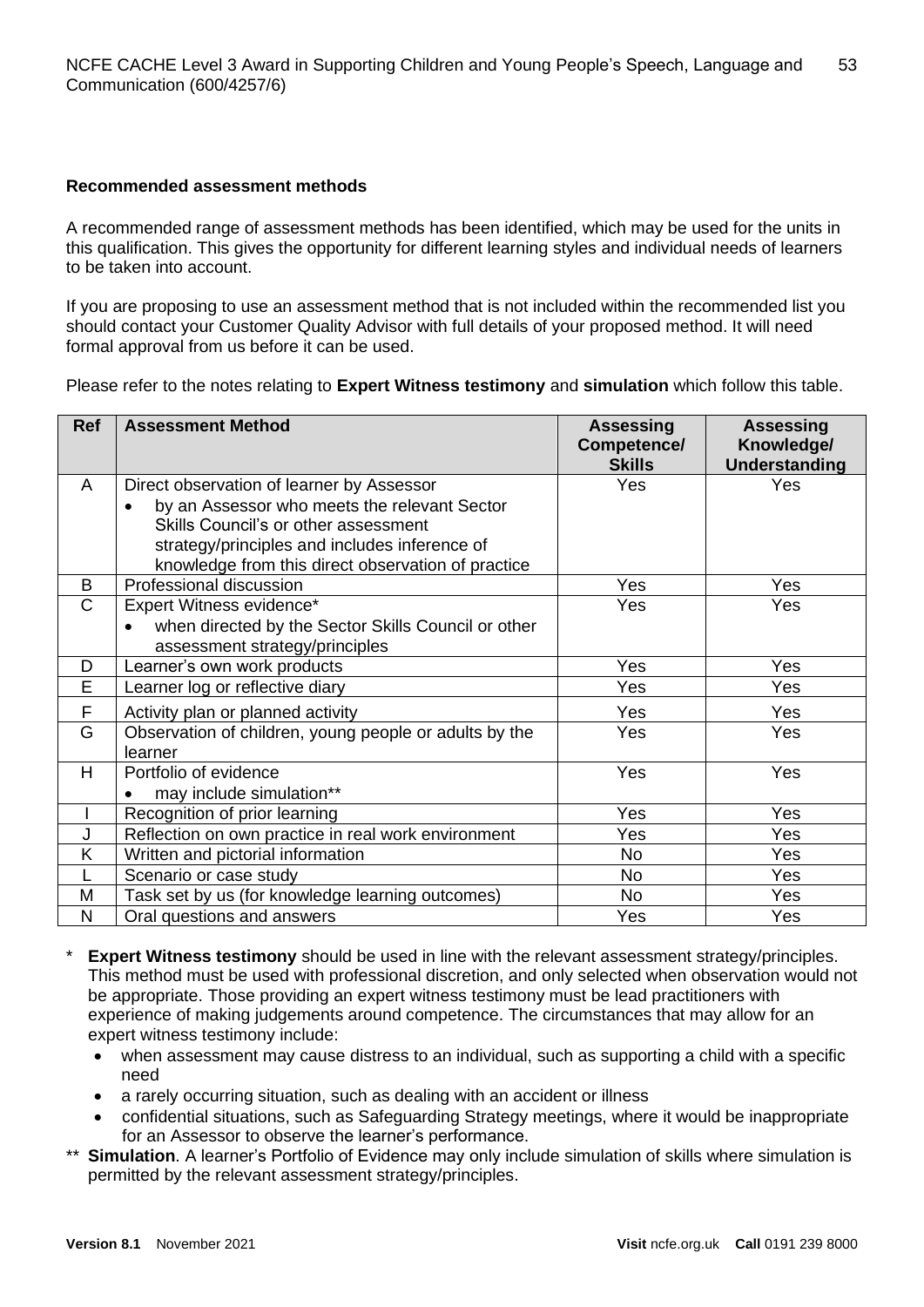# **Assessment strategies and principles relevant to this qualification**

The units we offer have been developed in line with the specific **assessment strategies or principles** of different Sector Skills Councils (SSCs) or by us where there is no SSC lead.

The key requirements of the assessment strategies or principles that relate to units in this qualification are **summarised** below. More detailed strategies or principles can be found in **Delivering our Qualifications – Assessment and Internal Quality Assurance Guidance**, which can be found on our secure website.

The Centre needs to ensure that individuals undertaking Assessor or Quality Assurer roles within your Centre conform to the SSC assessment requirements for the **unit** they are assessing or quality assuring.

# **Skills for Care and Development Assessment Principles**

#### **Knowledge learning outcomes**

- **Assessors** will need to be both occupationally knowledgeable and qualified to make assessment decisions
- **Internal Quality Assurers** will need to be both occupationally knowledgeable and qualified to make quality assurance decisions

#### **Competence/Skills learning outcomes**

- **Assessors** will need to be both occupationally competent and qualified to make assessment decisions
- **Internal Quality Assurers** will need to be both occupationally knowledgeable and qualified to make quality assurance decisions

.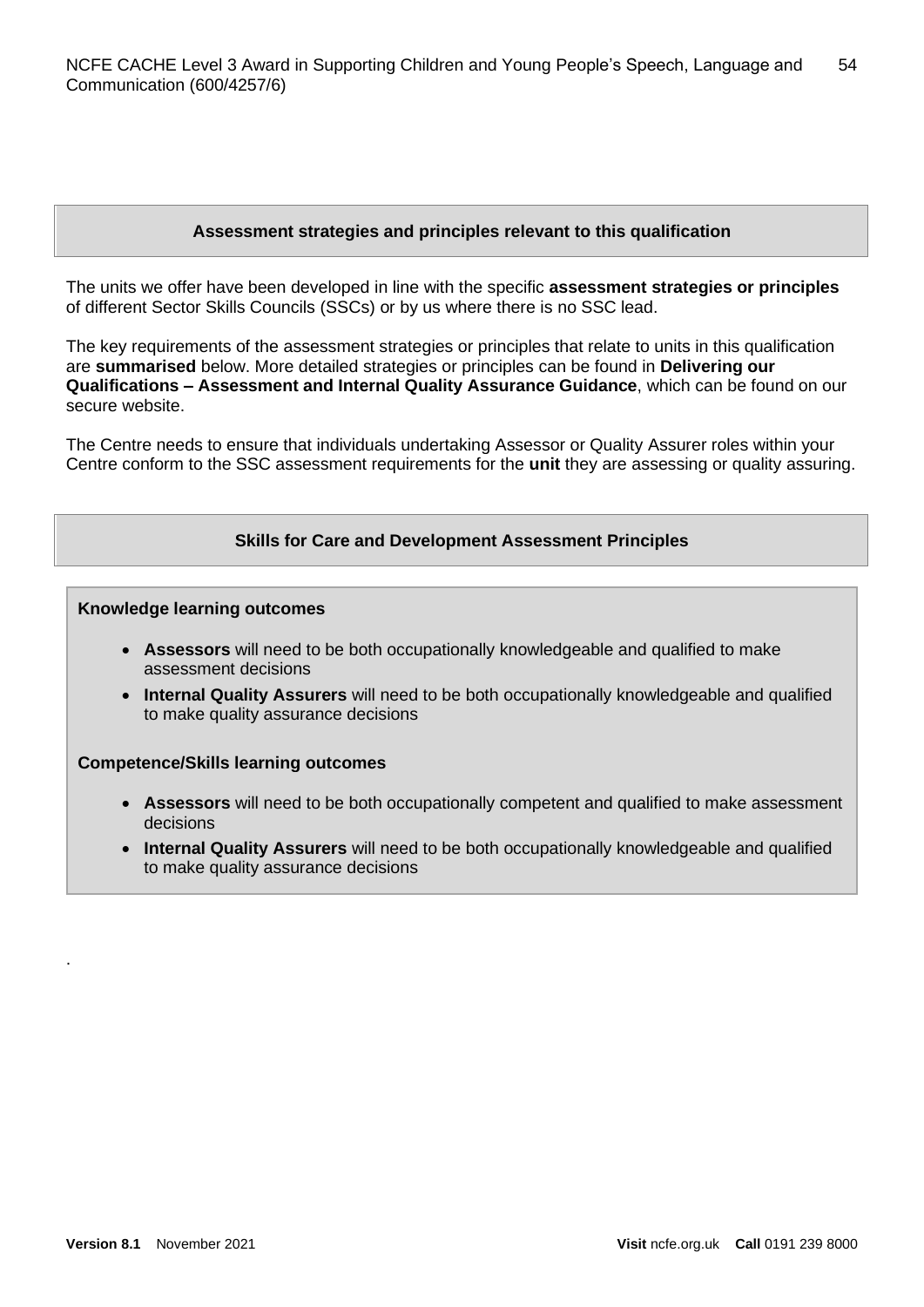# **Section 5: Documents**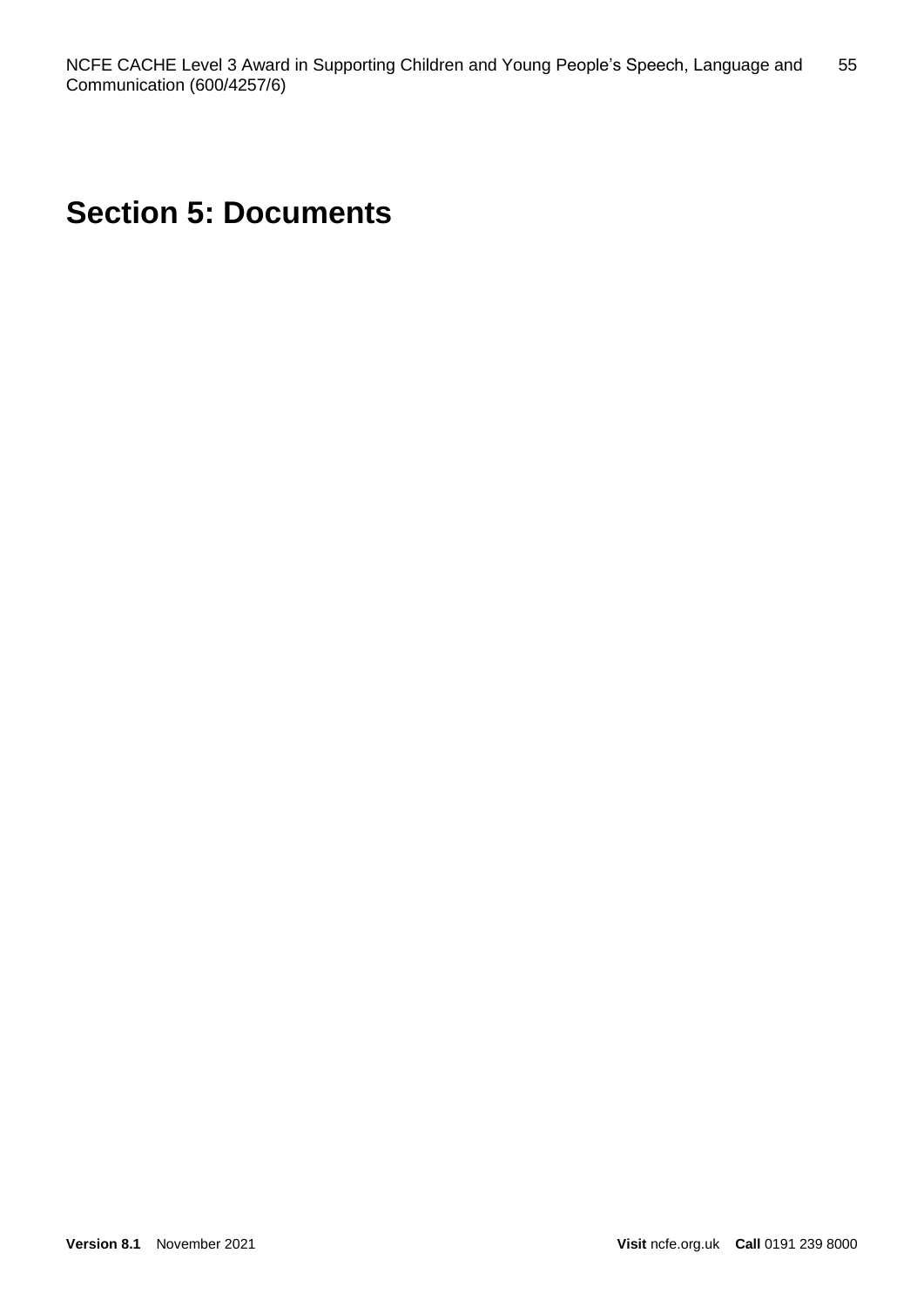# **Useful documents**

This section refers to useful documents that can be found on our secure website, some of which may assist with the delivery of this qualification.

• Delivering CACHE Qualifications – Assessment and Internal Quality Assurance Guidance

#### **Mandatory documents**

The completion of an Evidence Record and Record of Assessment Cycle form is **mandatory**. We have devised these templates for your convenience; however, you may design your own forms which comply with the content of our templates.

- CACHE Evidence Record
- CACHE Record of Assessment Cycle

We have also provided notes to guide you when completing these forms:

- Completing the CACHE Evidence Record
- Completing the CACHE Record of Assessment Cycle

The forms and guidance documents are included within **Delivering Our Qualifications – Assessment and Internal Quality Assurance Guidance** on our secure website.

#### **Resources**

The resources and materials used in the delivery of this qualification, must be age-appropriate and due consideration should be given to the wellbeing and safeguarding of learners in line with your institute's safeguarding policy when developing or selecting delivery materials.

#### **Safeguarding guidance**

To support early years settings, the UKCIS Education Working Group has developed two documents to help early years settings managers and staff consider their practice and to take steps to safeguard both children and adults online. To access the documents, please visit:

[www.gov.uk/government/publications/safeguarding-children-and-protecting-professionals-in-early-years](https://www.gov.uk/government/publications/safeguarding-children-and-protecting-professionals-in-early-years-settings-online-safety-considerations)[settings-online-safety-considerations.](https://www.gov.uk/government/publications/safeguarding-children-and-protecting-professionals-in-early-years-settings-online-safety-considerations)